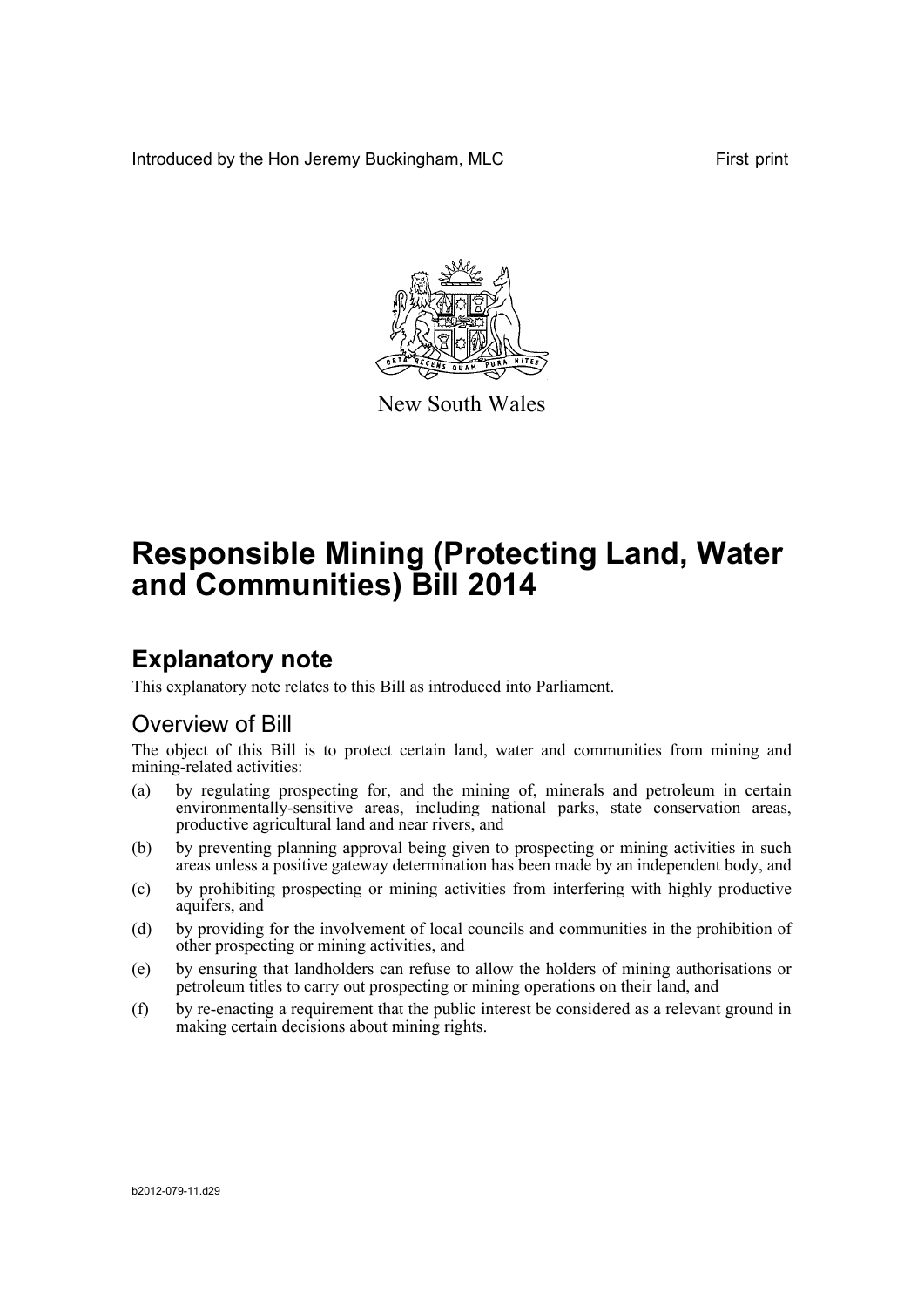## Outline of provisions

## **Part 1 Preliminary**

**Clause 1** sets out the name (also called the short title) of the proposed Act.

**Clause 2** provides for the commencement of the proposed Act 3 months after the date of assent to the proposed Act, unless commenced sooner by proclamation.

**Clause 3** defines certain words and expressions used in the proposed Act.

## **Part 2 Protected land**

**Clause 4** defines *protected land* to include the following:

- (a) national parks and state conservation areas and land within 2 kilometres of such parks or areas,
- (b) State forests and land within 2 kilometres of such forests,
- (c) the area of operations of the Sydney Catchment Authority and land within 2 kilometres of that area,
- (d) certain urban areas and land within 5 kilometres of such areas,
- (e) productive agricultural land and land within 2 kilometres of such land,
- (f) protected catchment areas,
- (g) Tier 1 Biodiversity land and land within 2 kilometres of such land.

**Clause 5** provides for the regulations to declare areas to be protected catchment areas (which are within the definition of *protected land*).

**Clause 6** provides for the Minister to declare land to be Tier 1 Biodiversity (which is within the definition of *protected land*).

**Clause 7** provides for the keeping of an inventory of protected land.

**Clause 8** provides for the resolution of disputes as to whether or not any particular land is protected land.

### **Part 3 Prohibition on new or renewed prospecting for and mining of minerals or petroleum on protected land**

**Clause 9** prohibits the granting of any mining authorisation in relation to protected land.

**Clause 10** prohibits the renewal of any mining authorisation in relation to protected land.

**Clause 11** prohibits the granting of any petroleum title in relation to protected land.

**Clause 12** prohibits the renewal of any petroleum title in relation to protected land.

### **Part 4 Restrictions on mining and prospecting operations on protected land and certain other land**

**Clause 13** provides that a planning approval is not to be given under the *Environmental Planning and Assessment Act 1979* in relation to development for the purposes of prospecting and mining activities on protected land unless the determining authority has had regard to a gateway certificate issued under proposed Part 5 (which will only be issued if the development meets the relevant criteria specified in proposed section 22).

**Clause 14** prohibits any prospecting for, or the mining of, any mineral, or the conduct of any petroleum prospecting or petroleum mining operations, that interferes with highly productive aquifers.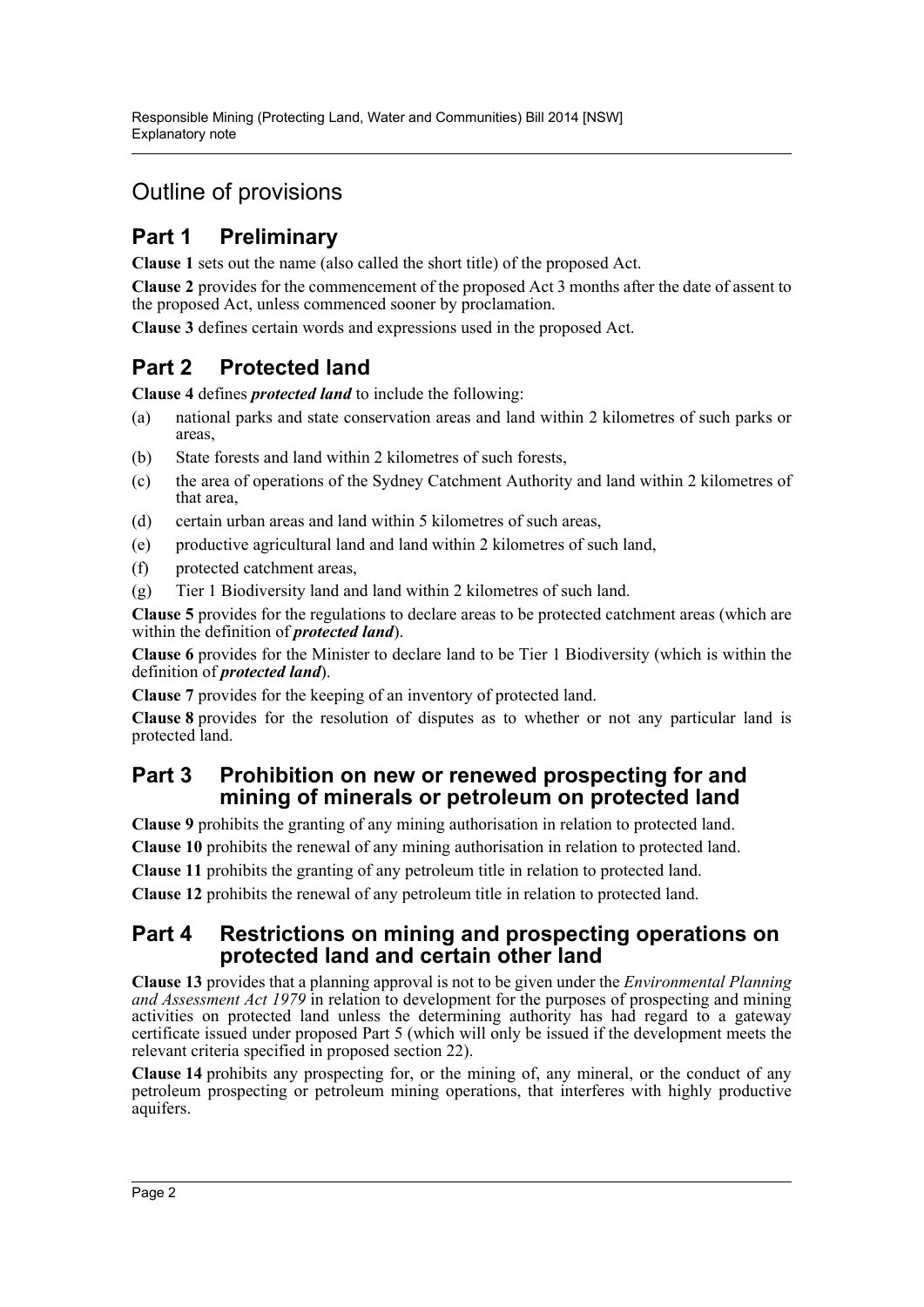**Clause 15** provides that an environmental planning instrument (whether a local environmental plan or a State environmental planning policy) cannot permit the carrying out of prospecting for, or mining of, minerals or petroleum on protected land.

**Clause 16** provides that any provision of an environmental planning instrument in force immediately before the commencement of the proposed Act that permits the carrying out of prospecting for, or mining of, minerals or petroleum on protected land ceases to have effect in relation to the protected land.

## **Part 5 Gateway certificates**

**Clause 17** establishes the Mining and Petroleum Gateway Panel.

**Clause 18** specifies the function of the Gateway Panel, which is to consider applications for gateway certificates.

**Clause 19** provides that the Gateway Panel is not subject to the direction or control of the Minister.

**Clause 20** provides for the Minister administering the *Agricultural Industry Services Act 1998* and the Minister administering the *Destination NSW Act 2011* to declare land to be critical industry cluster land.

**Clause 21** provides for the making of applications for gateway certificates.

**Clause 22** specifies the criteria to be considered in determining applications for gateway certificates.

**Clause 23** provides for the determination of applications for gateway certificates by the Gateway Panel.

**Clause 24** specifies the maximum time for the determination of applications for gateway certificates.

**Clause 25** provides for the Gateway Panel to request further information before determining an application for a gateway certificate.

**Clause 26** provides that a gateway certificate remains current for 5 years.

**Clause 27** provides for the giving of notice of the determination of applications for gateway certificates.

## **Part 6 Independent Mining and Petroleum Authority**

**Clause 28** establishes an Independent Mining and Petroleum Authority and provides that the Authority is, in the exercise of its functions, not generally subject to the control and direction of the Secretary or the Minister.

**Clause 29** specifies the functions of the Independent Authority.

**Clause 30** empowers the Independent Authority to require the production of a statement of information.

**Clause 31** empowers the Independent Authority to obtain documents.

**Clause 32** provides for the Independent Authority to make reports on the results of assessments that it makes.

## **Part 7 Community vetoing of prospecting and mining**

**Clause 33** provides that a local council may request the Minister administering the *Environmental Planning and Assessment Act 1979* to make a local environmental plan that prohibits prospecting and mining activities.

**Clause 34** provides that that Minister must make a local environmental plan in response to any such request.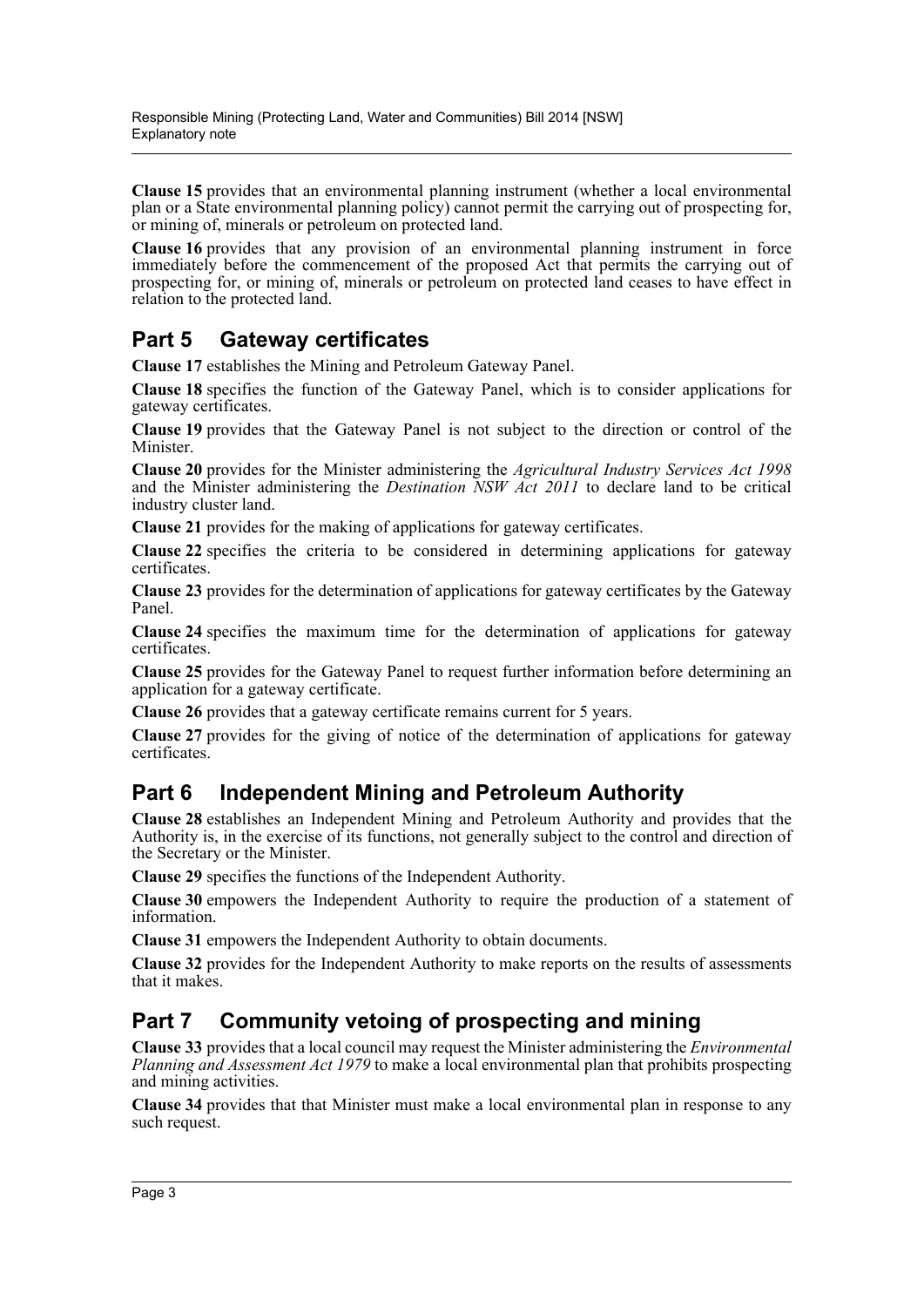**Clause 35** provides that a local environmental plan made in accordance with proposed section 33 prevails over any other environmental planning instrument (whether a local environmental plan or a State environmental planning policy) to the extent of any inconsistency.

**Clause 36** provides that any environmental planning instrument (whether a local environmental plan or a State environmental planning policy) that is inconsistent with a local environmental plan required to be made under the proposed Part is without effect.

## **Part 8 Miscellaneous**

**Clause 37** provides for the making of regulations under the proposed Act.

**Clause 38** provides for the making of savings and transitional regulations.

**Clause 39** provides that offences under the proposed Act may be dealt with summarily before the Local Court.

**Clause 40** provides for the delegation of the Secretary's functions.

## **Schedule 1 Amendment of Mining Act 1992 No 29**

**Schedule 1 [3]** makes it clear that the holder of a prospecting title (an exploration licence or assessment lease) must not carry out prospecting operations on any particular area of land without the consent of each landholder of that area of land. Prospecting operations must not be carried out unless there is an access arrangement agreed between the holder of the prospecting title and all the landholders of the area of land concerned. The ability to prospect under arrangements determined by an arbitrator (when the landholder does not agree) is omitted.

**Schedule 1 [1], [2], [4], [5], [9], [10], [12], [15], [18], [20] and [23]** omit redundant references about arbitrators and the determination of access arrangements by arbitrators in cases where the landholder does not consent to the prospecting operations.

**Schedule 1 [6]** provides that the overall principles to be observed by the holder of a prospecting title in negotiating an access arrangement are that the landholder should not be in an overall worse position financially as a consequence of the holder of the prospecting title exercising the holder's rights under the *Mining Act 1992,* and that the landholder's land should not be in an overall worse condition environmentally as a consequence of the holder of the prospecting title exercising the holder's rights under that Act.

**Schedule 1 [7]** provides that, if the holder of a prospecting title contravenes an access arrangement, a landholder of the land concerned may deny the holder access to the land until the holder ceases the contravention or the contravention is remedied to the reasonable satisfaction of the landholder.

**Schedule 1 [8]** provides that the holder of the prospecting title must pay the legal costs of the landholder incurred in connection with the holder of the prospecting title seeking access to land, including, but not limited to, the negotiation and making of an access arrangement. **Schedule 1 [5]** makes a consequential amendment.

**Schedule 1** [11] removes the procedure for a variation of an access arrangement to be determined by an arbitrator.

**Schedule 1 [13]** removes the procedure for a replacement access arrangement to be determined by an arbitrator when there is a change in landholder.

**Schedule 1 [14]** inserts a note relating to the payment of interest and penalty tax whenever a payment of royalty is late.

**Schedule 1 [16]** makes it an offence for a person, while holding office or exercising functions under the *Mining Act 1992*, to have a beneficial interest in an authority, a mineral claim or an opal prospecting licence (whereas at present a person is only prohibited from actually holding an authority, claim or licence).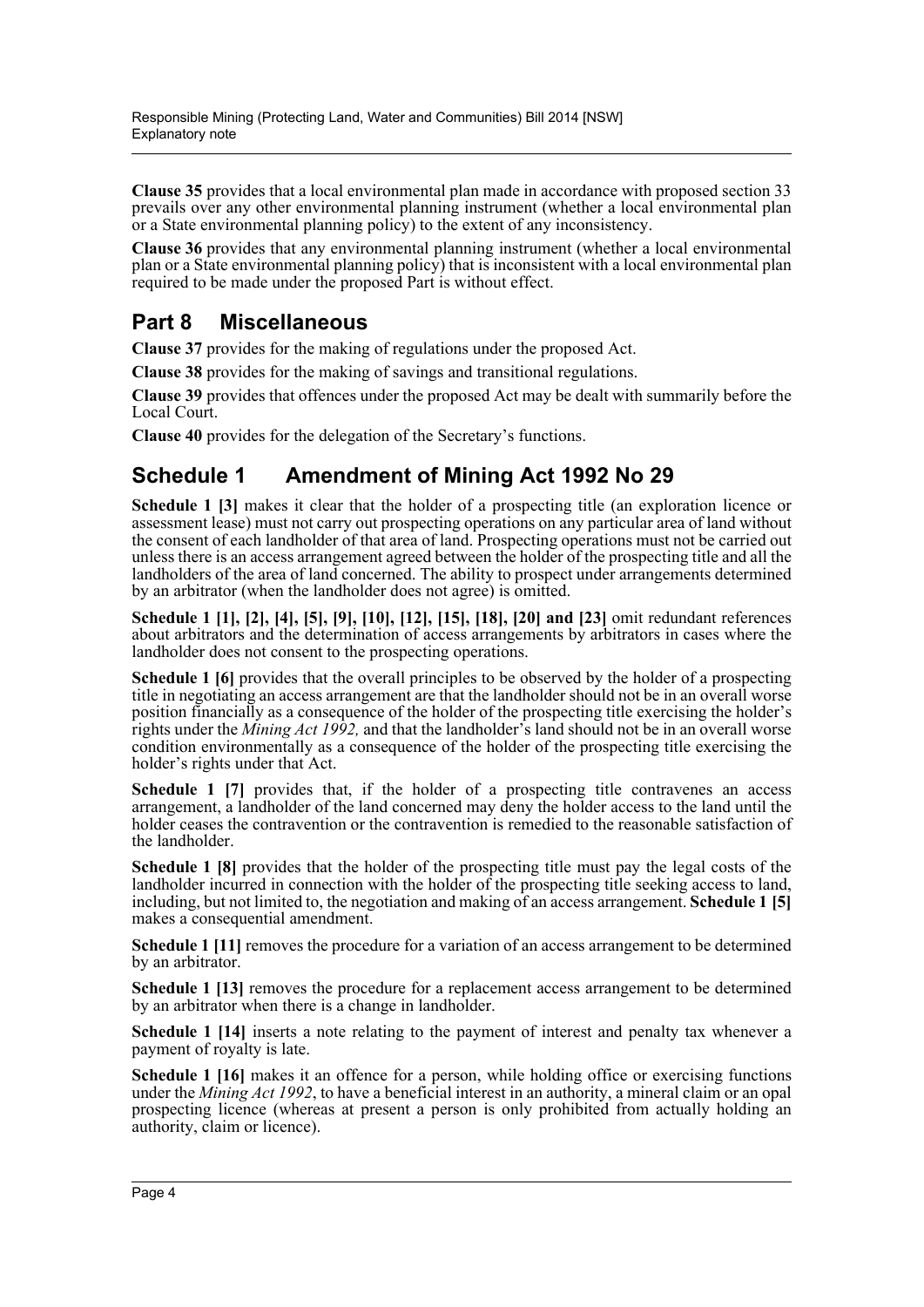**Schedule 1** [17] re-inserts a provision requiring the public interest to be a relevant ground for making certain decisions about mining rights, in place of a fit and proper person test.

**Schedule 1 [19]** provides for immunity for landholders relating to the exercise of any power or right by or under any other Act, in connection with a power or right exercised under the *Mining Act 1992* or an authority under that Act.

**Schedule 1 [21]** provides that the amendments made by Schedule 1 that relate to access arrangements do not apply if an access arrangement determined by an arbitrator was in force immediately before the commencement of the proposed Act. Such an access arrangement will continue to be valid. The amendments about legal costs do not apply in respect of legal costs relating to an access arrangement for which notice was given before the commencement of the amendments.

**Schedule 1 [22]** is consequential on the creation of an indictable offence by Schedule 1 [16].

### **Schedule 2 Amendment of Petroleum (Onshore) Act 1991 No 84**

**Schedule 2 [1]** inserts a definition of *rehabilitation*. The term is defined to mean the treatment or management of land, or of water, that may have been damaged or adversely affected by activities under a petroleum title, so that it is returned to its original condition or to an improved condition, including (but not limited to) the levelling, regrassing, reforesting or contouring of any part of the land the subject of the title, and the filling in or sealing of excavation and drill holes.

**Schedule 2 [2]** prohibits the Minister from suspending a condition of a petroleum title relating to environmental management, the conservation or protection of the environment or the rehabilitation of any land or water.

**Schedule 2** [7] makes it clear that the holder of a prospecting title (an exploration licence, assessment lease or special prospecting authority) must not carry out prospecting operations on any particular area of land without the consent of each landholder of that area of land. Prospecting operations must not be carried out unless there is an access arrangement agreed between the holder of the prospecting title and all the landholders of the area of land concerned. The ability to prospect under arrangements determined by an arbitrator (when the landholder does not agree) is omitted.

**Schedule 2 [4], [5], [9]–[13] and [18]–[20]** extend the operation of a Part about access arrangements for prospecting titles so that it also applies to petroleum mining operations under production leases and make it clear that the holder of a production lease must not carry out prospecting operations on any particular area of land without the consent of each landholder of that area of land.

**Schedule 2 [3], [6], [8], [21], [23] and [33]** omit redundant references to arbitrators and to access arrangements being determined by arbitrators in cases where the landholder does not consent to the prospecting operations.

**Schedule 2 [15]** provides that the overall principles to be observed by the holder of a prospecting title or production lease in negotiating an access arrangement are that the landholder should not be in an overall worse position financially as a consequence of the holder of the prospecting title or production lease exercising the holder's rights under the *Petroleum (Onshore) Act 1991*, and that the landholder's land should not be in an overall worse condition environmentally as a consequence of the holder of the prospecting title or production lease exercising the holder's rights under that Act.

**Schedule 2 [16]** provides that, if the holder of a prospecting title or production lease contravenes an access arrangement, a landholder of the land concerned may deny the holder access to the land until the holder ceases the contravention or the contravention is remedied to the reasonable satisfaction of the landholder.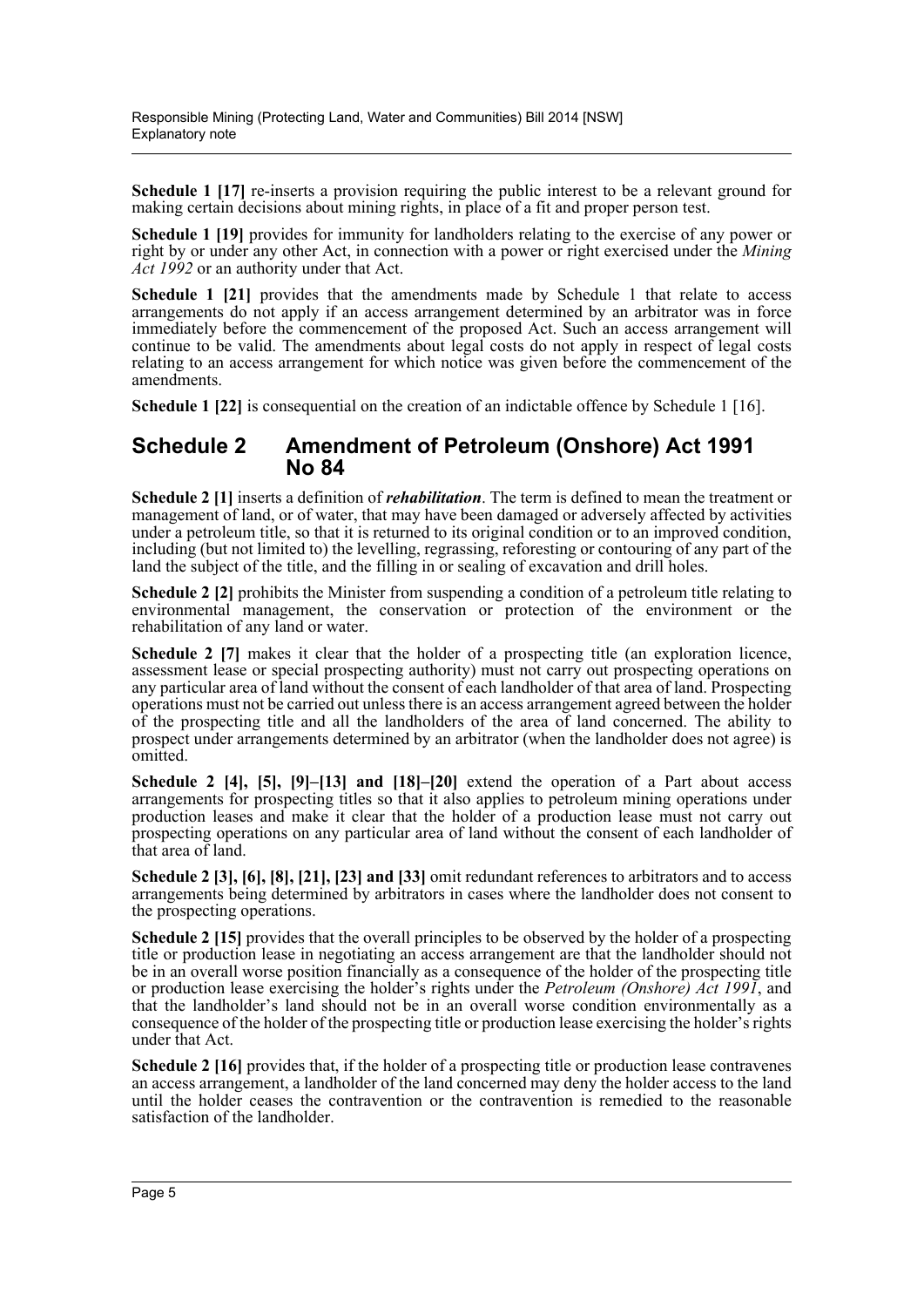**Schedule 2** [17] provides that the holder of the prospecting title or production lease must pay the legal costs of the landholder incurred in connection with the holder of the prospecting title or production lease seeking access to land, including, but not limited to, the negotiation and making of an access arrangement. **Schedule 2 [14]** makes a consequential amendment.

**Schedule 2 [22]** removes the procedure for a variation of an access arrangement to be determined by an arbitrator.

**Schedule 2 [24]** removes the procedure for a replacement access arrangement to be determined by an arbitrator when there is a change in landholder.

**Schedule 2 [25]–[27]** modify provisions about restrictions on the rights of holders of production leases over land that is under cultivation. The amended provisions will apply those restrictions to land that has been determined to be agricultural land in accordance with the amended section.

**Schedule 2 [28]** inserts provisions about audits. The provisions:

- (a) describe the nature of an audit and provide for regulations to be made with respect to the accreditation of auditors and the carrying out of audits, and
- (b) enable the Director-General to impose mandatory audit conditions on petroleum titles, and
- (c) provide for the certification of an audit report, and
- (d) make it an offence (of strict liability) to provide false or misleading information to an auditor or in an audit report and also make it an offence for an auditor not to include in an audit information that is materially relevant, and
- (e) require information to be supplied for audit purposes even if it may incriminate the person concerned and authorise the use of information contained in an audit for the purposes of planning and environment protection legislation, and
- (f) make provision for the mandatory audit of the Department's performance in administering the *Petroleum (Onshore) Act 1991*, the *Mining Act 1992* and the proposed Act, monitoring the implementation of those 3 Acts and enforcing the conditions of petroleum titles and mining authorities.

**Schedule 2 [29]** makes it an offence to fail to pay any royalty and enables the Minister to charge interest on the amount of any unpaid royalty.

**Schedule 2 [30]** enables the Director-General to publish environmental information about the impact of petroleum prospecting and mining activities obtained by the Director-General or the Independent Authority.

**Schedule 2** [31] prohibits a person who holds office in an official capacity for the purposes of the *Petroleum (Onshore) Act 1991* from holding directly or indirectly a beneficial interest in a petroleum title (and not merely from holding a petroleum title, as at present). The provision does not prevent the Director-General from being the holder of an exploration licence on behalf of the Crown.

**Schedule 2 [32]** provides for the proposed offence relating to failure to pay a royalty to be dealt with on indictment.

**Schedule 2 [34]** provides for immunity for landholders relating to the exercise of any power or right by or under any other Act, in connection with a power or right exercised under the *Petroleum (Onshore) Act 1991* or a petroleum title under that Act.

**Schedule 2 [35]** provides that the amendments proposed to be made by Schedule 2 that relate to access arrangements do not apply if an access arrangement determined by an arbitrator was in force immediately before the commencement of the proposed Act. Such an access arrangement will continue to be valid. The amendments relating to legal costs do not apply in respect of legal costs relating to an access arrangement for which notice was given before the commencement of the amendments.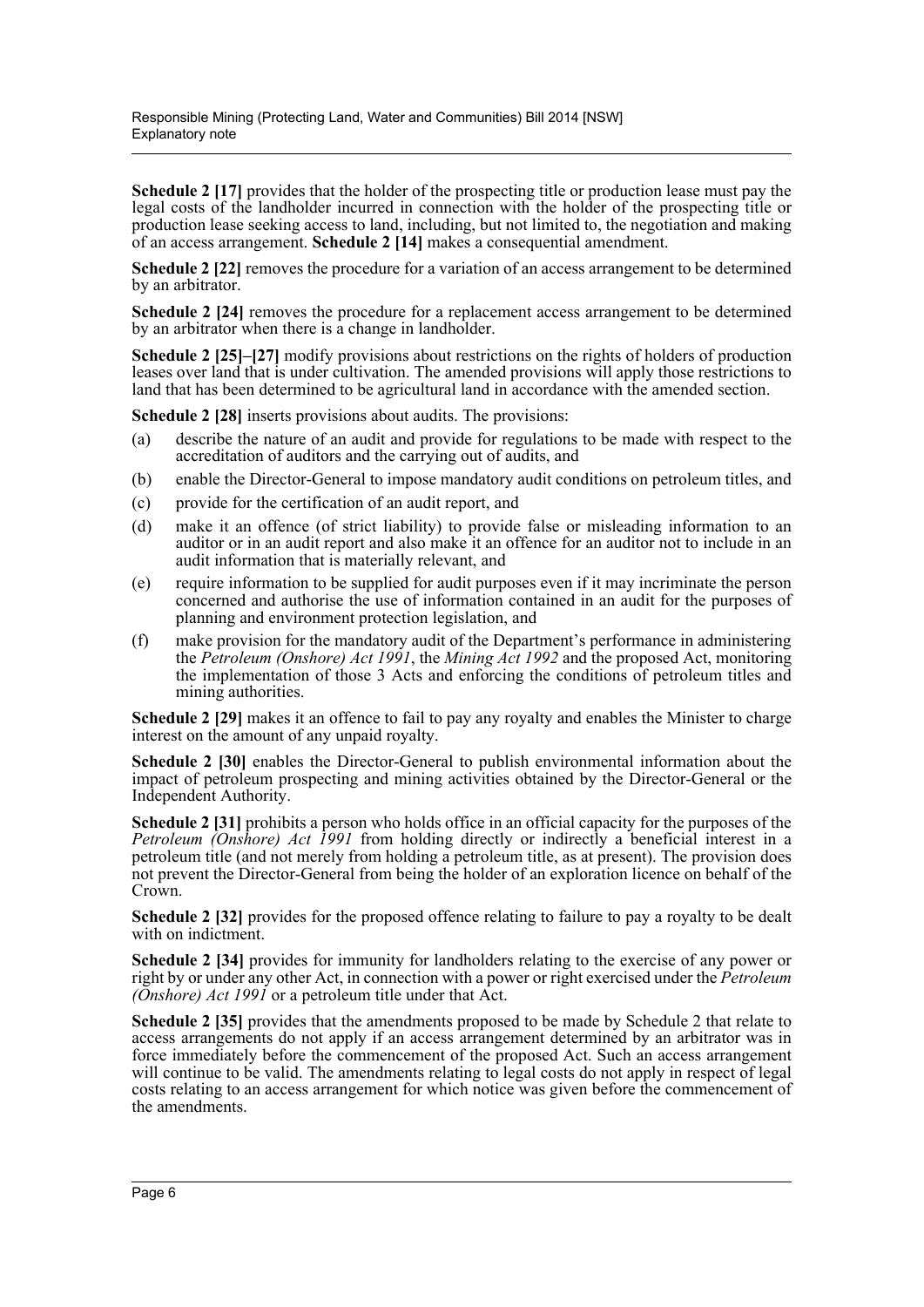### **Schedule 3 Amendment of Criminal Procedure Act 1986 No 209**

**Schedule 3** makes amendments consequential on the creation of indictable offences by Schedule 1 [16] and Schedule 2 [31].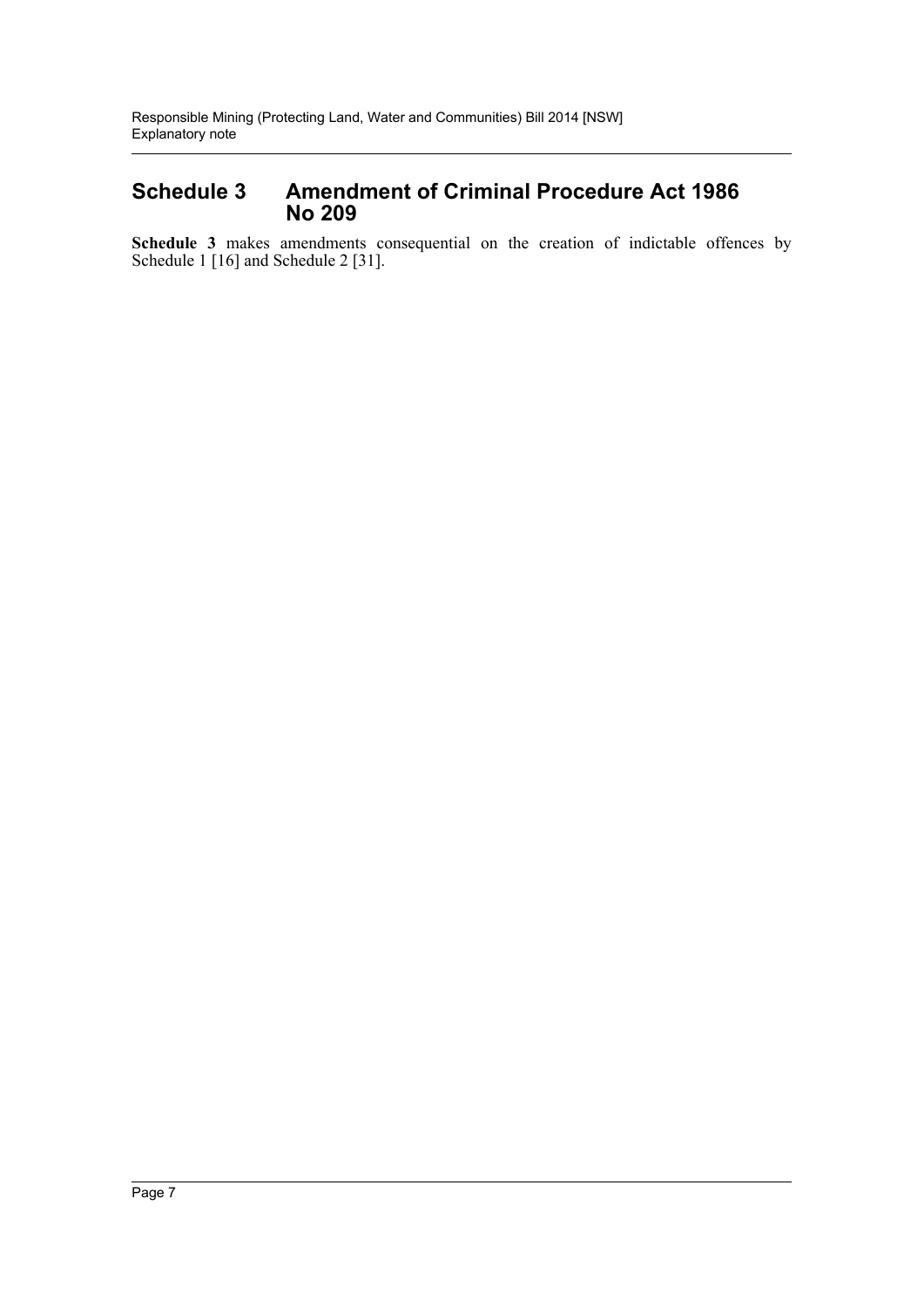Introduced by the Hon Jeremy Buckingham, MLC First print



New South Wales

# **Responsible Mining (Protecting Land, Water and Communities) Bill 2014**

## **Contents**

|        |                       |                                                                                                                                                                                                                                                                                                              | Page                                  |
|--------|-----------------------|--------------------------------------------------------------------------------------------------------------------------------------------------------------------------------------------------------------------------------------------------------------------------------------------------------------|---------------------------------------|
| Part 1 |                       | <b>Preliminary</b>                                                                                                                                                                                                                                                                                           |                                       |
|        | 1<br>2<br>3           | Name of Act<br>Commencement<br>Definitions                                                                                                                                                                                                                                                                   | 2<br>$\overline{2}$<br>$\overline{2}$ |
| Part 2 |                       | <b>Protected land</b>                                                                                                                                                                                                                                                                                        |                                       |
|        | 4<br>5<br>6<br>7<br>8 | Meaning of "protected land"<br>Declaration of protected catchment areas<br>Declaration of Tier 1 Biodiversity land<br>Inventory of protected land<br>Disputes in relation to protected land                                                                                                                  | 5<br>5<br>6<br>6<br>6                 |
| Part 3 |                       | Prohibition on new or renewed prospecting for and mining<br>of minerals or petroleum on protected land                                                                                                                                                                                                       |                                       |
|        | 9<br>10<br>11<br>12   | Prohibition on granting of mining authorisations relating to protected land<br>Prohibition on renewal of mining authorisations relating to protected land<br>Prohibition on granting of petroleum titles relating to protected land<br>Prohibition on renewal of petroleum titles relating to protected land | 7<br>$\overline{7}$<br>7<br>7         |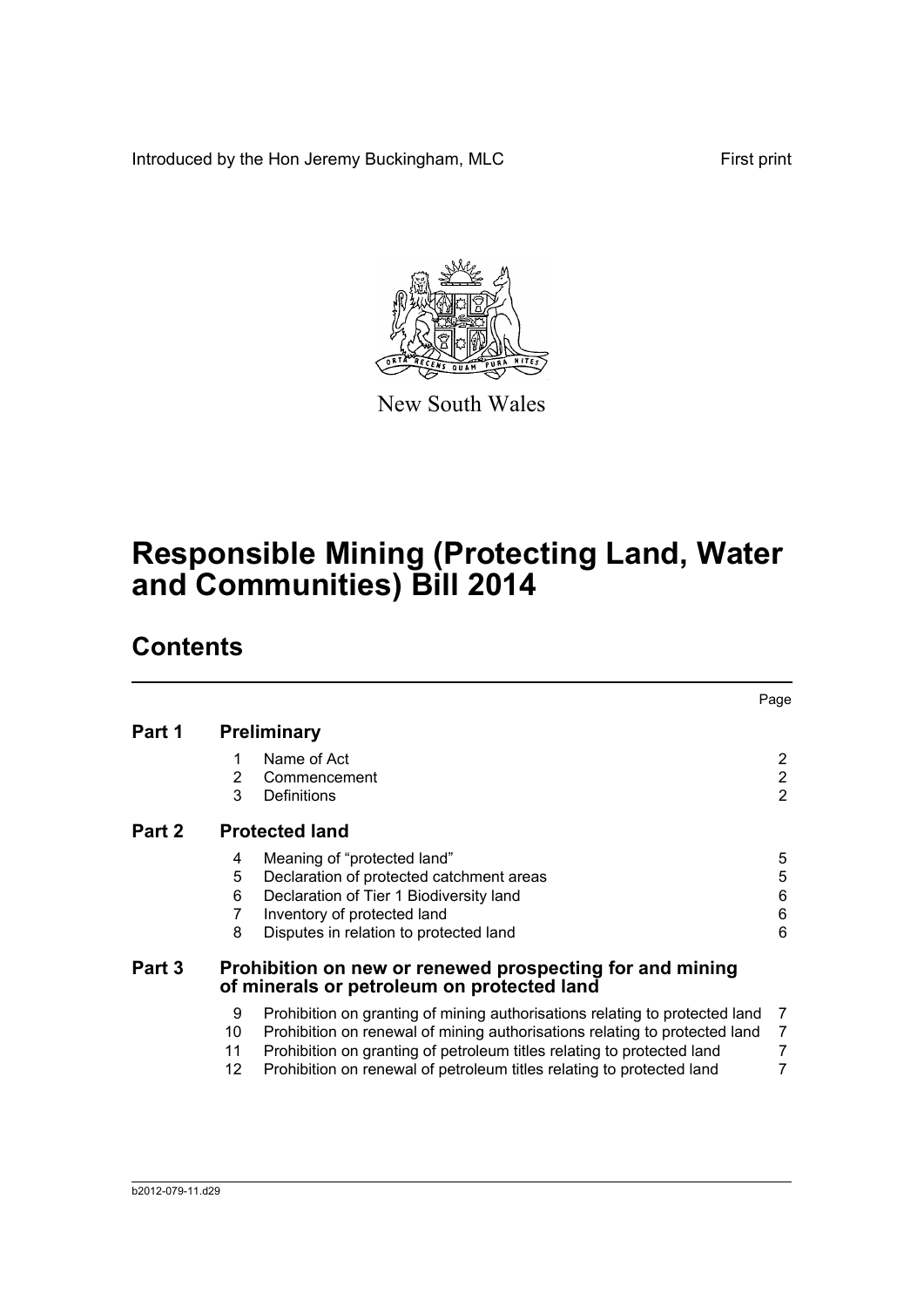Page

| Part 4                                                      |                | Restrictions on mining and prospecting operations on<br>protected land and certain other land                                                          |                |
|-------------------------------------------------------------|----------------|--------------------------------------------------------------------------------------------------------------------------------------------------------|----------------|
|                                                             | 13             | Regard must be had to gateway certificate before giving planning<br>approval in relation to protected land                                             | 8              |
|                                                             | 14             | Prohibition on prospecting and mining that interferes with highly<br>productive aquifers                                                               | 8              |
|                                                             | 15             | Prohibition on certain provisions of environmental planning instruments                                                                                | 8              |
|                                                             | 16             | Operation of certain environmental planning instruments that permit<br>prospecting or mining                                                           | 9              |
| Part 5                                                      |                | <b>Gateway certificates</b>                                                                                                                            |                |
|                                                             | 17<br>18<br>19 | Constitution of Mining and Petroleum Gateway Panel<br>Function of Gateway Panel<br>Gateway Panel not subject to Ministerial direction                  | 10<br>10<br>10 |
|                                                             | 20<br>21       | Declaration of critical industry cluster land<br>Applications for gateway certificates                                                                 | 11<br>11       |
|                                                             | 22             | Relevant criteria for determining applications                                                                                                         | 12             |
|                                                             | 23<br>24       | Determination of applications                                                                                                                          | 14<br>14       |
|                                                             | 25             | Time for determination of applications<br>Gateway Panel may request further information before determining                                             |                |
|                                                             | 26             | application<br>Duration of gateway certificates                                                                                                        | 15<br>15       |
|                                                             | 27             | Notification of gateway certificates                                                                                                                   | 15             |
| Part 6                                                      |                | Independent Mining and Petroleum Authority                                                                                                             |                |
|                                                             | 28             | Independent Mining and Petroleum Authority                                                                                                             | 16             |
|                                                             | 29<br>30       | <b>Functions of Independent Authority</b><br>Power to obtain information                                                                               | 16<br>17       |
|                                                             | 31             | Power to obtain documents etc.                                                                                                                         | 18             |
|                                                             | 32             | Reports of Independent Authority                                                                                                                       | 18             |
| Part 7                                                      |                | Community vetoing of prospecting and mining                                                                                                            |                |
|                                                             | 33             | Local council may request making of local environmental plan                                                                                           | 19             |
|                                                             | 34<br>35       | Minister must make local environmental plan<br>Certain local environmental plans prevail over other environmental                                      | 19             |
|                                                             |                | planning instruments                                                                                                                                   | 19             |
|                                                             | 36             | Certain environmental planning instruments of no effect                                                                                                | 19             |
| Part 8                                                      |                | <b>Miscellaneous</b>                                                                                                                                   |                |
|                                                             | 37             | Regulations                                                                                                                                            | 20             |
|                                                             | 38<br>39       | Savings and transitional regulations<br>Nature of proceedings for offences                                                                             | 20<br>20       |
|                                                             | 40             | Delegation                                                                                                                                             | 20             |
| <b>Schedule 1</b><br><b>Schedule 2</b><br><b>Schedule 3</b> |                | <b>Amendment of Mining Act 1992 No 29</b><br>Amendment of Petroleum (Onshore) Act 1991 No 84<br><b>Amendment of Criminal Procedure Act 1986 No 209</b> | 21<br>25<br>35 |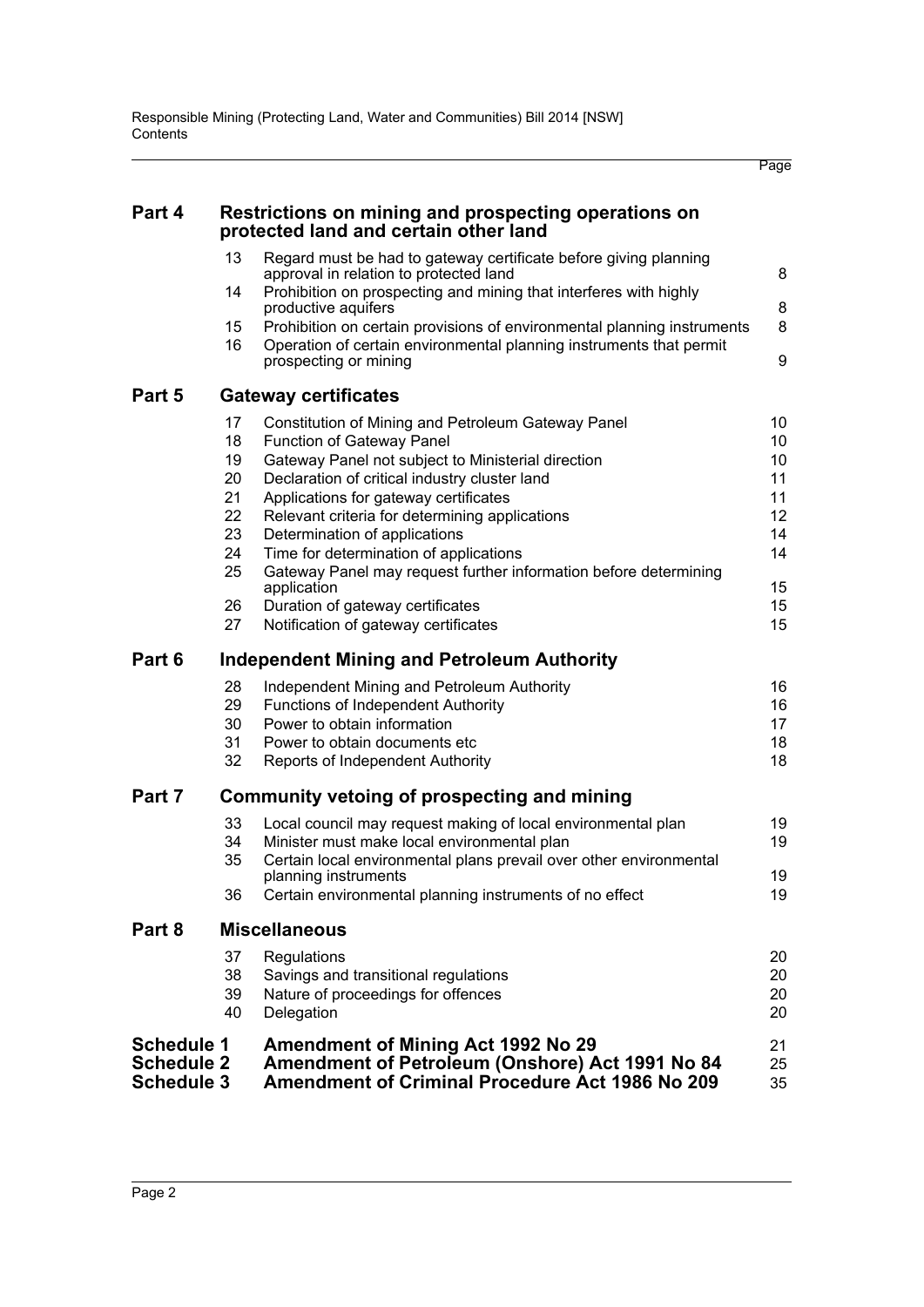

New South Wales

## **Responsible Mining (Protecting Land, Water and Communities) Bill 2014**

No , 2014

### **A Bill for**

An Act to prohibit exploration for and mining of minerals and petroleum on certain land and to ensure the involvement of local councils and communities in the prohibition of such exploration and mining on other land; and for other purposes.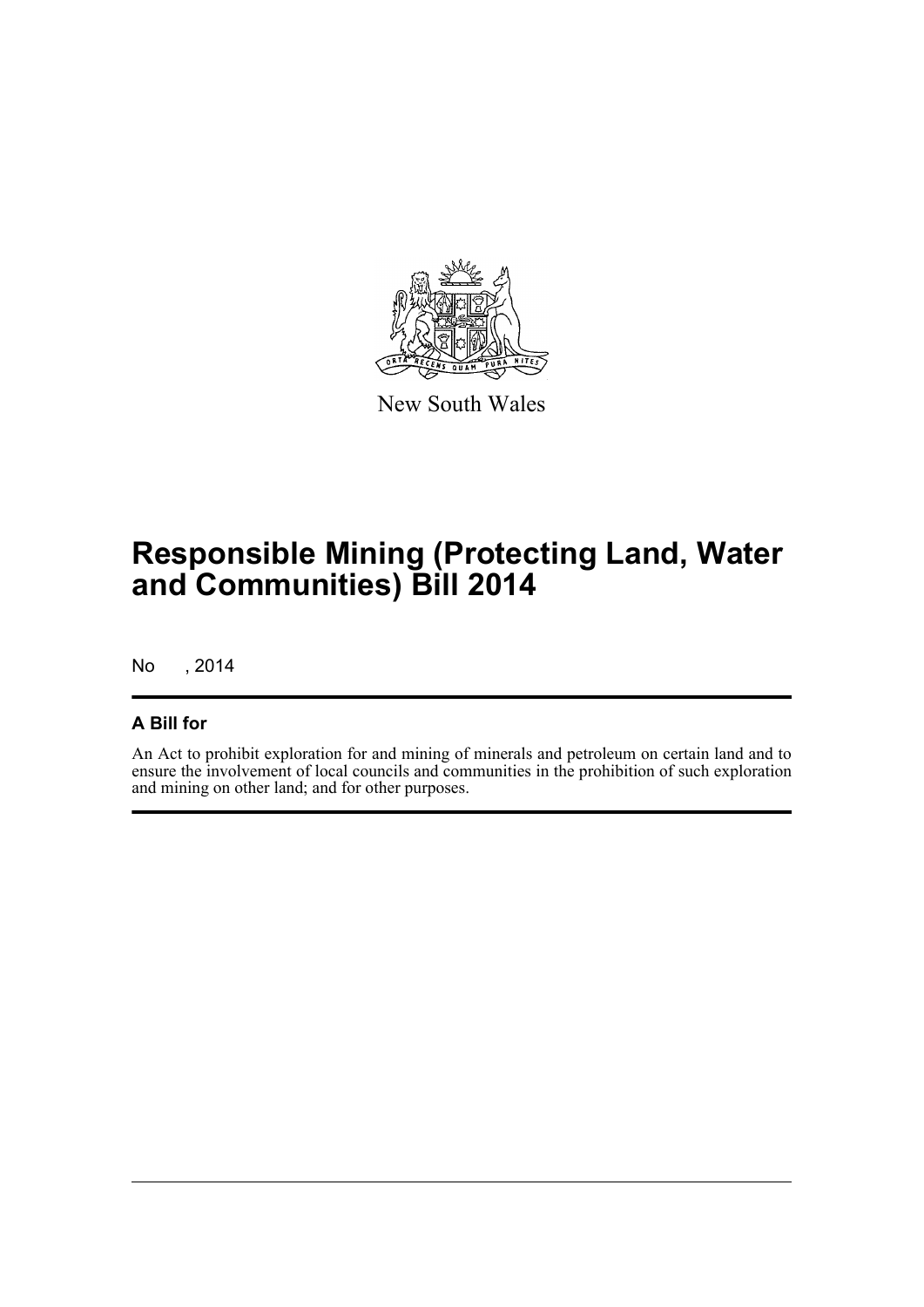<span id="page-10-3"></span><span id="page-10-2"></span><span id="page-10-1"></span><span id="page-10-0"></span>

|        |     |                    | The Legislature of New South Wales enacts:                                                                                                                                                                                                 | 1              |
|--------|-----|--------------------|--------------------------------------------------------------------------------------------------------------------------------------------------------------------------------------------------------------------------------------------|----------------|
| Part 1 |     |                    | <b>Preliminary</b>                                                                                                                                                                                                                         | $\overline{a}$ |
| 1      |     | <b>Name of Act</b> |                                                                                                                                                                                                                                            | 3              |
|        |     | Act 2014.          | This Act is the Responsible Mining (Protecting Land, Water and Communities)                                                                                                                                                                | 4<br>5         |
| 2      |     |                    | <b>Commencement</b>                                                                                                                                                                                                                        | 6              |
|        |     |                    | This Act commences 3 months after the date of assent to this Act, unless commenced<br>sooner by proclamation.                                                                                                                              | 7<br>8         |
| 3      |     | <b>Definitions</b> |                                                                                                                                                                                                                                            | 9              |
|        | (1) |                    | In this Act:                                                                                                                                                                                                                               | 10             |
|        |     |                    | <i>authorised mining or petroleum activity</i> means any of the following:                                                                                                                                                                 | 11             |
|        |     | (a)                | prospecting for minerals in accordance with a mining authorisation,                                                                                                                                                                        | 12             |
|        |     | (b)                | mining in accordance with a mining authorisation,                                                                                                                                                                                          | 13             |
|        |     | (c)                | carrying out primary treatment operations necessary to separate minerals from<br>the material from which they are recovered in accordance with a mining<br>authorisation,                                                                  | 14<br>15<br>16 |
|        |     | (d)                | carrying out any other mining purpose in accordance with a mining<br>authorisation,                                                                                                                                                        | 17<br>18       |
|        |     | (e)                | prospecting for petroleum in accordance with a petroleum title,                                                                                                                                                                            | 19             |
|        |     | (f)                | assessing any petroleum deposit on land in accordance with a petroleum title,                                                                                                                                                              | 20             |
|        |     | (g)                | conducting petroleum mining operations in accordance with a petroleum title,                                                                                                                                                               | 21             |
|        |     | (h)                | conducting speculative geological, geophysical or geochemical surveys or<br>scientific investigations in relation to petroleum in accordance with a<br>petroleum title.                                                                    | 22<br>23<br>24 |
|        |     |                    | <i>critical industry cluster land</i> means land that has been declared to be critical industry<br>cluster land under section 20.                                                                                                          | 25<br>26       |
|        |     |                    | <b>Department</b> means the Department of Trade and Investment, Regional Infrastructure<br>and Services.                                                                                                                                   | 27<br>28       |
|        |     |                    | <i>development</i> has the same meaning as in the <i>Environmental Planning and</i><br>Assessment Act 1979.                                                                                                                                | 29<br>30       |
|        |     |                    | gateway certificate means a certificate issued by the Gateway Panel under<br>section 23.                                                                                                                                                   | 31<br>32       |
|        |     |                    | <b>Gateway Panel means the Mining and Petroleum Gateway Panel established under</b><br>section 17.                                                                                                                                         | 33<br>34       |
|        |     |                    | <b>Independent Authority</b> means the Independent Mining and Petroleum Authority<br>established by section 28.                                                                                                                            | 35<br>36       |
|        |     |                    | <i>mine</i> means to extract material from land for the purpose of recovering minerals or<br>petroleum from the material so extracted or to rehabilitate land (other than a derelict<br>mine site) from which material has been extracted. | 37<br>38<br>39 |
|        |     |                    | <i>mineral</i> means any substance prescribed by the regulations under the <i>Mining Act</i><br>1992, and includes coal and oil shale, but does not include uranium or petroleum.                                                          | 40<br>41       |
|        |     |                    | <i>mining authorisation</i> means any of the following:                                                                                                                                                                                    | 42             |
|        |     | (a)                | an exploration licence under the <i>Mining Act 1992</i> granting the holder the right<br>to prospect for minerals on the land specified in the licence,                                                                                    | 43<br>44       |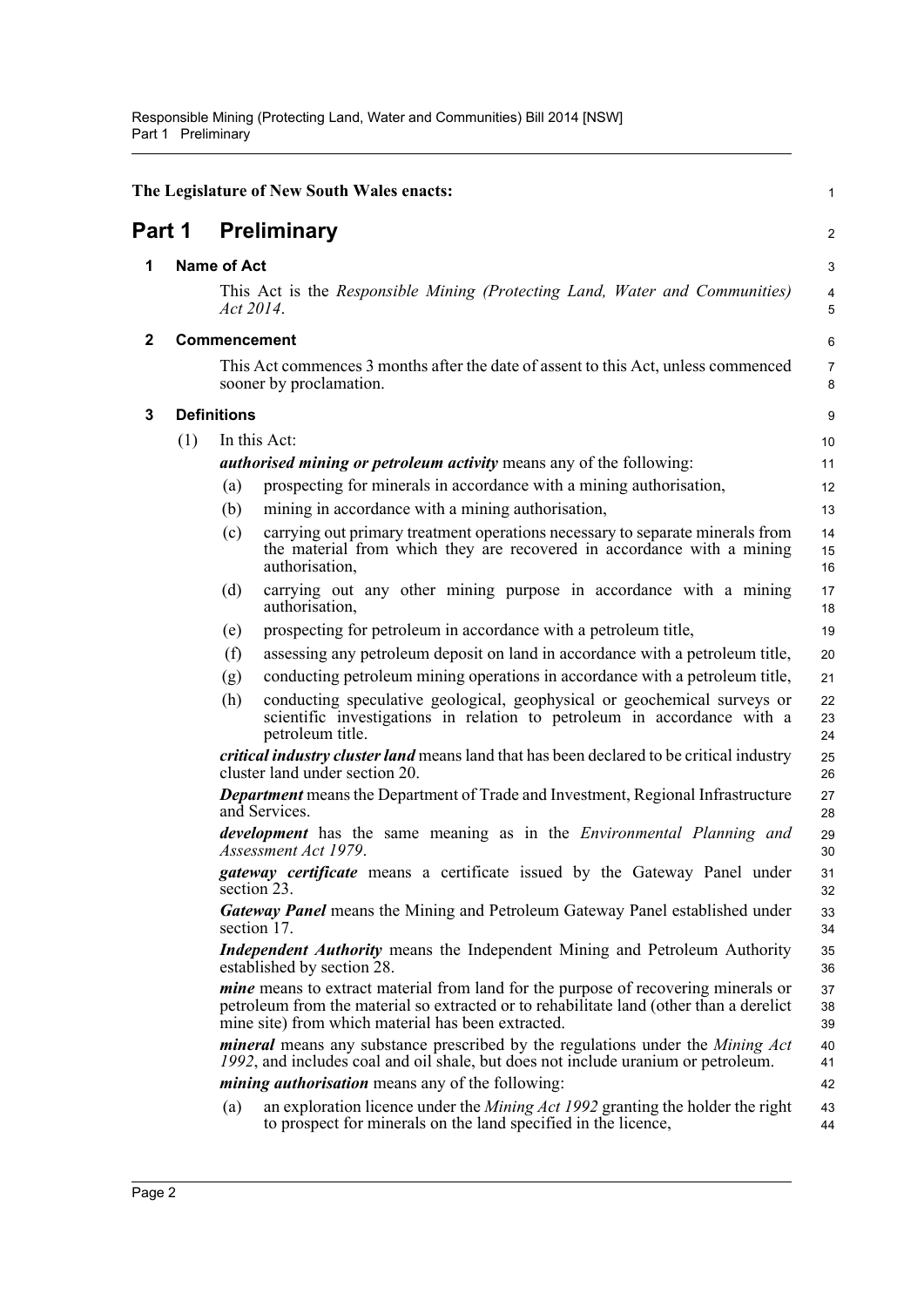| (b) | an assessment lease under that Act granting the holder the right to prospect for<br>minerals on the land specified in the lease,                                                                                                                                                                                  | $\mathbf{1}$<br>$\overline{c}$ |
|-----|-------------------------------------------------------------------------------------------------------------------------------------------------------------------------------------------------------------------------------------------------------------------------------------------------------------------|--------------------------------|
| (c) | a mining lease under that Act granting the holder the right to prospect on and<br>mine the land specified in the lease, carry out primary treatment operations<br>necessary to separate the mineral or minerals from the material from which<br>they are recovered and carry out on that land any mining purpose, | 3<br>$\overline{4}$<br>5<br>6  |
| (d) | a mineral claim under that Act granting the holder the right to prospect for, and<br>mine, minerals specified in the claim.                                                                                                                                                                                       | $\overline{7}$<br>8            |
|     | <i>petroleum</i> means any of the following:                                                                                                                                                                                                                                                                      | 9                              |
| (a) | any naturally occurring hydrocarbon, whether in a gaseous, liquid or solid<br>state.                                                                                                                                                                                                                              | 10<br>11                       |
| (b) | any naturally occurring mixture of hydrocarbons, whether in a gaseous, liquid<br>or solid state,                                                                                                                                                                                                                  | 12<br>13                       |
| (c) | any naturally occurring mixture of one or more hydrocarbons, whether in a<br>gaseous, liquid or solid state, and one or more of the following:                                                                                                                                                                    | 14<br>15                       |
|     | (i)<br>hydrogen sulphide,                                                                                                                                                                                                                                                                                         | 16                             |
|     | nitrogen,<br>(ii)                                                                                                                                                                                                                                                                                                 | 17                             |
|     | helium,<br>(iii)                                                                                                                                                                                                                                                                                                  | 18                             |
|     | carbon dioxide,<br>(iv)                                                                                                                                                                                                                                                                                           | 19                             |
|     | (v)<br>water,                                                                                                                                                                                                                                                                                                     | 20                             |
| (d) | any substance referred to in paragraph $(a)$ , $(b)$ or $(c)$ that has been returned to<br>a natural reservoir,                                                                                                                                                                                                   | 21<br>22                       |
|     | but does not include coal, oil shale or any other mineral.                                                                                                                                                                                                                                                        | 23                             |
|     | petroleum mining operations means operations carried out in the course of mining<br>for petroleum.                                                                                                                                                                                                                | 24<br>25                       |
|     | <i>petroleum prospecting operations</i> means operations carried out in the course of<br>prospecting for petroleum.                                                                                                                                                                                               | 26<br>27                       |
|     | <i>petroleum title</i> means any of the following:                                                                                                                                                                                                                                                                | 28                             |
| (a) | an exploration licence under the <i>Petroleum (Onshore) Act 1991</i> granting the<br>holder the exclusive right to prospect for petroleum on the land comprised in<br>the licence,                                                                                                                                | 29<br>30<br>31                 |
| (b) | an assessment lease under that Act granting the holder the exclusive right to<br>prospect for petroleum and to assess any petroleum deposit on the land<br>comprised in the lease,                                                                                                                                | 32<br>33<br>34                 |
| (c) | a special prospecting authority under that Act granting the holder the exclusive<br>right to conduct speculative geological, geophysical or geochemical surveys<br>or scientific investigations in relation to petroleum in respect of the land<br>comprised in the authority,                                    | 35<br>36<br>37<br>38           |
| (d) | a production lease under that Act granting the holder the exclusive right to<br>conduct petroleum mining operations in and on the land included in the lease.                                                                                                                                                     | 39<br>40                       |
|     | <i>planning approval</i> means any of the following:                                                                                                                                                                                                                                                              | 41                             |
| (a) | development consent under Part 4 of the <i>Environmental Planning and</i><br><i>Assessment Act 1979</i> (including consent for State significant development) or<br>the modification of any such development consent,                                                                                             | 42<br>43<br>44                 |
| (b) | the modification of an approval given (before the commencement of this Act)<br>under Part 3A of that Act to carry out a project,                                                                                                                                                                                  | 45<br>46                       |
| (c) | an approval within the meaning of Part 5 of that Act or the modification of<br>such an approval,                                                                                                                                                                                                                  | 47<br>48                       |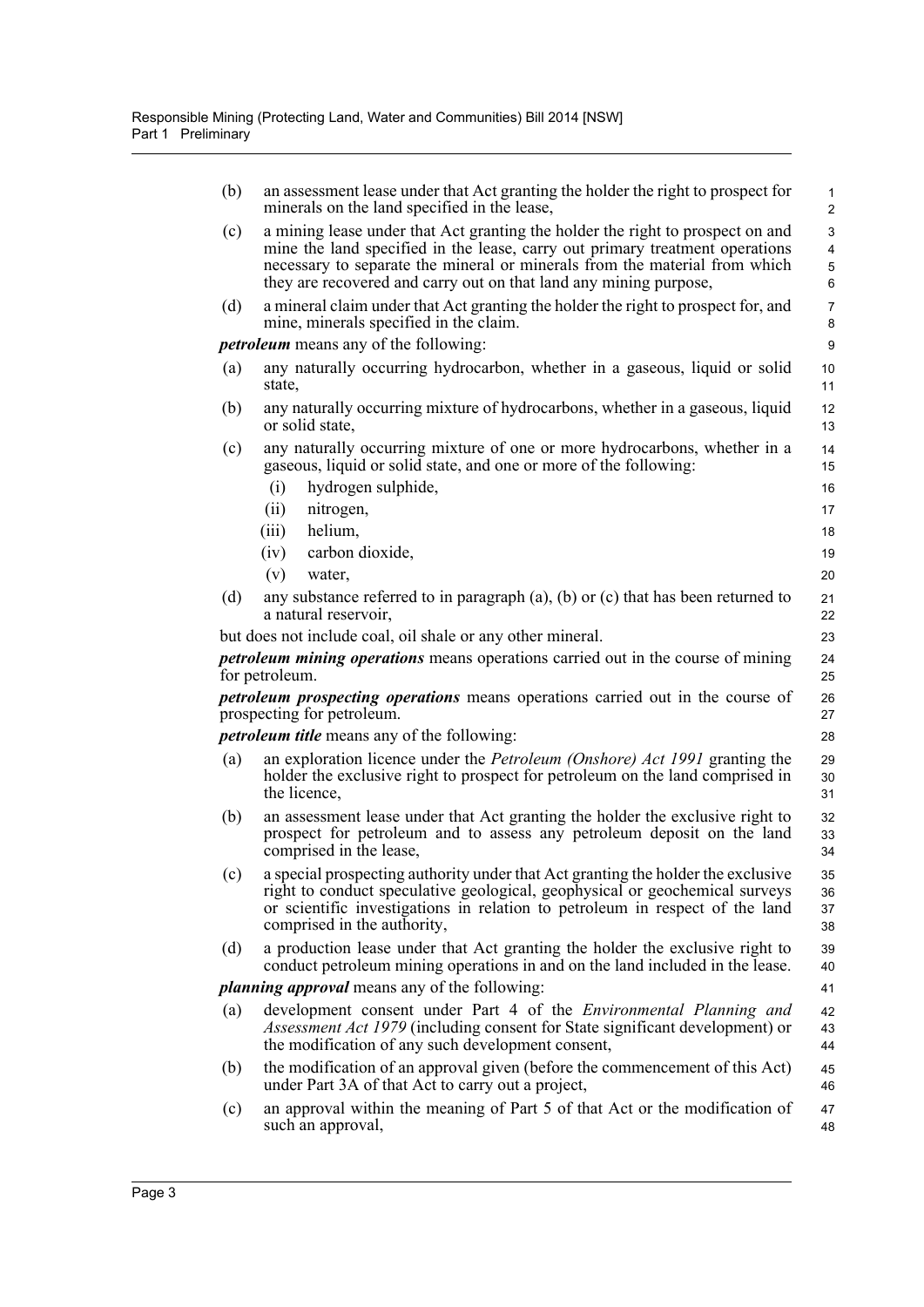| an approval of State significant infrastructure under Part 5.1 of that Act or the<br>(d)<br>modification of such an approval.                                                                                                         | $\mathcal{P}$ |
|---------------------------------------------------------------------------------------------------------------------------------------------------------------------------------------------------------------------------------------|---------------|
| <i>prospecting for minerals</i> means carrying out works on, or removing samples from,<br>land for the purpose of testing the mineral bearing qualities of the land.                                                                  | 3<br>4        |
| <i>prospecting for petroleum</i> means carrying out works on, or removing samples from,<br>land for the purpose of testing the quality and quantity of petroleum in the land and<br>the potential to recover petroleum from the land. | 5<br>6        |
| <i>protected land</i> has the meaning given by section 4.                                                                                                                                                                             | 8             |
| <i>relevant criteria</i> —see section 22.                                                                                                                                                                                             | 9             |
| <b>Secretary</b> means the Secretary of the Department.                                                                                                                                                                               | 10            |
| Notes included in this Act do not form part of this Act.                                                                                                                                                                              | 11            |
|                                                                                                                                                                                                                                       |               |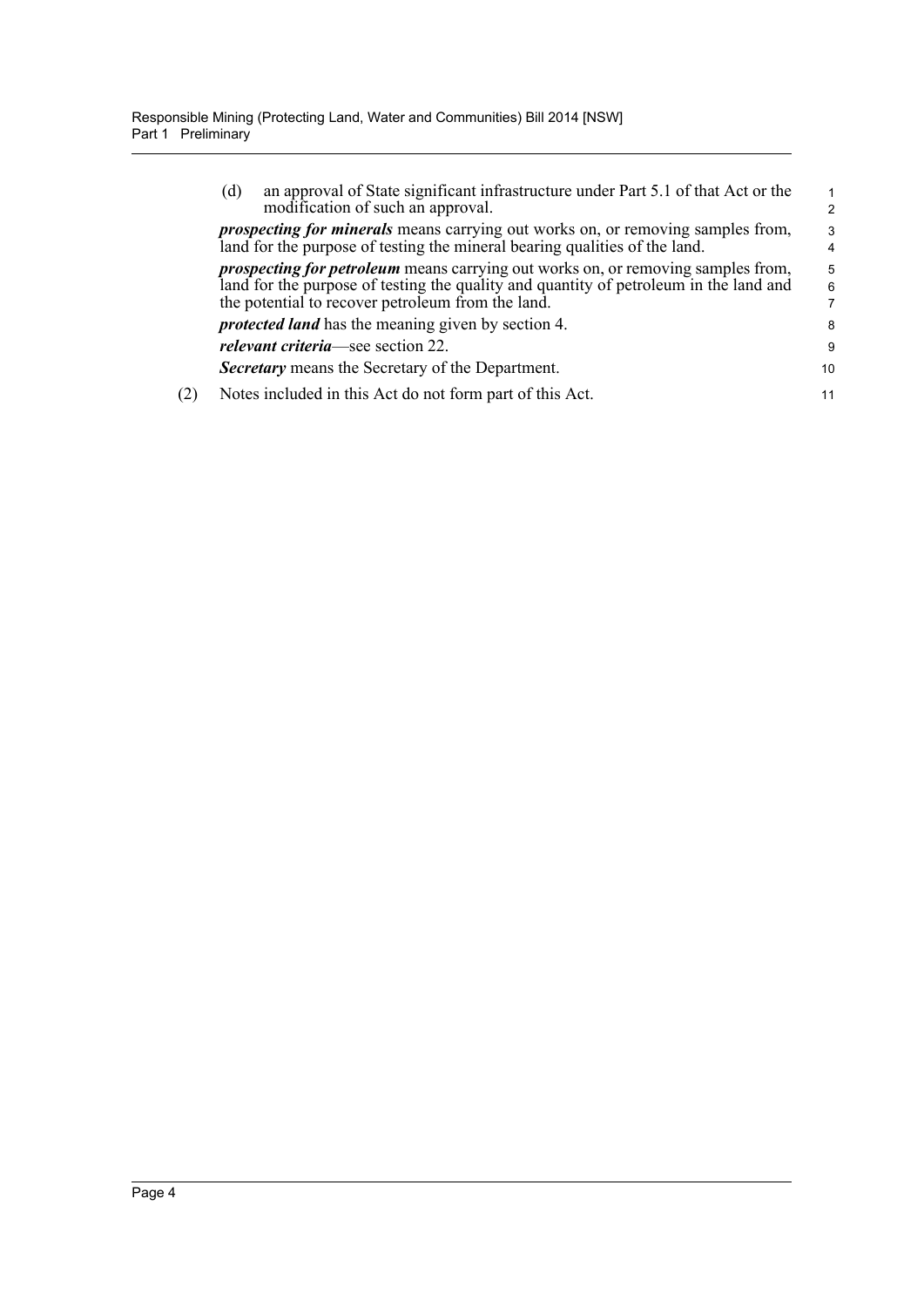<span id="page-13-2"></span><span id="page-13-1"></span><span id="page-13-0"></span>

| Part 2 |     |     | <b>Protected land</b>                                                                                                                                                                                                                                                                                                            | $\mathbf{1}$               |
|--------|-----|-----|----------------------------------------------------------------------------------------------------------------------------------------------------------------------------------------------------------------------------------------------------------------------------------------------------------------------------------|----------------------------|
| 4      |     |     | <b>Meaning of "protected land"</b>                                                                                                                                                                                                                                                                                               | $\overline{\mathbf{c}}$    |
|        |     |     | In this Act, <i>protected land</i> means any of the following:                                                                                                                                                                                                                                                                   | 3                          |
|        |     | (a) | land reserved as a national park or state conservation area under the <i>National</i><br>Parks and Wildlife Act 1974 and land within 2 kilometres of such land,                                                                                                                                                                  | 4<br>5                     |
|        |     | (b) | land dedicated as a State forest under the <i>Forestry Act 2012</i> and land within<br>2 kilometres of such land,                                                                                                                                                                                                                | 6<br>$\overline{7}$        |
|        |     | (c) | the area of operations of the Sydney Catchment Authority within the meaning<br>of the Sydney Water Catchment Management Act 1998 and land within<br>2 kilometres of that area,                                                                                                                                                   | $\bf 8$<br>9<br>10         |
|        |     | (d) | land within any of the following zones under a local environmental plan that<br>adopts the standard instrument prescribed by the <i>Standard Instrument (Local</i><br>Environmental Plans) Order 2006 and land within 5 kilometres of such land:                                                                                 | 11<br>12<br>13             |
|        |     |     | Zone R1 General Residential, Zone R2 Low Density Residential,<br>(i)<br>Zone R3 Medium Density Residential, Zone R4 High Density<br>Residential, Zone R5 Large Lot Residential or another residential zone<br>(however described),                                                                                               | 14<br>15<br>16<br>17       |
|        |     |     | Zone B1 Neighbourhood Centre, Zone B2 Local Centre, Zone B3<br>(ii)<br>Commercial Core, Zone B4 Mixed Use, Zone B5 Business<br>Development, Zone B6 Enterprise Corridor, Zone B7 Business Park,<br>Zone B8 Metropolitan Centre or another business zone (however<br>described),                                                  | 18<br>19<br>20<br>21<br>22 |
|        |     |     | Zone IN1 General Industrial, Zone IN2 Light Industrial, Zone IN3<br>(iii)<br>Heavy Industrial, Zone IN4 Working Waterfront or another industrial<br>zone (however described),                                                                                                                                                    | 23<br>24<br>25             |
|        |     | (e) | land within any of the following zones under a local environmental plan that<br>does not adopt that standard instrument and land within 5 kilometres of such<br>land:                                                                                                                                                            | 26<br>27<br>28             |
|        |     |     | (i)<br>a residential zone (however described),                                                                                                                                                                                                                                                                                   | 29                         |
|        |     |     | a business zone (however described),<br>(i)                                                                                                                                                                                                                                                                                      | 30                         |
|        |     |     | an industrial zone (however described),<br>(iii)                                                                                                                                                                                                                                                                                 | 31                         |
|        |     | (f) | productive agricultural land, being land identified as such under a<br>scientifically-based land classification system declared by the Minister for<br>Primary Industries by notice published in the Gazette, but not including any<br>land of a kind excluded by the regulations, and land within 2 kilometres of<br>such land, | 32<br>33<br>34<br>35<br>36 |
|        |     | (g) | land within a protected catchment area declared under section 5,                                                                                                                                                                                                                                                                 | 37                         |
|        |     | (h) | land that has been declared to be Tier 1 Biodiversity land under section 6 and<br>land within 2 kilometres of such land.                                                                                                                                                                                                         | 38<br>39                   |
| 5      |     |     | Declaration of protected catchment areas                                                                                                                                                                                                                                                                                         | 40                         |
|        | (1) |     | The Minister administering the <i>Water Management Act 2000</i> must, within 3 months<br>after the date of assent to this Act, recommend to the Governor the making of<br>regulations declaring areas to be protected catchment areas.                                                                                           | 41<br>42<br>43             |
|        | (2) |     | A protected catchment area declared under this section must not be reduced in size,<br>and a regulation declaring an area of land to be a protected catchment area must not<br>be repealed, unless authorised by an Act of Parliament.                                                                                           | 44<br>45<br>46             |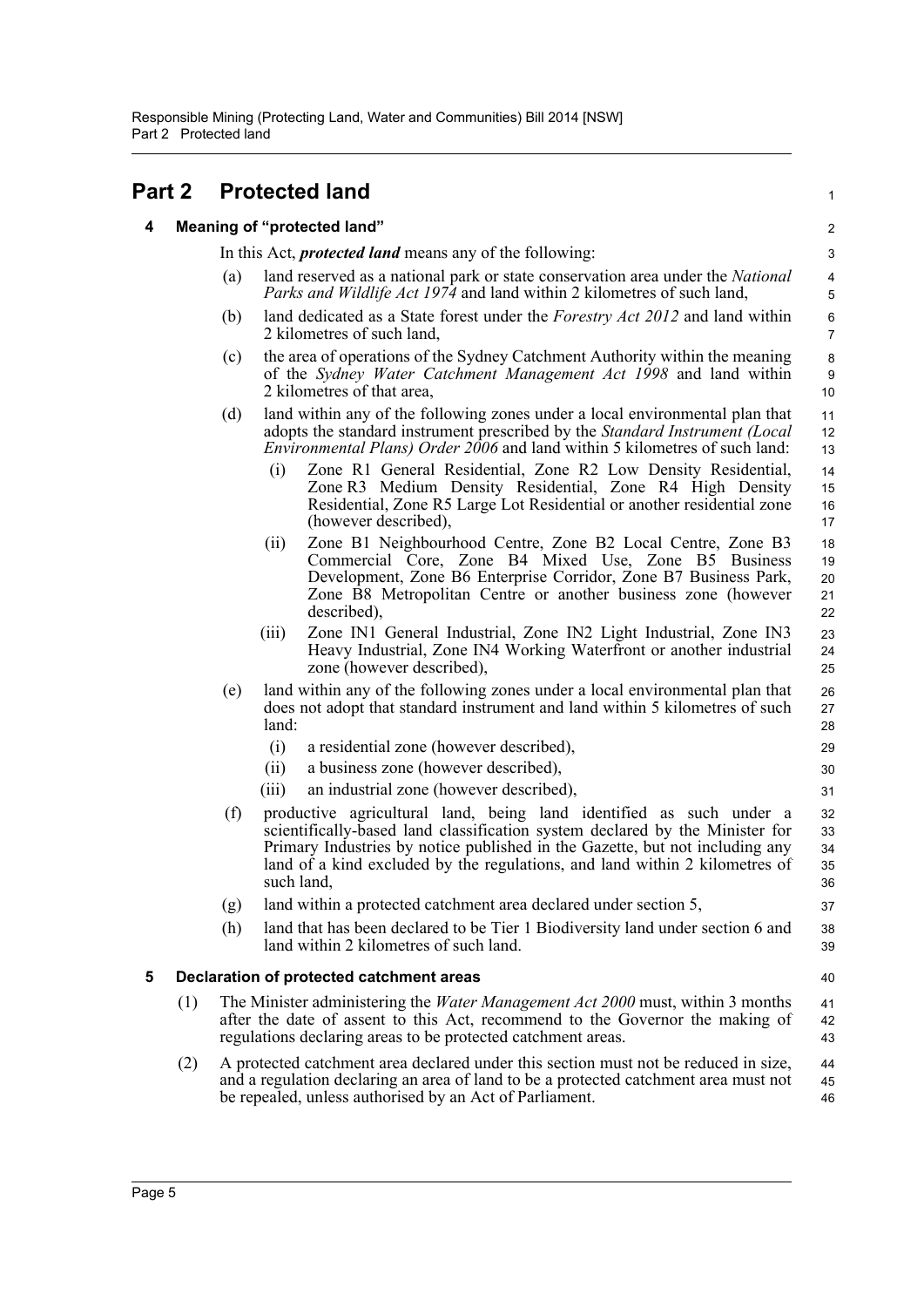#### <span id="page-14-0"></span>**6 Declaration of Tier 1 Biodiversity land**

The Minister administering the *Threatened Species Conservation Act 1995* may, by notice published in the Gazette, declare land to be Tier 1 Biodiversity after taking into account the following:

12 13

16

- (a) the need for the protection of vegetation in threatened and over-cleared landscapes,
- (b) the need for the protection of poorly reserved and severely depleted landscapes,
- (c) the need for the protection of source habitats for native fauna,
- (d) the need for the protection of critical landscape corridors and landscape connectivity. 10 11

#### <span id="page-14-1"></span>**7 Inventory of protected land**

- (1) The Secretary is to maintain an inventory of protected land.
- (2) The inventory is to contain maps that enable protected land to be identified and must be made available for public inspection on the Department's website. 14 15

### <span id="page-14-2"></span>**8 Disputes in relation to protected land**

If any dispute arises as to whether or not any particular land is protected land, any party to the dispute may apply to the Land and Environment Court for a determination of the matter (in which case the Court has jurisdiction to hear and determine the matter). 17 18 19 20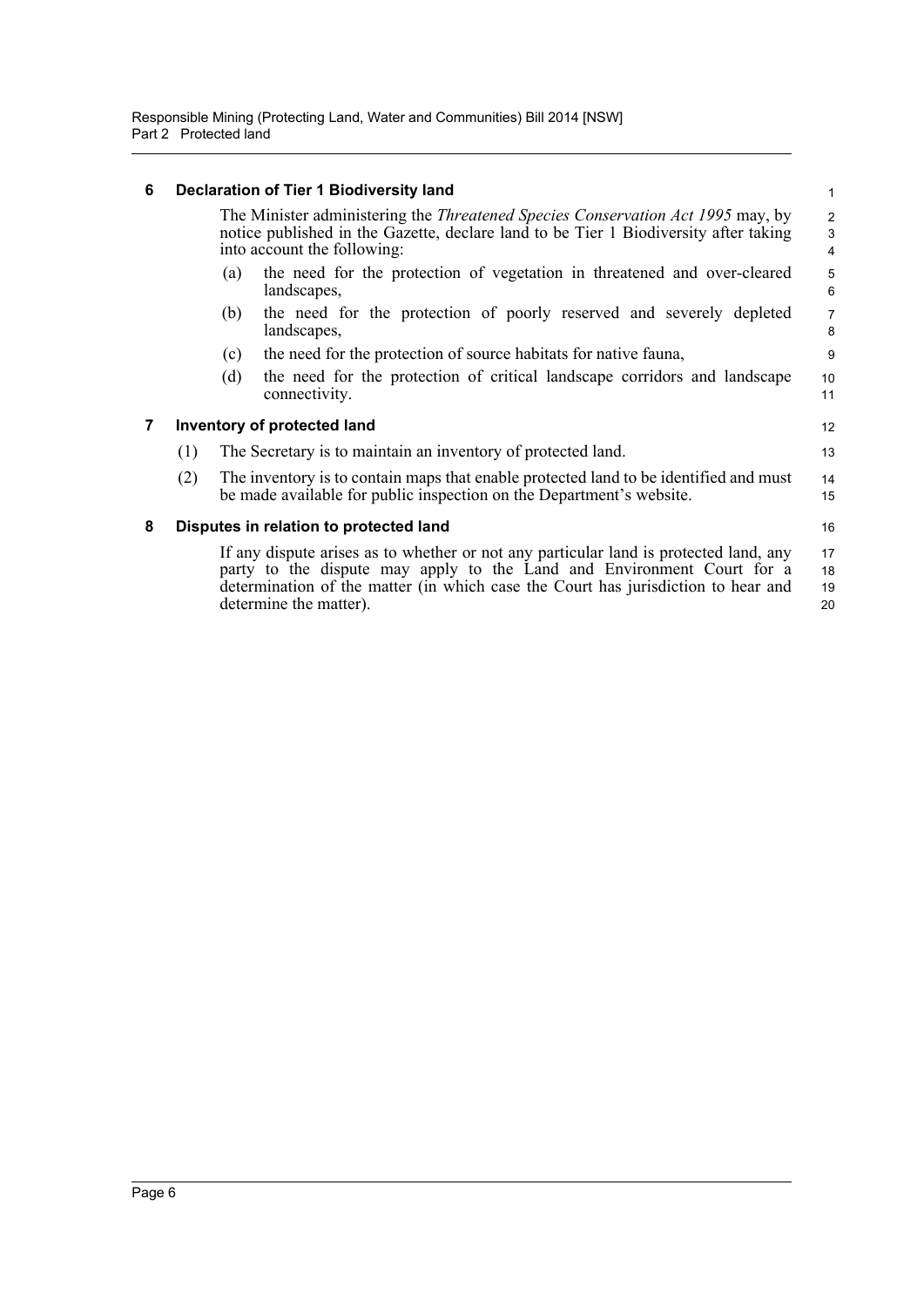<span id="page-15-4"></span><span id="page-15-3"></span><span id="page-15-2"></span><span id="page-15-1"></span><span id="page-15-0"></span>

| Part 3 | Prohibition on new or renewed prospecting for and<br>mining of minerals or petroleum on protected land                                               | 2                   |
|--------|------------------------------------------------------------------------------------------------------------------------------------------------------|---------------------|
| 9      | Prohibition on granting of mining authorisations relating to protected land                                                                          | 3                   |
|        | The Minister administering the <i>Mining Act 1992</i> , and the Secretary, must not grant<br>any mining authorisation in relation to protected land. | 4<br>5              |
| 10     | Prohibition on renewal of mining authorisations relating to protected land                                                                           | 6                   |
|        | The Minister administering the <i>Mining Act 1992</i> , and the Secretary, must not renew<br>any mining authorisation in relation to protected land. | $\overline{7}$<br>8 |
| 11     | Prohibition on granting of petroleum titles relating to protected land                                                                               | 9                   |
|        | The Minister administering the <i>Petroleum (Onshore) Act 1991</i> must not grant any<br>petroleum title in relation to protected land.              | 10<br>11            |
| 12     | Prohibition on renewal of petroleum titles relating to protected land                                                                                | 12                  |
|        | The Minister administering the <i>Petroleum (Onshore) Act 1991</i> must not renew any<br>petroleum title in relation to protected land.              | 13<br>14            |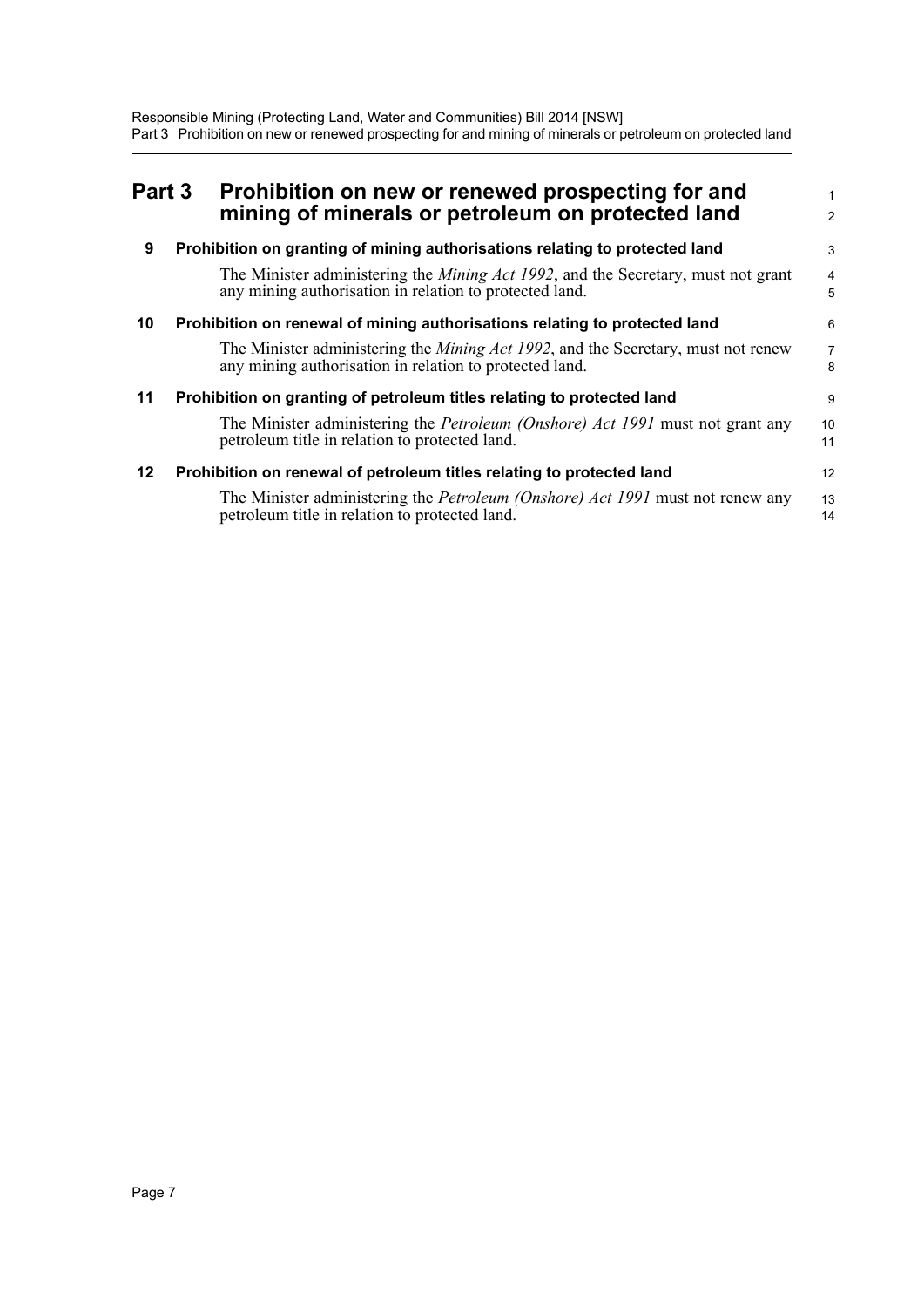<span id="page-16-2"></span><span id="page-16-1"></span><span id="page-16-0"></span>

| Part 4 |     |                                                                                                            | Restrictions on mining and prospecting operations on<br>protected land and certain other land                                                                                                                                                                                                                                                                                 | $\mathbf{1}$<br>$\overline{2}$                |
|--------|-----|------------------------------------------------------------------------------------------------------------|-------------------------------------------------------------------------------------------------------------------------------------------------------------------------------------------------------------------------------------------------------------------------------------------------------------------------------------------------------------------------------|-----------------------------------------------|
| 13     |     | Regard must be had to gateway certificate before giving planning approval in<br>relation to protected land |                                                                                                                                                                                                                                                                                                                                                                               |                                               |
|        | (1) |                                                                                                            | Planning approval cannot be given or granted under the <i>Environmental Planning and</i><br>Assessment Act 1979 for development for any of the following purposes unless a<br>gateway certificate has been issued in relation to the development and the person or<br>authority responsible for giving or granting the approval has had regard to the<br>gateway certificate: | 5<br>$\,6\,$<br>$\overline{7}$<br>$\bf8$<br>9 |
|        |     | (a)                                                                                                        | prospecting for any mineral on, over or beneath the surface of protected land,                                                                                                                                                                                                                                                                                                | 10                                            |
|        |     | (b)                                                                                                        | mining for any mineral on, over or beneath the surface of protected land,                                                                                                                                                                                                                                                                                                     | 11                                            |
|        |     | (c)                                                                                                        | petroleum prospecting operations on, over or beneath the surface of protected<br>land,                                                                                                                                                                                                                                                                                        | 12<br>13                                      |
|        |     | (d)                                                                                                        | petroleum mining operations on, over or beneath the surface of protected land.                                                                                                                                                                                                                                                                                                | 14                                            |
|        | (2) |                                                                                                            | Any planning approval that is given or granted in contravention of this section after<br>the commencement of this Act has no effect.                                                                                                                                                                                                                                          | 15<br>16                                      |
| 14     |     |                                                                                                            | Prohibition on prospecting and mining that interferes with highly productive aquifers                                                                                                                                                                                                                                                                                         | 17                                            |
|        | (1) |                                                                                                            | A person must not prospect for or mine any mineral, or conduct any petroleum<br>prospecting operations or petroleum mining operations, in a way that:                                                                                                                                                                                                                         | 18<br>19                                      |
|        |     | (a)                                                                                                        | penetrates a highly productive aquifer, or                                                                                                                                                                                                                                                                                                                                    | 20                                            |
|        |     | (b)                                                                                                        | interferes with water in a highly productive aquifer, or                                                                                                                                                                                                                                                                                                                      | 21                                            |
|        |     | (c)                                                                                                        | obstructs the flow of water in a highly productive aquifer, or                                                                                                                                                                                                                                                                                                                | 22                                            |
|        |     | (d)                                                                                                        | takes water from a highly productive aquifer in the course of carrying out that<br>prospecting or mining, or                                                                                                                                                                                                                                                                  | 23<br>24                                      |
|        |     | (e)                                                                                                        | disposes of water taken from a highly productive aquifer in the course of<br>carrying out that prospecting or mining.                                                                                                                                                                                                                                                         | 25<br>26                                      |
|        |     |                                                                                                            | Maximum penalty: 50 penalty units.                                                                                                                                                                                                                                                                                                                                            | 27                                            |
|        | (2) |                                                                                                            | This section applies whether or not the person holds:                                                                                                                                                                                                                                                                                                                         | 28                                            |
|        |     | (a)                                                                                                        | any mining authorisation, or                                                                                                                                                                                                                                                                                                                                                  | 29                                            |
|        |     | (b)                                                                                                        | any petroleum title, or                                                                                                                                                                                                                                                                                                                                                       | 30                                            |
|        |     | (c)                                                                                                        | any aquifer interference approval under the Water Management Act 2000.                                                                                                                                                                                                                                                                                                        | 31                                            |
|        | (3) |                                                                                                            | In this section:                                                                                                                                                                                                                                                                                                                                                              | 32                                            |
|        |     | landfill:                                                                                                  | <i>highly productive aquifer</i> means a geological structure or formation, or an artificial                                                                                                                                                                                                                                                                                  | 33<br>34                                      |
|        |     | (a)                                                                                                        | that is permeated with water or is capable of being permeated with water, and                                                                                                                                                                                                                                                                                                 | 35                                            |
|        |     | (b)                                                                                                        | that is known to be highly productive or whose geology suggests abundant<br>potential water supply, and                                                                                                                                                                                                                                                                       | 36<br>37                                      |
|        |     | (c)                                                                                                        | that has been declared by the Minister administering the <i>Water Management</i><br><i>Act 2000</i> to be a highly productive aquifer by notice published in the Gazette.                                                                                                                                                                                                     | 38<br>39                                      |
| 15     |     |                                                                                                            | Prohibition on certain provisions of environmental planning instruments                                                                                                                                                                                                                                                                                                       | 40                                            |
|        |     |                                                                                                            | An environmental planning instrument cannot permit (whether with or without<br>development consent) the carrying out of prospecting for or mining of any mineral,<br>or the conduct of any petroleum prospecting operations or petroleum mining                                                                                                                               | 41<br>42<br>43                                |

<span id="page-16-3"></span>operations, on, over or beneath the surface of protected land.

44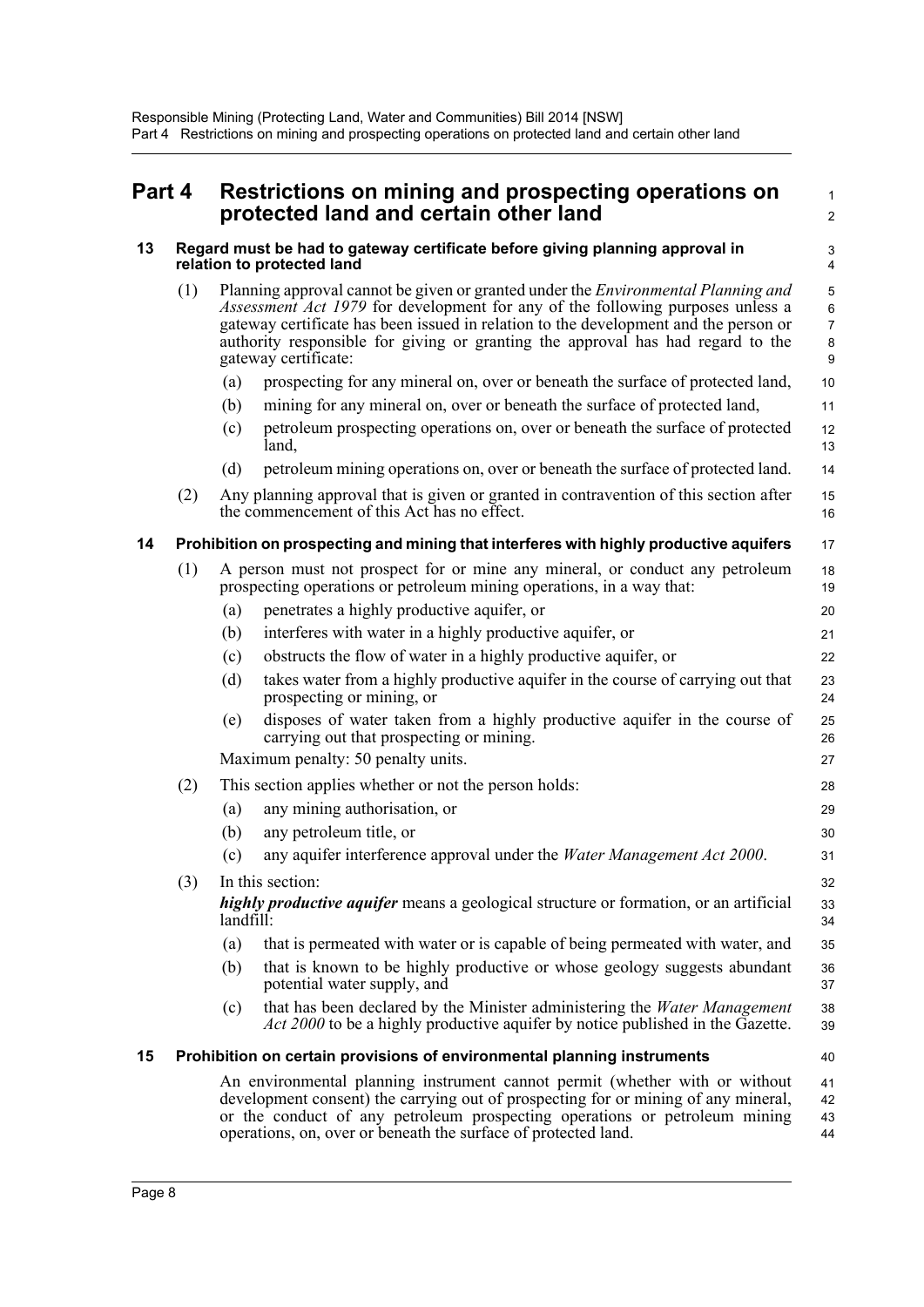### <span id="page-17-0"></span>**16 Operation of certain environmental planning instruments that permit prospecting or mining**

| (1)    |     | Any provision of an environmental planning instrument made before the<br>commencement of this section that permits (whether with or without development<br>consent) any of the following in a manner that is inconsistent with a local<br>environmental plan required to be made by Part 7 ceases to have effect in relation to<br>protected land on the commencement of this section: |          |  |  |  |  |
|--------|-----|----------------------------------------------------------------------------------------------------------------------------------------------------------------------------------------------------------------------------------------------------------------------------------------------------------------------------------------------------------------------------------------|----------|--|--|--|--|
|        | (a) | prospecting for any mineral on, over or beneath the surface of protected land,                                                                                                                                                                                                                                                                                                         | 8        |  |  |  |  |
|        | (b) | mining for any mineral on, over or beneath the surface of protected land,                                                                                                                                                                                                                                                                                                              | 9        |  |  |  |  |
|        | (c) | petroleum prospecting operations on, over or beneath the surface of protected<br>land.                                                                                                                                                                                                                                                                                                 | 10<br>11 |  |  |  |  |
|        | (d) | petroleum mining operations on, over or beneath the surface of protected land.                                                                                                                                                                                                                                                                                                         | 12       |  |  |  |  |
| $\sim$ |     | $\mathbf{r}$ at the contract the contract of the contract of the contract of the contract of the contract of the contract of the contract of the contract of the contract of the contract of the contract of the contract of the                                                                                                                                                       |          |  |  |  |  |

1 2

| (2) | In this section, a reference to an environmental planning instrument includes, but is    | 13 |
|-----|------------------------------------------------------------------------------------------|----|
|     | not limited to, <i>State Environmental Planning Policy (Mining, Petroleum Production</i> | 14 |
|     | and Extractive Industries) 2007.                                                         | 15 |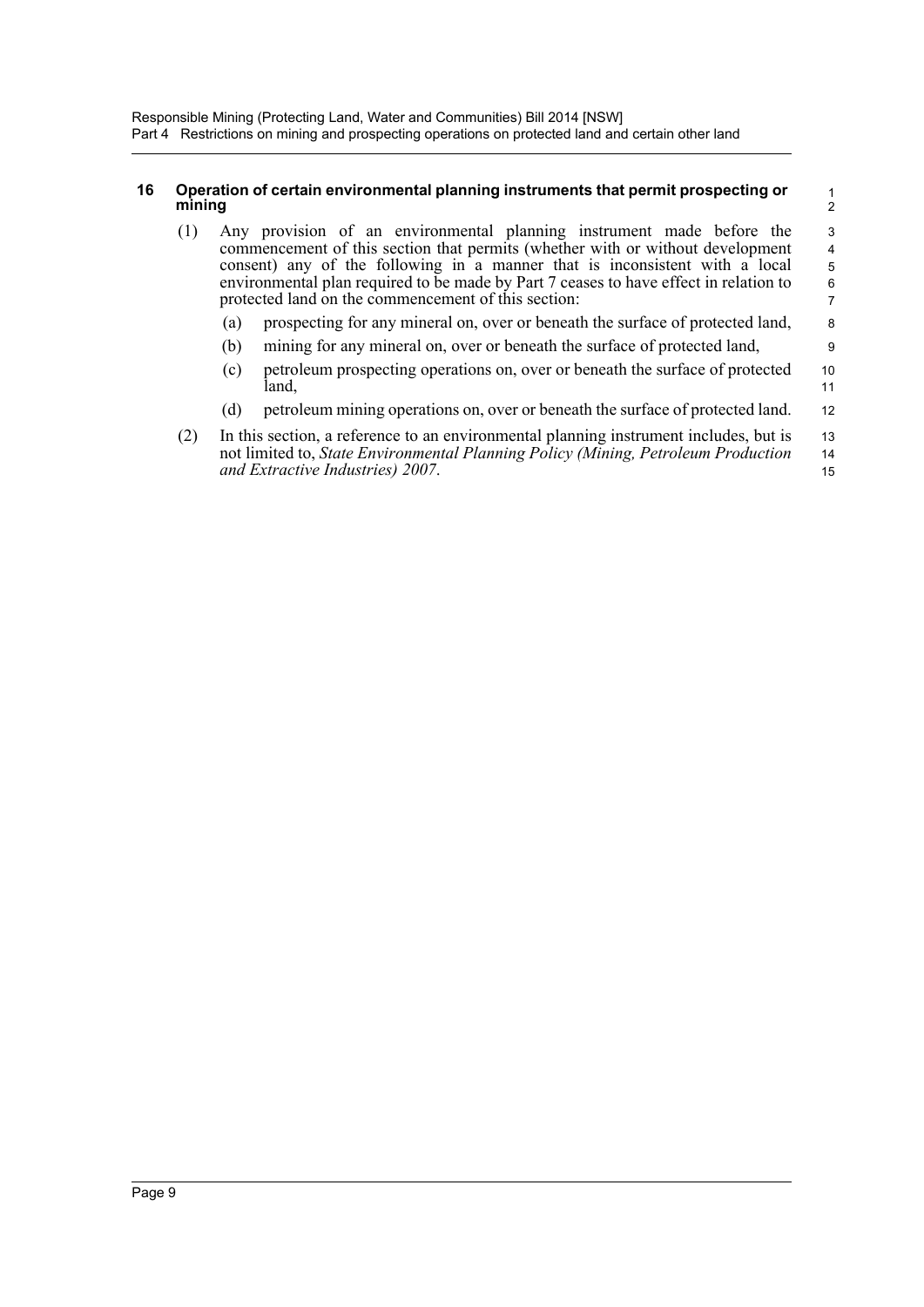<span id="page-18-3"></span><span id="page-18-2"></span><span id="page-18-1"></span><span id="page-18-0"></span>

| Part 5 |                                  |                                                                                                                                                                                                                                                                                                                                            | <b>Gateway certificates</b>                                                                                                                                                                                      | 1                              |  |
|--------|----------------------------------|--------------------------------------------------------------------------------------------------------------------------------------------------------------------------------------------------------------------------------------------------------------------------------------------------------------------------------------------|------------------------------------------------------------------------------------------------------------------------------------------------------------------------------------------------------------------|--------------------------------|--|
| 17     |                                  | <b>Constitution of Mining and Petroleum Gateway Panel</b>                                                                                                                                                                                                                                                                                  |                                                                                                                                                                                                                  |                                |  |
|        | (1)                              |                                                                                                                                                                                                                                                                                                                                            | The Minister is to establish a Mining and Petroleum Gateway Panel.                                                                                                                                               |                                |  |
|        | (2)                              |                                                                                                                                                                                                                                                                                                                                            | The Gateway Panel is to consist of the following persons appointed by the Governor:                                                                                                                              | 4                              |  |
|        |                                  | (a)                                                                                                                                                                                                                                                                                                                                        | a person nominated by the Minister, being a person who the Minister is<br>satisfied has appropriate expertise in geology and geotechnical engineering,                                                           | 5<br>$6\phantom{1}6$           |  |
|        |                                  | (b)                                                                                                                                                                                                                                                                                                                                        | a person nominated by the Minister for the Environment, being a person who<br>that Minister is satisfied has appropriate expertise in ecology and natural<br>resource management,                                | $\overline{7}$<br>$\bf 8$<br>9 |  |
|        |                                  | (c)                                                                                                                                                                                                                                                                                                                                        | a person nominated by the Minister for the Environment, being a person who<br>that Minister is satisfied has appropriate expertise in the impact of climate<br>change,                                           | 10<br>11<br>12                 |  |
|        |                                  | (d)                                                                                                                                                                                                                                                                                                                                        | a person nominated by the Minister for Natural Resources, Lands and Water,<br>being a person who that Minister is satisfied has appropriate expertise in<br>hydrology and water management,                      | 13<br>14<br>15                 |  |
|        |                                  | (e)                                                                                                                                                                                                                                                                                                                                        | a person nominated by the Minister for Primary Industries, being a person who<br>that Minister is satisfied has appropriate expertise in agriculture,                                                            | 16<br>17                       |  |
|        |                                  | (f)                                                                                                                                                                                                                                                                                                                                        | a person nominated by the Minister for Aboriginal Affairs, being a person who<br>that Minister is satisfied has appropriate expertise in the identification and<br>preservation of Aboriginal cultural heritage, | 18<br>19<br>20                 |  |
|        |                                  | (g)                                                                                                                                                                                                                                                                                                                                        | a person nominated by the Minister for Resources and Energy, being a person<br>who that Minister is satisfied has appropriate expertise in mining and<br>petroleum activities.                                   | 21<br>22<br>23                 |  |
|        | (3)                              | A person is ineligible to be appointed to, or hold office as a member of, the Gateway<br>Panel if the person has entered into any contract or arrangement with a person who<br>holds a mining authorisation or petroleum title, or with a person who is responsible<br>for the carrying out of an authorised mining or petroleum activity. |                                                                                                                                                                                                                  |                                |  |
|        | (4)                              | A member of the Gateway Panel vacates office if the member enters into any contract<br>or arrangement with a person who holds a mining authorisation or petroleum title or<br>with a person who is responsible for the carrying out of an authorised mining or<br>petroleum activity.                                                      |                                                                                                                                                                                                                  |                                |  |
|        | (5)                              |                                                                                                                                                                                                                                                                                                                                            | A member of the Gateway Panel:                                                                                                                                                                                   | 32                             |  |
|        |                                  | (a)                                                                                                                                                                                                                                                                                                                                        | holds office for 3 years, and                                                                                                                                                                                    | 33                             |  |
|        |                                  | (b)                                                                                                                                                                                                                                                                                                                                        | is entitled to such remuneration, if any, and to the payment of such expenses,<br>if any, as are determined by the Minister.                                                                                     | 34<br>35                       |  |
|        | (6)                              |                                                                                                                                                                                                                                                                                                                                            | The procedure at meetings of the Gateway Panel is to be determined by the Panel.                                                                                                                                 | 36                             |  |
|        | (7)                              |                                                                                                                                                                                                                                                                                                                                            | The quorum at a meeting of the Gateway Panel is a majority of the members.                                                                                                                                       | 37                             |  |
| 18     | <b>Function of Gateway Panel</b> |                                                                                                                                                                                                                                                                                                                                            |                                                                                                                                                                                                                  | 38                             |  |
|        |                                  |                                                                                                                                                                                                                                                                                                                                            | The function of the Gateway Panel is to consider applications for gateway<br>certificates.                                                                                                                       | 39<br>40                       |  |
| 19     |                                  |                                                                                                                                                                                                                                                                                                                                            | <b>Gateway Panel not subject to Ministerial direction</b>                                                                                                                                                        | 41                             |  |
|        |                                  |                                                                                                                                                                                                                                                                                                                                            | The Gateway Panel is not subject to the direction or control of the Minister, except<br>to the extent specifically provided for in this Act.                                                                     | 42<br>43                       |  |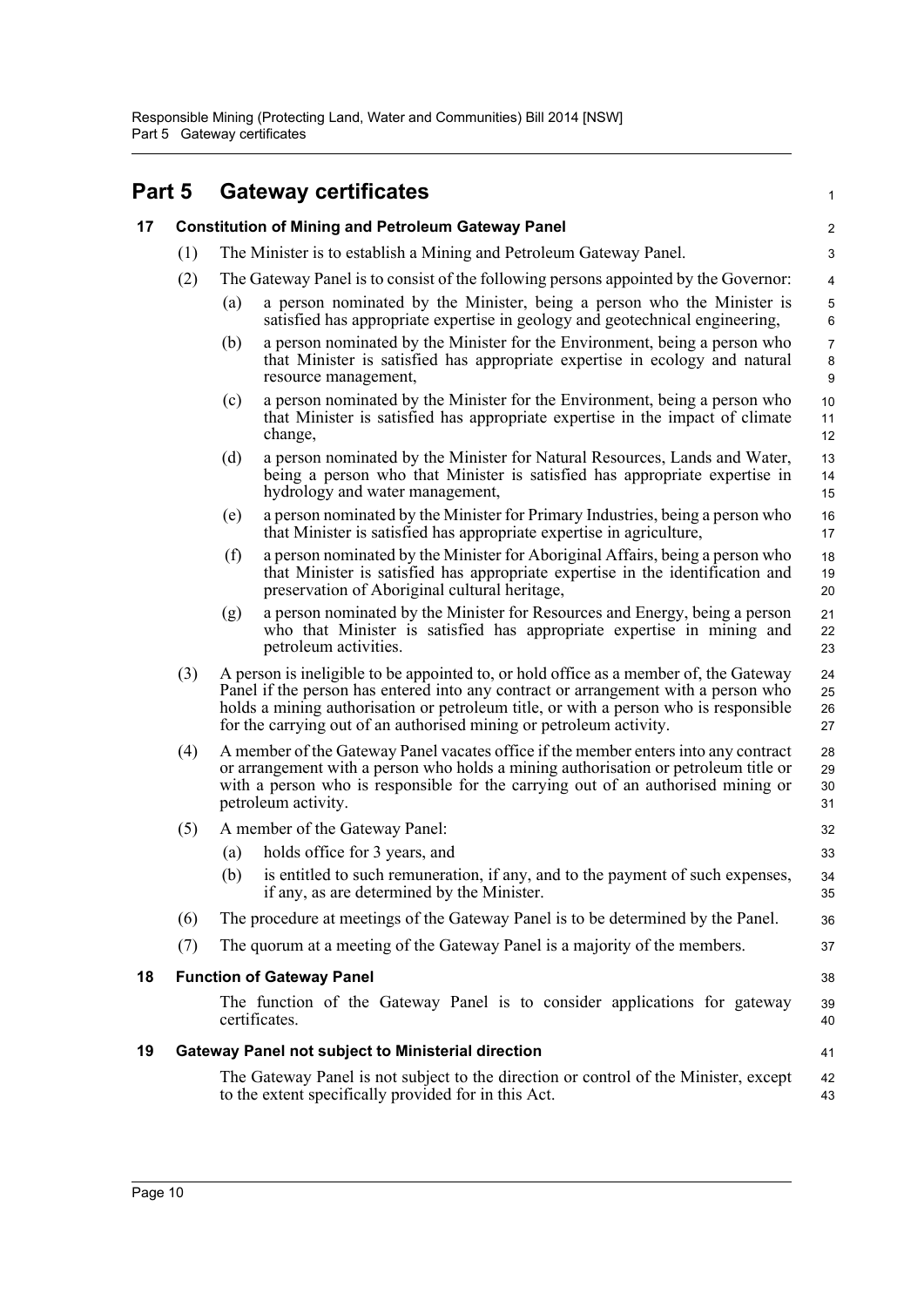### <span id="page-19-0"></span>**20 Declaration of critical industry cluster land**

<span id="page-19-1"></span>

| 20 |     |     | Declaration of critical industry cluster land                                                                                                                                                                                                                                                          | $\mathbf{1}$                                                                  |
|----|-----|-----|--------------------------------------------------------------------------------------------------------------------------------------------------------------------------------------------------------------------------------------------------------------------------------------------------------|-------------------------------------------------------------------------------|
|    | (1) |     | The Minister administering the <i>Agricultural Industry Services Act 1998</i> and the<br>Minister administering the <i>Destination NSW Act 2011</i> are to develop and implement<br>a process for accepting applications from persons for land to be declared to be critical<br>industry cluster land. | $\boldsymbol{2}$<br>$\ensuremath{\mathsf{3}}$<br>$\overline{\mathbf{4}}$<br>5 |
|    | (2) |     | The Minister administering the <i>Agricultural Industry Services Act 1998</i> or the<br>Minister administering the <i>Destination NSW Act 2011</i> may, by notice published in<br>the Gazette, declare land to be critical industry cluster land, after taking into account<br>the following:          | 6<br>$\overline{7}$<br>8<br>9                                                 |
|    |     | (a) | whether there is a concentration of enterprises on the land that provides<br>development and marketing advantages,                                                                                                                                                                                     | 10<br>11                                                                      |
|    |     | (b) | whether the productive industries located on the land are interrelated,                                                                                                                                                                                                                                | 12                                                                            |
|    |     | (c) | whether the land consists of a unique combination of factors such as location,<br>infrastructure, heritage and natural resources,                                                                                                                                                                      | 13<br>14                                                                      |
|    |     | (d) | whether the land is of national or international importance (or both),                                                                                                                                                                                                                                 | 15                                                                            |
|    |     | (e) | whether the land use involves an iconic industry that contributes to the<br>region's identity,                                                                                                                                                                                                         | 16<br>17                                                                      |
|    |     | (f) | whether the land is potentially substantially impacted by coal seam gas or<br>other mining or prospecting proposals.                                                                                                                                                                                   | 18<br>19                                                                      |
| 21 |     |     | Applications for gateway certificates                                                                                                                                                                                                                                                                  | 20                                                                            |
|    | (1) |     | An application for a gateway certificate in respect of proposed development for any<br>of the following purposes must be made to the Gateway Panel:                                                                                                                                                    | 21<br>22                                                                      |
|    |     | (a) | prospecting for any mineral on, over or beneath the surface of protected land,                                                                                                                                                                                                                         | 23                                                                            |
|    |     | (b) | mining for any mineral on, over or beneath the surface of protected land,                                                                                                                                                                                                                              | 24                                                                            |
|    |     | (c) | petroleum prospecting operations on, over or beneath the surface of protected<br>land.                                                                                                                                                                                                                 | 25<br>26                                                                      |
|    |     | (d) | petroleum mining operations on, over or beneath the surface of protected land.                                                                                                                                                                                                                         | 27                                                                            |
|    | (2) |     | An application may be made only by the person who proposes to carry out the<br>proposed development.                                                                                                                                                                                                   | 28<br>29                                                                      |
|    | (3) |     | The application may be made only if notice of the application is given:                                                                                                                                                                                                                                | 30                                                                            |
|    |     | (a) | by advertisement published in a newspaper circulating in the area in which the<br>development is to be carried out no later than 60 days before the application is<br>made, and                                                                                                                        | 31<br>32<br>33                                                                |
|    |     | (b) | by written notice to the owners and occupants of land within 5 kilometres of<br>the proposed development no later than 60 days before the application is made,<br>and                                                                                                                                  | 34<br>35<br>36                                                                |
|    |     | (c) | if the applicant is not the owner of the land concerned—by written notice to<br>the owner of the land no later than 60 days before the application is made.                                                                                                                                            | 37<br>38                                                                      |
|    | (4) |     | An application must be in writing in the form (if any) approved by the Gateway Panel<br>from time to time and must include the following information:                                                                                                                                                  | 39<br>40                                                                      |
|    |     | (a) | the name and address of the applicant,                                                                                                                                                                                                                                                                 | 41                                                                            |
|    |     | (b) | the address, and particulars of title, of the subject land,                                                                                                                                                                                                                                            | 42                                                                            |
|    |     | (c) | a description of the proposed development that involves an authorised mining<br>or petroleum activity,                                                                                                                                                                                                 | 43<br>44                                                                      |
|    |     | (d) | whether the land is critical industry cluster land.                                                                                                                                                                                                                                                    | 45                                                                            |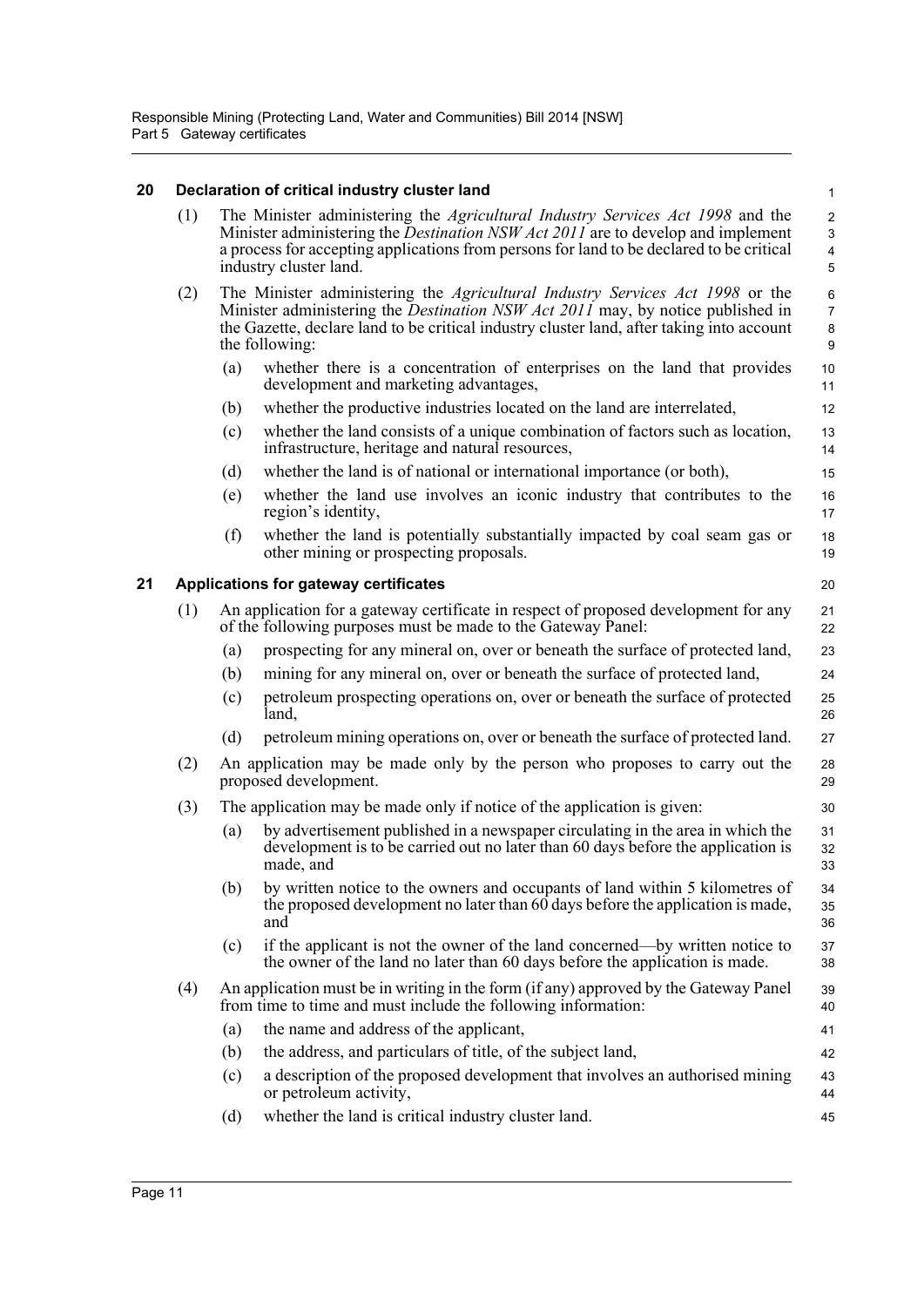## <span id="page-20-0"></span>**22 Relevant criteria for determining applications**

|     |     |                | Relevant criteria for determining applications                                                                                                                                                                                                                                                                                     | $\mathbf{1}$               |
|-----|-----|----------------|------------------------------------------------------------------------------------------------------------------------------------------------------------------------------------------------------------------------------------------------------------------------------------------------------------------------------------|----------------------------|
| (1) |     | $criterion)$ : | The Gateway Panel must determine whether development that is the subject of an<br>application for a gateway certificate meets the following criteria (the <i>relevant</i>                                                                                                                                                          | $\overline{2}$<br>3<br>4   |
|     | (a) |                | in relation to agricultural land—that the proposed development will not<br>significantly reduce the agricultural productivity of any agricultural land,<br>based on a consideration of the following:                                                                                                                              | 5<br>6<br>$\overline{7}$   |
|     |     | (i)            | any impact on the land through surface area disturbance and subsidence,                                                                                                                                                                                                                                                            | 8                          |
|     |     | (ii)           | any reduced access to, or any impact on, water resources,                                                                                                                                                                                                                                                                          | 9                          |
|     |     | (iii)          | any impact on soil fertility, effective rooting depth or soil drainage,                                                                                                                                                                                                                                                            | 10                         |
|     |     | (iv)           | any increase in land surface micro-relief, soil salinity, rock outcrop,<br>slope and surface rockiness or any significant changes to soil acidity or<br>alkalinity,                                                                                                                                                                | 11<br>12<br>13             |
|     |     | (v)            | any fragmentation of agricultural land uses,                                                                                                                                                                                                                                                                                       | 14                         |
|     |     | (vi)           | any reduction in the area of biophysical strategic agricultural land,                                                                                                                                                                                                                                                              | 15                         |
|     | (b) |                | in relation to critical industry cluster land—that the proposed development<br>will not have a significant impact on critical industry cluster land based on a<br>consideration of the following:                                                                                                                                  | 16<br>17<br>18             |
|     |     | (i)            | any impact on the land through surface area disturbance and subsidence,                                                                                                                                                                                                                                                            | 19                         |
|     |     | (ii)           | any reduced access to, or any impact on, water resources and<br>agricultural resources,                                                                                                                                                                                                                                            | 20<br>21                   |
|     |     | (iii)          | any reduced access to, or any impact on, support services and<br>infrastructure,                                                                                                                                                                                                                                                   | 22<br>23                   |
|     |     | (iv)           | any reduced access to transport routes,                                                                                                                                                                                                                                                                                            | 24                         |
|     |     | (v)            | any loss of scenic, cultural and landscape values,                                                                                                                                                                                                                                                                                 | 25                         |
|     |     | (vi)           | any significant fragmentation of the critical industry cluster land,                                                                                                                                                                                                                                                               | 26                         |
|     | (c) |                | in relation to water resources—that the proposed development will not have a<br>significant impact on a water resource based on a consideration of the<br>following:                                                                                                                                                               | 27<br>28<br>29             |
|     |     | (i)            | any impact on the hydrology of a water resource,                                                                                                                                                                                                                                                                                   | 30                         |
|     |     | (ii)           | any impact on the water quality of a water resource,                                                                                                                                                                                                                                                                               | 31                         |
|     |     | (iii)          | any reduction, or material risk of a reduction, in the current or future<br>utility of the water resource for third-party users, including<br>environmental and other public benefit outcomes,                                                                                                                                     | 32<br>33<br>34             |
|     |     | (iv)           | any significant impact on an aquifer through the penetration of an<br>aquifer, the interference with water in an aquifer or the obstruction of<br>the flow of water in an aquifer,                                                                                                                                                 | 35<br>36<br>37             |
|     | (d) |                | in relation to ecological communities—that the proposed development will<br>not have a significant impact on a species, population or ecological<br>community listed under the <i>Threatened Species Conservation Act 1995</i> as<br>critically endangered, endangered or vulnerable based on a consideration of<br>the following: | 38<br>39<br>40<br>41<br>42 |
|     |     | (i)            | any reduced access to, or impact on, water resources,                                                                                                                                                                                                                                                                              | 43                         |
|     |     | (ii)           | any significant change in community structure,                                                                                                                                                                                                                                                                                     | 44                         |
|     |     | (iii)          | any significant change in species composition,                                                                                                                                                                                                                                                                                     | 45                         |
|     |     | (iv)           | any significant disruption of ecological processes,                                                                                                                                                                                                                                                                                | 46                         |
|     |     | (v)            | any significant invasion and establishment of exotic species,                                                                                                                                                                                                                                                                      | 47                         |
|     |     | (vi)           | any significant habitat degradation or fragmentation,                                                                                                                                                                                                                                                                              | 48                         |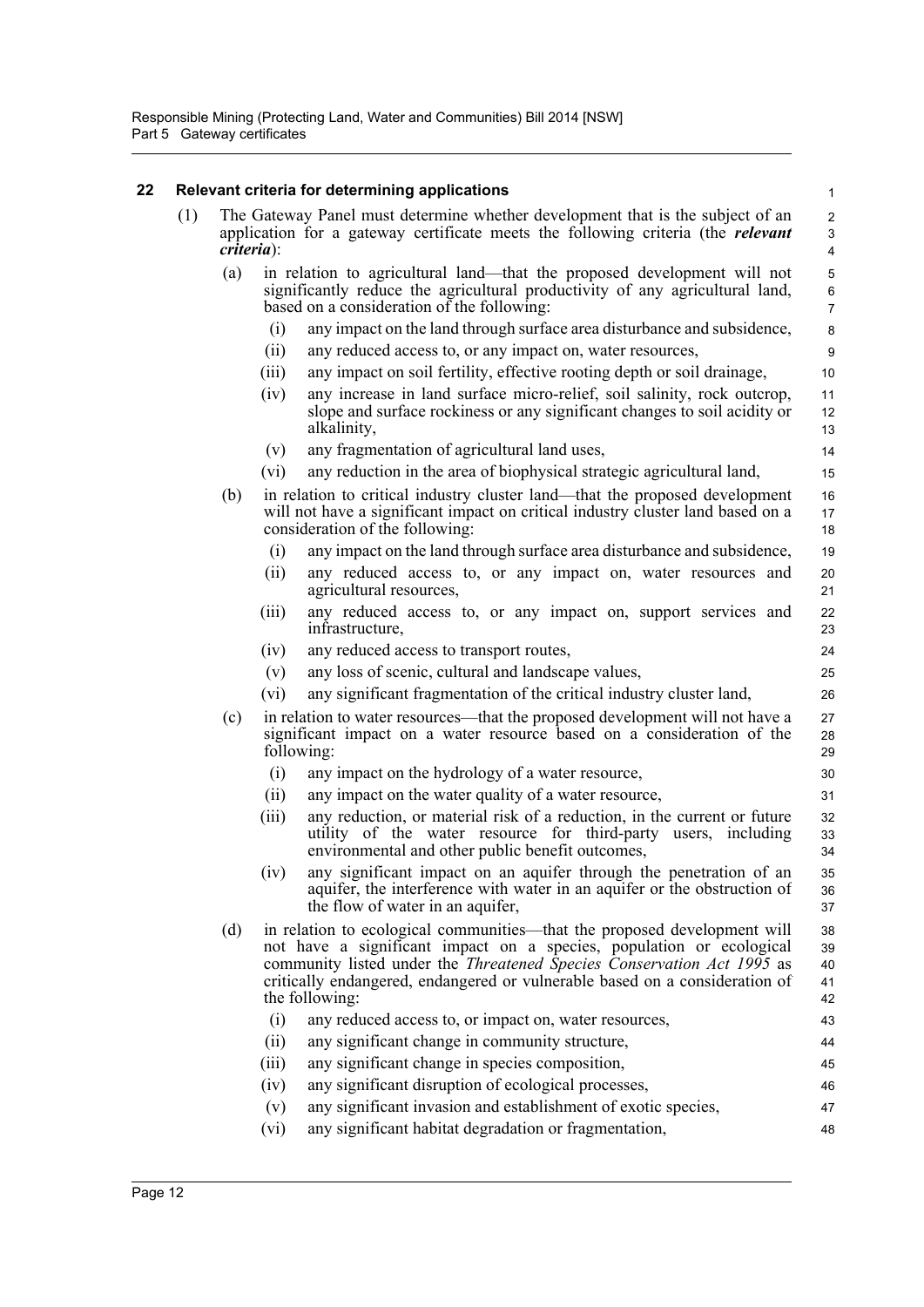(e) that the proposed development will not make a significant contribution to climate change based on a consideration of the following: the total greenhouse gas emissions directly attributable to the development, (ii) the life cycle greenhouse gas emissions associated with the processing, transport and primary use, including combustion, of any mined mineral or petroleum, (iii) any reduction in greenhouse gas emissions made elsewhere to offset the emissions attributable to matters in subparagraphs (i) and (ii), (f) that the proposed development will not have a significant impact on Aboriginal cultural heritage based on a consideration of the following: (i) any impact on places, objects and features (including biological diversity) of significance to Aboriginal people, (ii) any impact on the remains of the bodies of deceased Aboriginal persons (other than those remains buried in a cemetery in which non-Aboriginal persons are also buried), (iii) any impact on any deposit, object or material evidence (not being a handicraft made for sale) relating to the Aboriginal habitation of the area that comprises New South Wales, being habitation before or concurrent with (or both) the occupation of that area by persons of non-Aboriginal extraction, (iv) any impact on any area associated with a person, event or historical theme, or containing a building, place, object, feature or landscape of natural or cultural significance to Aboriginal people or of importance in improving public understanding of Aboriginal culture and its development and transitions. (2) In this section: *agricultural land* means any of the following: (a) land that has been sown with not less than 2 crops of an annual species during the period of 10 years immediately preceding the date on which the application for a gateway certificate was made, (b) land that has been sown with 1 crop of an annual species during the period of 10 years immediately preceding the date on which the application for a gateway certificate was made if the Secretary is satisfied that: (i) having regard to the date on which the land was brought under cultivation, it would not be reasonable to expect more than one such crop to have been sown, and (ii) there was a sufficient reason for not having brought the land under cultivation at an earlier date, (c) land on which: (i) at the date on which the application for a gateway certificate is made, shade, shelter or windbreak trees are growing, or (ii) at any time during the period of 10 years immediately preceding that date, edible fruit or nut bearing trees, vines or any other perennial crop approved by the Secretary have or has been growing, (d) pastures: (i) that are sown with seed of a species and at a rate of application, or treated with fertiliser of a composition and at a rate of application, satisfactory to the Secretary, and 1 2 3 4 5 6 7 8 9 10 11 12 13 14 15 16 17 18 19  $20$ 21 22 23 24 25 26 27 28 29 30 31 32 33 34 35 36 37 38 39 40 41 42 43 44 45 46 47 48 49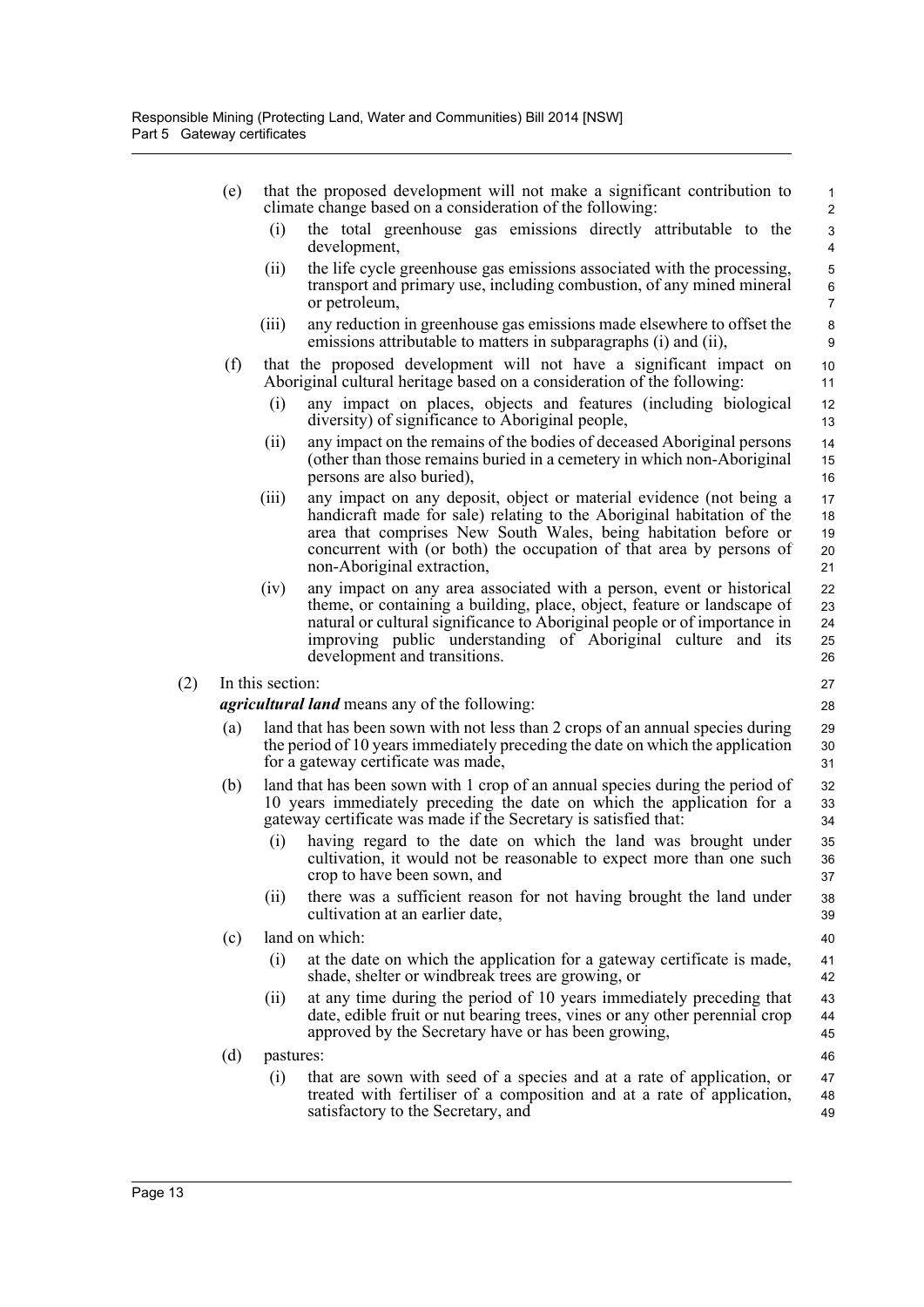<span id="page-22-1"></span><span id="page-22-0"></span>

|    |     |     | that have, as a result of that sowing or treatment, maintained a level of<br>(ii)<br>pasture production that is substantially above that which might be<br>expected of natural pastures,                                                                                                                                   | $\mathbf{1}$<br>$\overline{c}$<br>3 |
|----|-----|-----|----------------------------------------------------------------------------------------------------------------------------------------------------------------------------------------------------------------------------------------------------------------------------------------------------------------------------|-------------------------------------|
|    |     | (e) | land that is used, to an extent acceptable to the Secretary, for the production of<br>grass seed, pasture legume seed, hay or silage,                                                                                                                                                                                      | $\overline{\mathbf{4}}$<br>5        |
|    |     | (f) | land that has a preponderance of improved species of pasture grasses.                                                                                                                                                                                                                                                      | 6                                   |
| 23 |     |     | <b>Determination of applications</b>                                                                                                                                                                                                                                                                                       | $\overline{7}$                      |
|    | (1) |     | The Gateway Panel must determine whether development that is the subject of an<br>application for a gateway certificate meets the relevant criteria.                                                                                                                                                                       | 8<br>9                              |
|    | (2) |     | In forming an opinion as to whether proposed development meets the relevant<br>criteria, the Gateway Panel is to have regard to:                                                                                                                                                                                           | 10<br>11                            |
|    |     | (a) | whether or not there is a real or not remote chance or possibility that an impact<br>referred to in section 22 will directly or indirectly occur as a result, and                                                                                                                                                          | 12<br>13                            |
|    |     | (b) | the duration, extent and intensity of any impact referred to in section 22, and                                                                                                                                                                                                                                            | 14                                  |
|    |     | (c) | any proposed avoidance, mitigation, offset or rehabilitation measures in<br>respect of any such impact, and                                                                                                                                                                                                                | 15<br>16                            |
|    |     | (d) | the cumulative impact of the proposed development in addition to existing<br>development.                                                                                                                                                                                                                                  | 17<br>18                            |
|    | (3) |     | If the Gateway Panel determines that development that is the subject of an<br>application for a gateway certificate does meet the relevant criteria the Panel must<br>issue a gateway certificate in accordance with this Part.                                                                                            | 19<br>20<br>21                      |
|    | (4) |     | A gateway certificate must state that the Gateway Panel is of the opinion that the<br>proposed development meets the relevant criteria.                                                                                                                                                                                    | 22<br>23                            |
|    | (5) |     | If the Gateway Panel determines that development that is the subject of an<br>application does not meet the relevant criteria then the Panel must refuse to issue a<br>gateway certificate.                                                                                                                                | 24<br>25<br>26                      |
|    | (6) |     | The Gateway Panel may, in refusing an application:                                                                                                                                                                                                                                                                         | 27                                  |
|    |     | (a) | include recommendations to address the failure of the proposed development<br>to meet the relevant criteria, and                                                                                                                                                                                                           | 28<br>29                            |
|    |     | (b) | include recommendations that specified studies or further studies be<br>undertaken by the applicant regarding the proposed development.                                                                                                                                                                                    | 30<br>31                            |
|    | (7) |     | If the Gateway Panel determines that development that is the subject of an<br>application does not meet the relevant criteria:                                                                                                                                                                                             | 32<br>33                            |
|    |     | (a) | the applicant may resubmit a modified application within 6 months of that<br>determination, and                                                                                                                                                                                                                            | 34<br>35                            |
|    |     | (b) | if the modified application is refused, a new application must be made if a<br>gateway certificate is still required.                                                                                                                                                                                                      | 36<br>37                            |
| 24 |     |     | Time for determination of applications                                                                                                                                                                                                                                                                                     | 38                                  |
|    | (1) |     | The Gateway Panel must determine an application for a gateway certificate within<br>180 days of the application being made.                                                                                                                                                                                                | 39<br>40                            |
|    | (2) |     | If the Gateway Panel does not determine an application before the expiry of that<br>period, the Secretary is, by order in writing, to direct the Panel to make a<br>determination in respect of the proposed development within 30 days of the direction<br>or within such longer period as is specified in the direction. | 41<br>42<br>43<br>44                |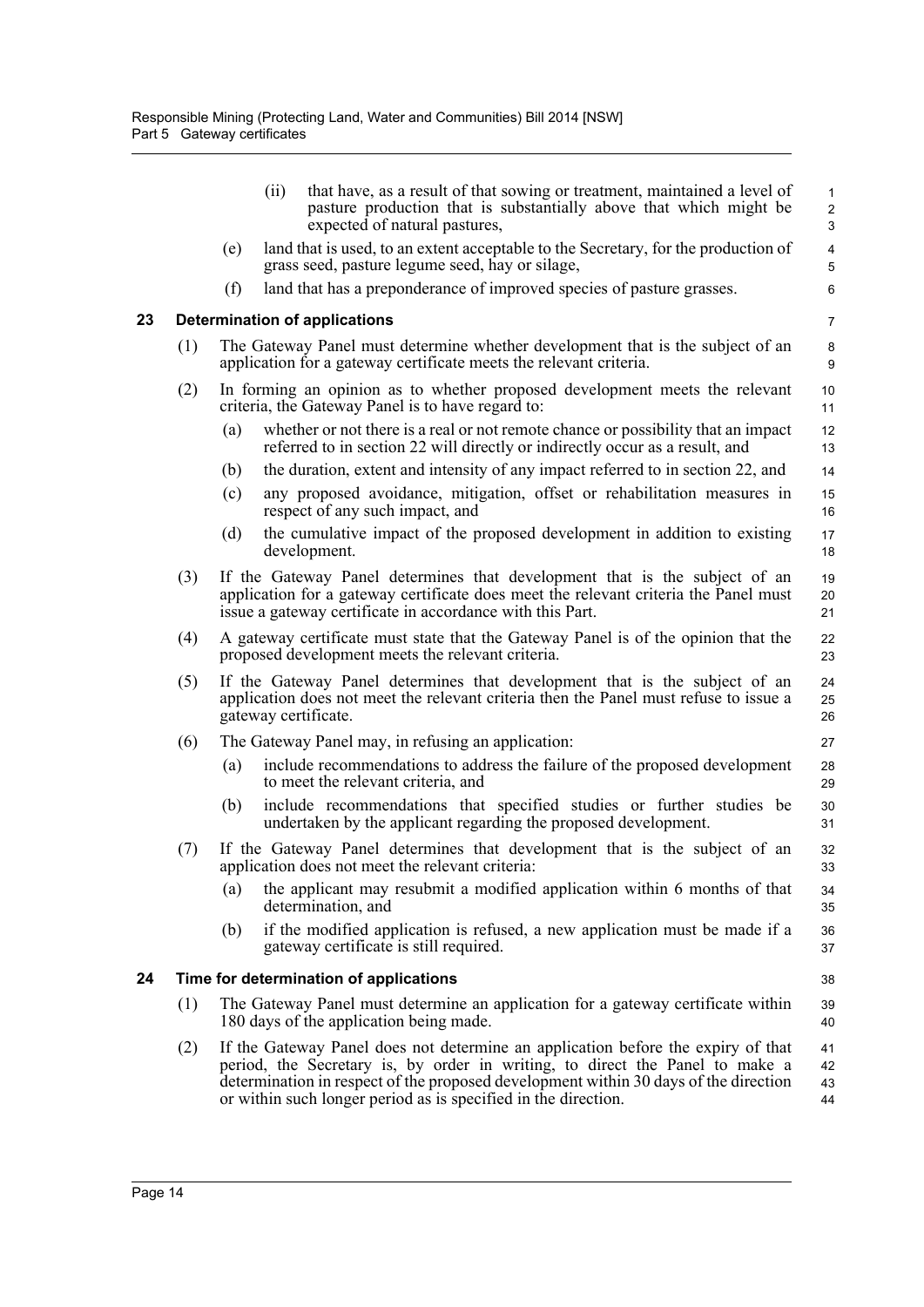<span id="page-23-2"></span><span id="page-23-1"></span><span id="page-23-0"></span>

|    | (3) |                                                                                                                                                                                            | If the Gateway Panel does not issue a gateway certificate within the period required<br>by such a direction, the Panel must, immediately after the expiry of that period, issue<br>a gateway certificate in respect of the proposed development.                                           | 1<br>$\overline{\mathbf{c}}$<br>3 |  |  |  |  |
|----|-----|--------------------------------------------------------------------------------------------------------------------------------------------------------------------------------------------|--------------------------------------------------------------------------------------------------------------------------------------------------------------------------------------------------------------------------------------------------------------------------------------------|-----------------------------------|--|--|--|--|
| 25 |     | Gateway Panel may request further information before determining application                                                                                                               |                                                                                                                                                                                                                                                                                            |                                   |  |  |  |  |
|    | (1) |                                                                                                                                                                                            | The Gateway Panel may request that the applicant for a gateway certificate provide<br>the Panel with further information. No more than one such request may be made in<br>respect of an application.                                                                                       | 5<br>6<br>7                       |  |  |  |  |
|    | (2) |                                                                                                                                                                                            | The applicant must provide that information within 30 days of the request being<br>notified to the applicant.                                                                                                                                                                              | 8<br>9                            |  |  |  |  |
|    | (3) |                                                                                                                                                                                            | During the period beginning on the notification of the request and ending on the<br>provision of the relevant information or the expiry of the 30-day period (whichever<br>occurs first), time ceases to run for the purpose of calculating the time periods<br>referred to in section 24. | 10<br>11<br>12<br>13              |  |  |  |  |
|    | (4) |                                                                                                                                                                                            | If an applicant fails to provide the Gateway Panel with the requested information<br>within the 30-day period, the Panel must refuse the application for a gateway<br>certificate.                                                                                                         | 14<br>15<br>16                    |  |  |  |  |
|    | (5) |                                                                                                                                                                                            | For the avoidance of doubt, the Gateway Panel:                                                                                                                                                                                                                                             | 17                                |  |  |  |  |
|    |     | (a)                                                                                                                                                                                        | may not make a request under this section after the expiry of the 180-day<br>period referred to in section 24, and                                                                                                                                                                         | 18<br>19                          |  |  |  |  |
|    |     | (b)                                                                                                                                                                                        | may, in determining an application, have regard to any requested information<br>provided after the expiry of the 30-day period referred to in subsection (2).                                                                                                                              | 20<br>21                          |  |  |  |  |
| 26 |     |                                                                                                                                                                                            | <b>Duration of gateway certificates</b>                                                                                                                                                                                                                                                    | 22                                |  |  |  |  |
|    |     | A gateway certificate remains current for a period of 5 years (or such shorter period<br>as is specified in the certificate) after the date on which it is issued by the Gateway<br>Panel. |                                                                                                                                                                                                                                                                                            |                                   |  |  |  |  |
| 27 |     |                                                                                                                                                                                            | Notification of gateway certificates                                                                                                                                                                                                                                                       | 26                                |  |  |  |  |
|    | (1) |                                                                                                                                                                                            | The Gateway Panel must:                                                                                                                                                                                                                                                                    | 27                                |  |  |  |  |
|    |     | (a)                                                                                                                                                                                        | notify the applicant in writing of its determination of the application, and                                                                                                                                                                                                               | 28                                |  |  |  |  |
|    |     | (b)                                                                                                                                                                                        | if it issues a gateway certificate, give a copy of the gateway certificate to the<br>applicant.                                                                                                                                                                                            | 29<br>30                          |  |  |  |  |
|    | (2) |                                                                                                                                                                                            | The Gateway Panel must give a copy of the following documents to the Secretary and<br>must cause any such copy to be published on the Gateway Panel's website (or, if<br>there is no such website, the Department's website):                                                              | 31<br>32<br>33                    |  |  |  |  |
|    |     | (a)                                                                                                                                                                                        | each application for a gateway certificate,                                                                                                                                                                                                                                                | 34                                |  |  |  |  |
|    |     | (b)                                                                                                                                                                                        | the determination made in relation to each application,                                                                                                                                                                                                                                    | 35                                |  |  |  |  |
|    |     | (c)                                                                                                                                                                                        | any written advice received by the Gateway Panel,                                                                                                                                                                                                                                          | 36                                |  |  |  |  |
|    |     | (d)                                                                                                                                                                                        | each gateway certificate issued by the Gateway Panel.                                                                                                                                                                                                                                      | 37                                |  |  |  |  |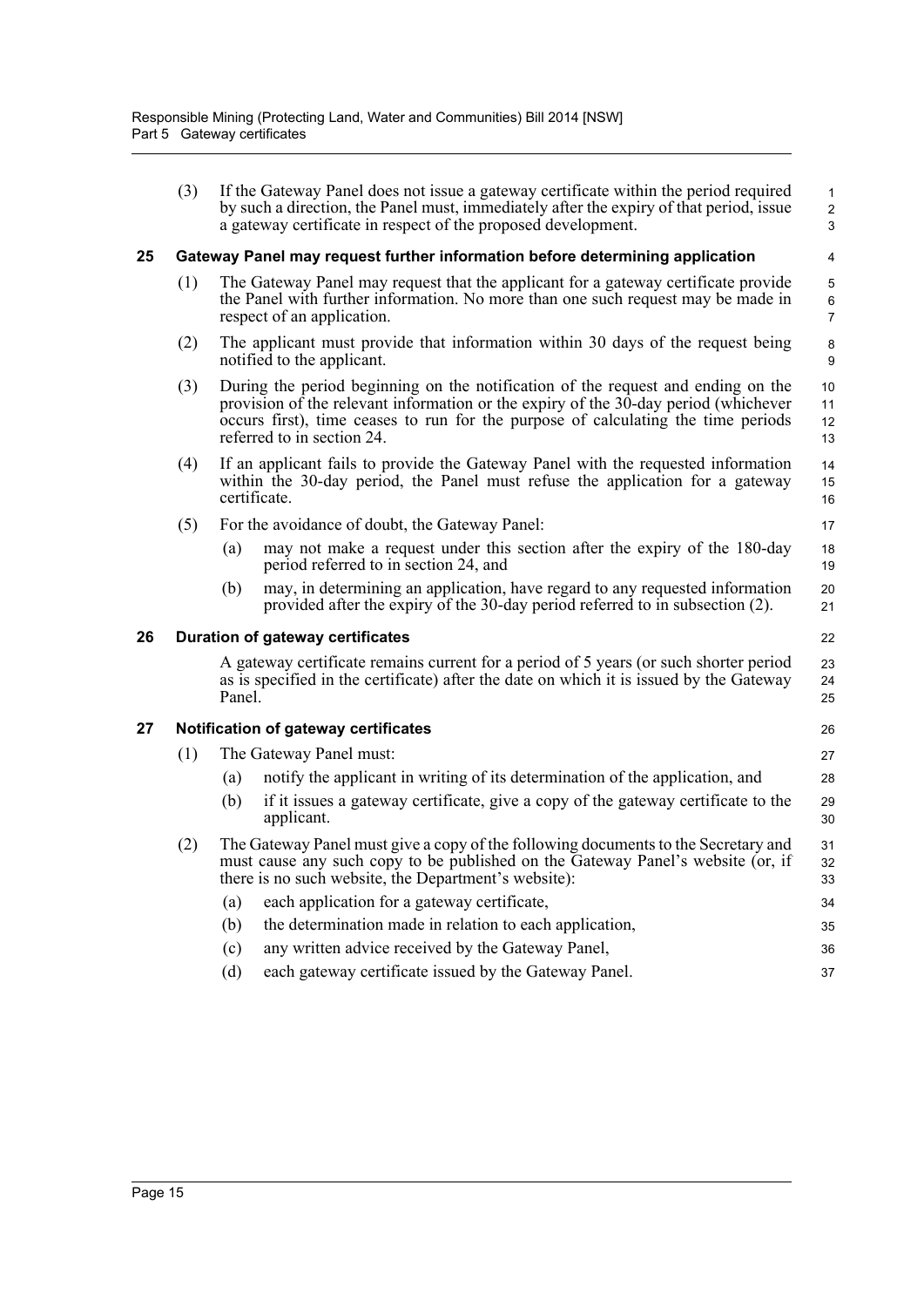<span id="page-24-2"></span><span id="page-24-1"></span><span id="page-24-0"></span>

| Part 6 |     |                                                                                                                                                                                                                                                    | <b>Independent Mining and Petroleum Authority</b>                                                                                                                                                                                    | 1                   |  |  |  |  |
|--------|-----|----------------------------------------------------------------------------------------------------------------------------------------------------------------------------------------------------------------------------------------------------|--------------------------------------------------------------------------------------------------------------------------------------------------------------------------------------------------------------------------------------|---------------------|--|--|--|--|
| 28     |     |                                                                                                                                                                                                                                                    | <b>Independent Mining and Petroleum Authority</b>                                                                                                                                                                                    | $\overline{c}$      |  |  |  |  |
|        | (1) |                                                                                                                                                                                                                                                    | There is established by this Act an Independent Mining and Petroleum Authority.                                                                                                                                                      | 3                   |  |  |  |  |
|        | (2) |                                                                                                                                                                                                                                                    | The Independent Authority is to consist of such members as the Secretary determines<br>from time to time.                                                                                                                            | $\overline{4}$<br>5 |  |  |  |  |
|        | (3) |                                                                                                                                                                                                                                                    | The Independent Authority is to determine its own procedures, subject to any<br>direction of the Secretary.                                                                                                                          | 6<br>$\overline{7}$ |  |  |  |  |
|        | (4) | The Independent Authority is not subject to the direction or control of the Secretary<br>or the Minister in the exercise of its functions, except in relation to the exercise of a<br>function required by the Minister under section $29(1)$ (h). |                                                                                                                                                                                                                                      |                     |  |  |  |  |
| 29     |     |                                                                                                                                                                                                                                                    | <b>Functions of Independent Authority</b>                                                                                                                                                                                            | 11                  |  |  |  |  |
|        | (1) |                                                                                                                                                                                                                                                    | The functions of the Independent Authority are as follows:                                                                                                                                                                           | 12                  |  |  |  |  |
|        |     | (a)                                                                                                                                                                                                                                                | to act as an independent and accountable body to ensure that all authorised<br>mining or petroleum activities comply with any legislative and regulatory<br>requirements,                                                            | 13<br>14<br>15      |  |  |  |  |
|        |     | (b)                                                                                                                                                                                                                                                | to co-ordinate the activities of all public authorities in respect of those<br>requirements,                                                                                                                                         | 16<br>17            |  |  |  |  |
|        |     | (c)                                                                                                                                                                                                                                                | to establish and maintain a register of authorised mining or petroleum<br>activities, and any conditions to which their authorisation is subject, and to<br>make that register publicly available,                                   | 18<br>19<br>20      |  |  |  |  |
|        |     | (d)                                                                                                                                                                                                                                                | to investigate and report on alleged non-compliance with mining and<br>petroleum legislation for the purposes of prosecutions or other regulatory<br>action,                                                                         | 21<br>22<br>23      |  |  |  |  |
|        |     | (e)                                                                                                                                                                                                                                                | to review the regulatory framework for mining and petroleum operations and<br>advise on its effectiveness in the public interest,                                                                                                    | 24<br>25            |  |  |  |  |
|        |     | (f)                                                                                                                                                                                                                                                | to educate public authorities, public officials and mining companies about<br>their responsibilities with regard to authorised mining or petroleum activities,                                                                       | 26<br>27            |  |  |  |  |
|        |     | (g)                                                                                                                                                                                                                                                | to manage, and proactively release to the public, all data collected according<br>to legislative and regulatory requirements associated with water management,<br>petroleum extraction and mining,                                   | 28<br>29<br>30      |  |  |  |  |
|        |     | (h)                                                                                                                                                                                                                                                | any other functions required by the Minister.                                                                                                                                                                                        | 31                  |  |  |  |  |
|        | (2) |                                                                                                                                                                                                                                                    | The Independent Authority has the following functions in respect of each application<br>for the grant or renewal of an exploration licence under the Mining Act 1992:                                                                | 32<br>33            |  |  |  |  |
|        |     | (a)                                                                                                                                                                                                                                                | to conduct a triple bottom line assessment of the environmental, social and<br>economic aspects of the application,                                                                                                                  | 34<br>35            |  |  |  |  |
|        |     | (b)                                                                                                                                                                                                                                                | to make an assessment of the likelihood that, if the application is successful,<br>the applicant will subsequently be granted a mining lease under the Mining Act<br>1992 over the land concerned,                                   | 36<br>37<br>38      |  |  |  |  |
|        |     | (c)                                                                                                                                                                                                                                                | to make an assessment of the financial capacity of the applicant to fund the<br>activities to be conducted under the exploration licence and any such mining<br>lease likely to be granted to the applicant over the land concerned, | 39<br>40<br>41      |  |  |  |  |
|        |     | (d)                                                                                                                                                                                                                                                | to make an assessment of the application against a set of strategic objectives,<br>priorities and outcomes for the allocation of the State's mineral resources, as<br>determined by the Minister.                                    | 42<br>43<br>44      |  |  |  |  |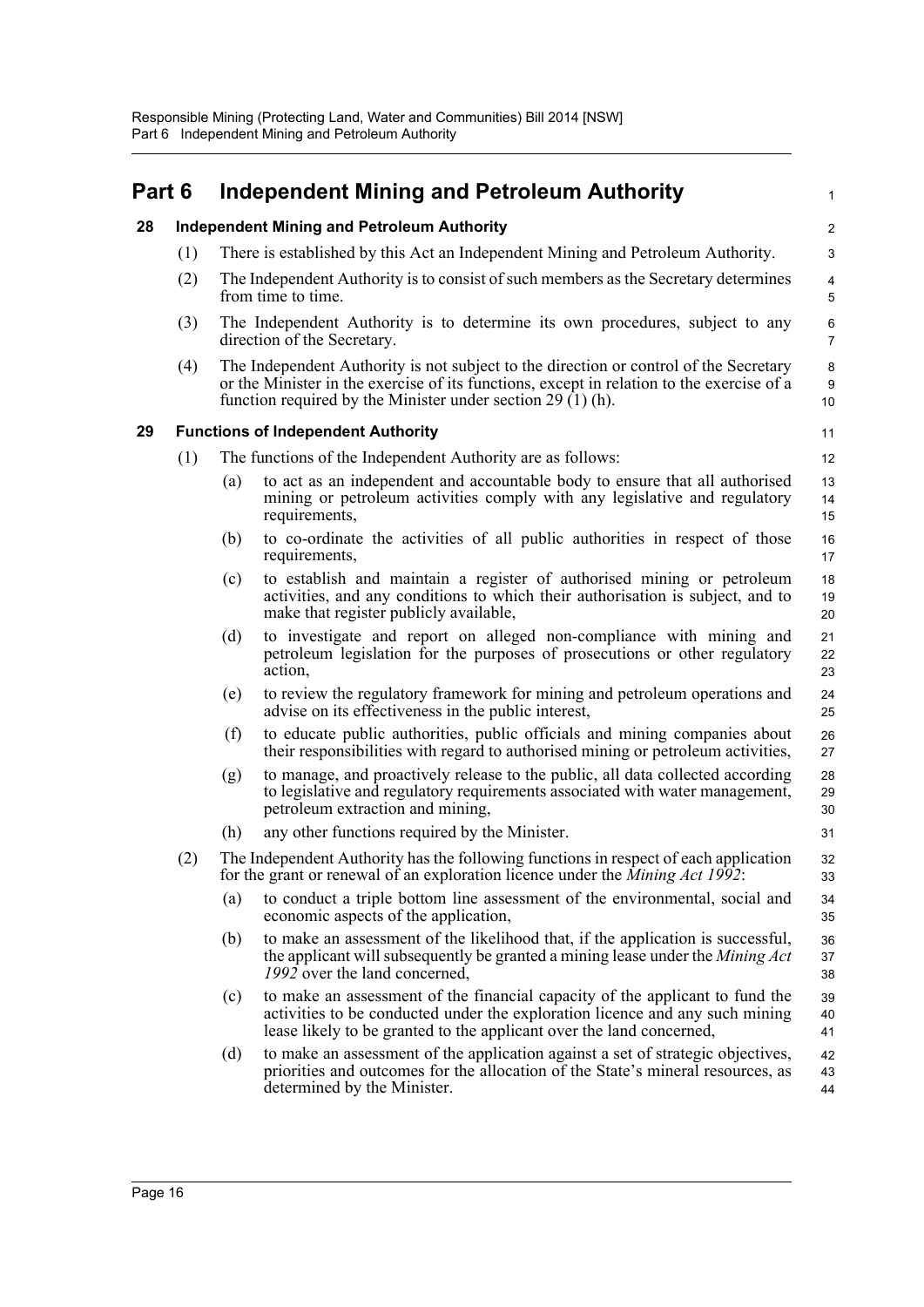<span id="page-25-0"></span>

|    | (3) | The Independent Authority has the following functions in respect of each application<br>for the grant or renewal of an exploration licence or assessment lease under the<br>Petroleum (Onshore) Act 1991:                 |                                                                                                                                                                                                                                                                          |                                    |  |  |  |  |
|----|-----|---------------------------------------------------------------------------------------------------------------------------------------------------------------------------------------------------------------------------|--------------------------------------------------------------------------------------------------------------------------------------------------------------------------------------------------------------------------------------------------------------------------|------------------------------------|--|--|--|--|
|    |     | (a)                                                                                                                                                                                                                       | to conduct a triple bottom line assessment of the environmental, social and<br>economic aspects of the application,                                                                                                                                                      | 4<br>5                             |  |  |  |  |
|    |     | (b)                                                                                                                                                                                                                       | to make an assessment of the likelihood that, if the application is successful,<br>the applicant will subsequently be granted a production lease under the<br><i>Petroleum (Onshore) Act 1991</i> over the land concerned,                                               | 6<br>$\overline{7}$<br>8           |  |  |  |  |
|    |     | (c)                                                                                                                                                                                                                       | to make an assessment of the financial capacity of the applicant to fund the<br>activities to be conducted under the exploration licence or assessment lease<br>and any such production lease likely to be granted to the applicant over the<br>land concerned,          | $\boldsymbol{9}$<br>10<br>11<br>12 |  |  |  |  |
|    |     | (d)                                                                                                                                                                                                                       | to make an assessment of the application against a set of strategic objectives,<br>priorities and outcomes for the allocation of the State's petroleum resources,<br>as determined by the Minister.                                                                      | 13<br>14<br>15                     |  |  |  |  |
|    | (4) |                                                                                                                                                                                                                           | The Independent Authority may:                                                                                                                                                                                                                                           | 16                                 |  |  |  |  |
|    |     | (a)                                                                                                                                                                                                                       | formulate and promote plans for authorised mining or petroleum activities,<br>and                                                                                                                                                                                        | 17<br>18                           |  |  |  |  |
|    |     | (b)                                                                                                                                                                                                                       | publish reports and information on any aspect of authorised mining or<br>petroleum activities, and                                                                                                                                                                       | 19<br>20                           |  |  |  |  |
|    |     | (c)                                                                                                                                                                                                                       | carry out or commission research into authorised mining or petroleum<br>activities, and                                                                                                                                                                                  | 21<br>22                           |  |  |  |  |
|    |     | (d)                                                                                                                                                                                                                       | co-ordinate the collection of information on authorised mining or petroleum<br>activities that is published or supplied by public or other authorities, and                                                                                                              | 23<br>24                           |  |  |  |  |
|    |     | (e)                                                                                                                                                                                                                       | provide or promote the development of specialist guidance and technical<br>advisory services relating to authorised mining or petroleum activities, and                                                                                                                  | 25<br>26                           |  |  |  |  |
|    |     | (f)                                                                                                                                                                                                                       | invite and consider public submissions on authorised mining or petroleum<br>activities, and                                                                                                                                                                              | 27<br>28                           |  |  |  |  |
|    |     | (g)                                                                                                                                                                                                                       | make any register of particulars of any authorised mining or petroleum<br>activities in force available for public inspection and provide (on payment of<br>any reasonable fee determined by the Independent Authority) copies of or<br>extracts from any such register. | 29<br>30<br>31<br>32               |  |  |  |  |
|    | (5) |                                                                                                                                                                                                                           | The Secretary may recover the costs associated with any investigation or report under<br>subsection (1) (d), or any assessment under subsection (2) or (3), as a debt due from<br>the applicant for the relevant exploration involved.                                   | 33<br>34<br>35                     |  |  |  |  |
| 30 |     |                                                                                                                                                                                                                           | Power to obtain information                                                                                                                                                                                                                                              | 36                                 |  |  |  |  |
|    | (1) | For the purposes of an investigation, the Independent Authority may, by notice in<br>writing served on a public authority or public official, require the authority or official<br>to produce a statement of information. |                                                                                                                                                                                                                                                                          |                                    |  |  |  |  |
|    | (2) |                                                                                                                                                                                                                           | A notice under this section must specify or describe the information concerned, must<br>fix a time and date for compliance and must specify the person (being a member or<br>officer of the Independent Authority) to whom the production is to be made.                 | 40<br>41<br>42                     |  |  |  |  |
|    | (3) |                                                                                                                                                                                                                           | The notice may provide that the requirement may be satisfied by some other person<br>acting on behalf of the public authority or public official and may, but need not,<br>specify the person or class of persons who may so act.                                        | 43<br>44<br>45                     |  |  |  |  |
|    |     |                                                                                                                                                                                                                           |                                                                                                                                                                                                                                                                          |                                    |  |  |  |  |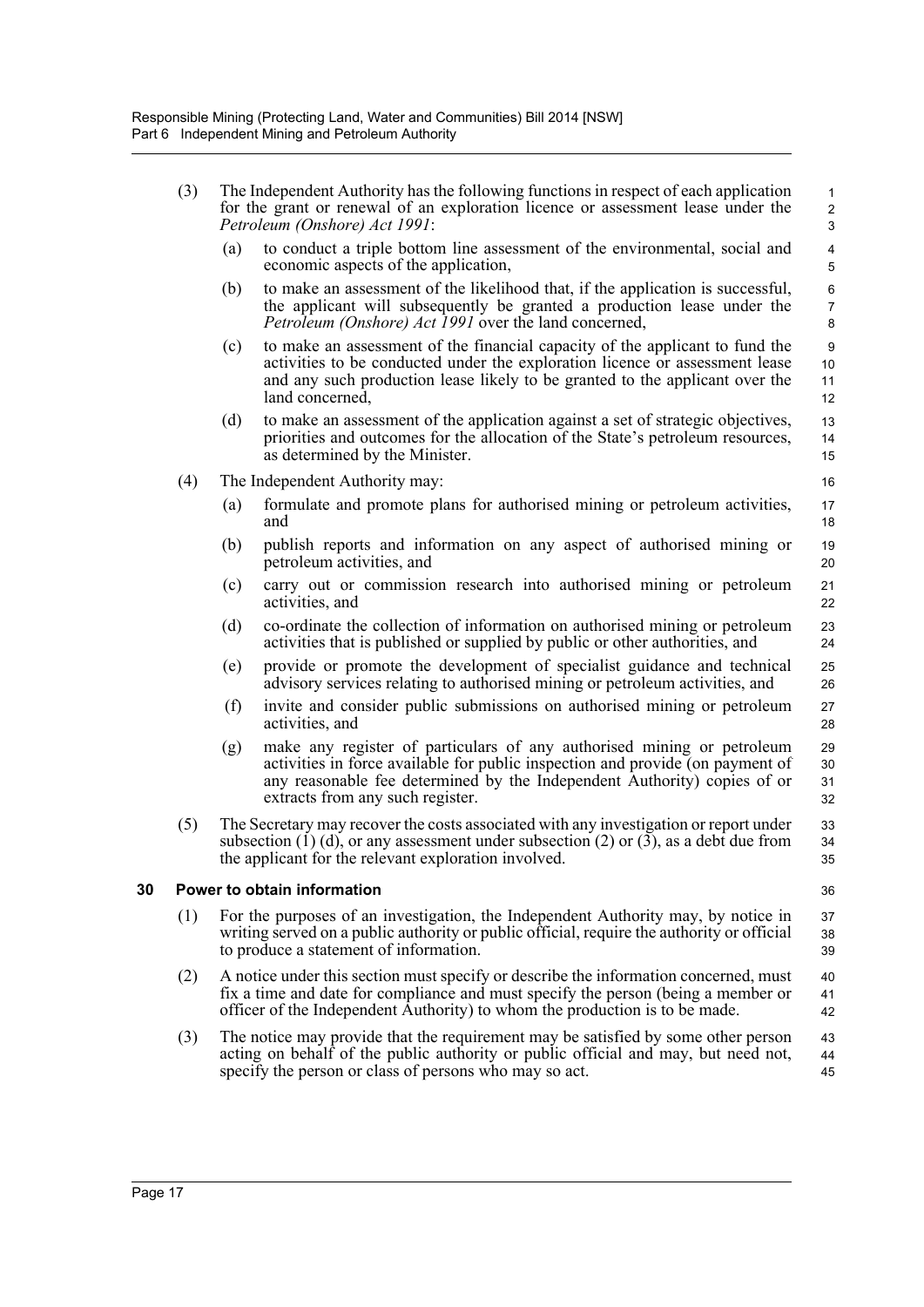### <span id="page-26-0"></span>**31 Power to obtain documents etc**

| 31  |     | Power to obtain documents etc                                                                                                                                                                                                                               | $\mathbf{1}$        |  |  |  |
|-----|-----|-------------------------------------------------------------------------------------------------------------------------------------------------------------------------------------------------------------------------------------------------------------|---------------------|--|--|--|
|     | (1) | For the purposes of an investigation, the Independent Authority may, by notice in<br>writing served on a person (whether or not a public authority or public official),<br>require the person:                                                              |                     |  |  |  |
|     |     | to attend, at a time and place specified in the notice, before a person (being an<br>(a)<br>officer of the Independent Authority) specified in the notice, and                                                                                              | 5<br>6              |  |  |  |
|     |     | to produce at that time and place, to the person so specified, a document or<br>(b)<br>other thing specified in the notice.                                                                                                                                 | $\overline{7}$<br>8 |  |  |  |
|     | (2) | The notice may provide that the requirement may be satisfied by some other person<br>acting on behalf of the person on whom it was imposed and may, but need not,<br>specify the person or class of persons who may so act.                                 | 9<br>10<br>11       |  |  |  |
|     | (3) | A person must comply with any notice served on the person under this section.<br>Maximum penalty: 20 penalty units.                                                                                                                                         | 12<br>13            |  |  |  |
| 32. |     | <b>Reports of Independent Authority</b>                                                                                                                                                                                                                     | 14                  |  |  |  |
|     |     | The Independent Authority is to report to the Minister on the results of any<br>assessment by the Independent Authority under section 29 (2) or (3) in respect of an<br>application for the grant or renewal of an exploration licence under the Mining Act | 15<br>16<br>17      |  |  |  |

<span id="page-26-1"></span>application for the grant or renewal of an exploration licence under the *Mining Act 1992*, or an exploration licence or assessment lease under the *Petroleum (Onshore) Act 1991*, and the report is to be publicly released before the application is determined.

18 19 20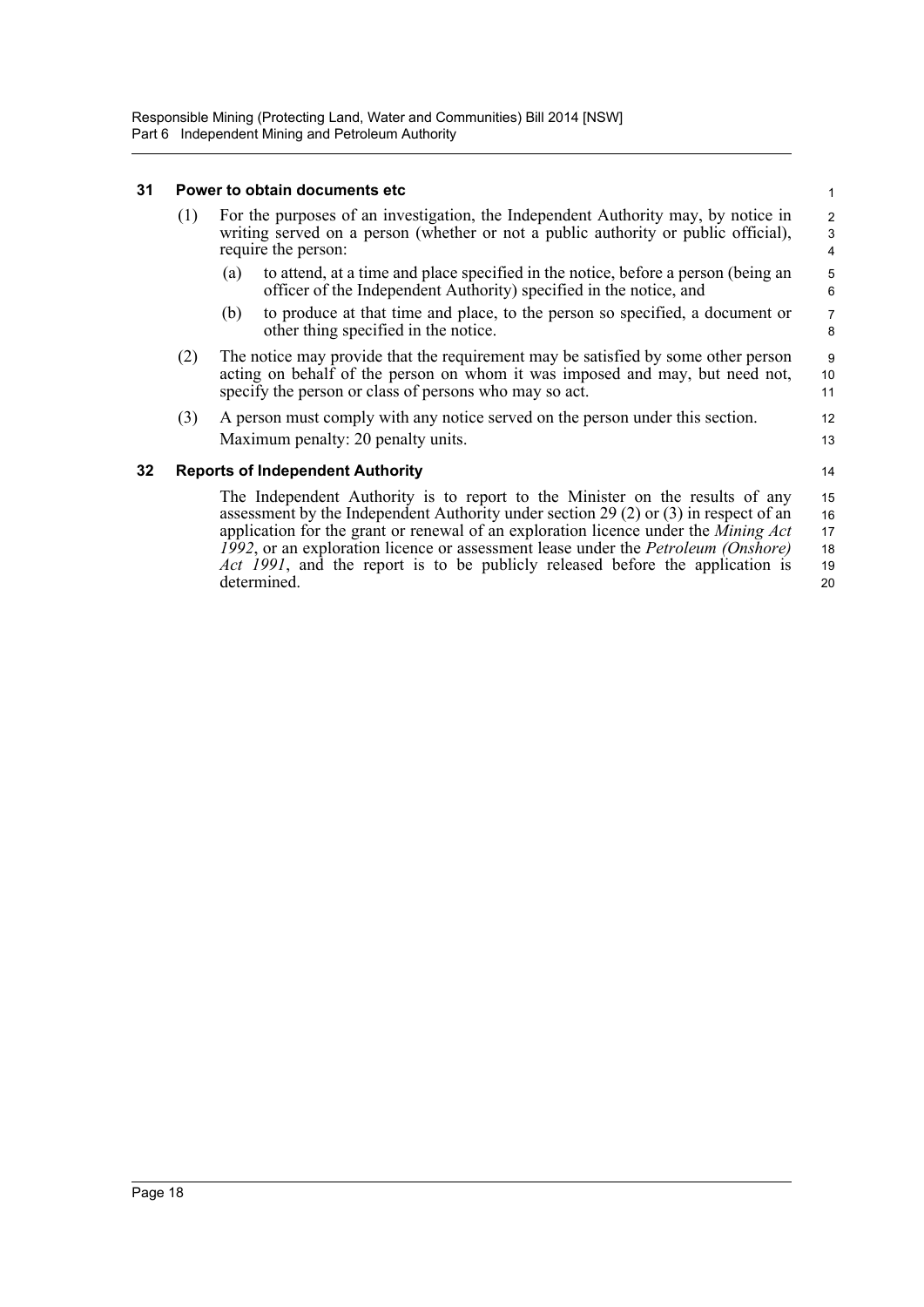#### <span id="page-27-4"></span><span id="page-27-3"></span><span id="page-27-2"></span><span id="page-27-1"></span><span id="page-27-0"></span>**Part 7 Community vetoing of prospecting and mining 33 Local council may request making of local environmental plan** A local council may, by resolution, request the Minister administering the *Environmental Planning and Assessment Act 1979* to make a local environmental plan that prohibits any or all of the following on land within the local government area of the council or any specified part of that land: (a) any or all prospecting for any mineral, (b) any or all mining for any mineral, (c) any or all petroleum prospecting operations, (d) any or all petroleum mining operations. **34 Minister must make local environmental plan** If a local council makes a request under this Part, the Minister administering the *Environmental Planning and Assessment Act 1979* must make a local environmental plan that gives effect to the resolution. **35 Certain local environmental plans prevail over other environmental planning instruments** (1) If a local environmental plan made in accordance with this Part is inconsistent with any other environmental planning instrument, whether made before or after the local environmental plan, the local environmental plan made in accordance with this Part prevails to the extent of the inconsistency. (2) In this section, a reference to an environmental planning instrument includes, but is not limited to, *State Environmental Planning Policy (Mining, Petroleum Production and Extractive Industries) 2007*. **36 Certain environmental planning instruments of no effect** A provision of an environmental planning instrument (whether a local environmental plan or a State environmental planning policy) that is inconsistent with a local environmental plan made under this Part has no effect. 1  $\overline{2}$ 3 4 5 6 7 8 **9** 10 11 12 13 14 15 16 17 18 19 20 21 22 23 24 25 26 27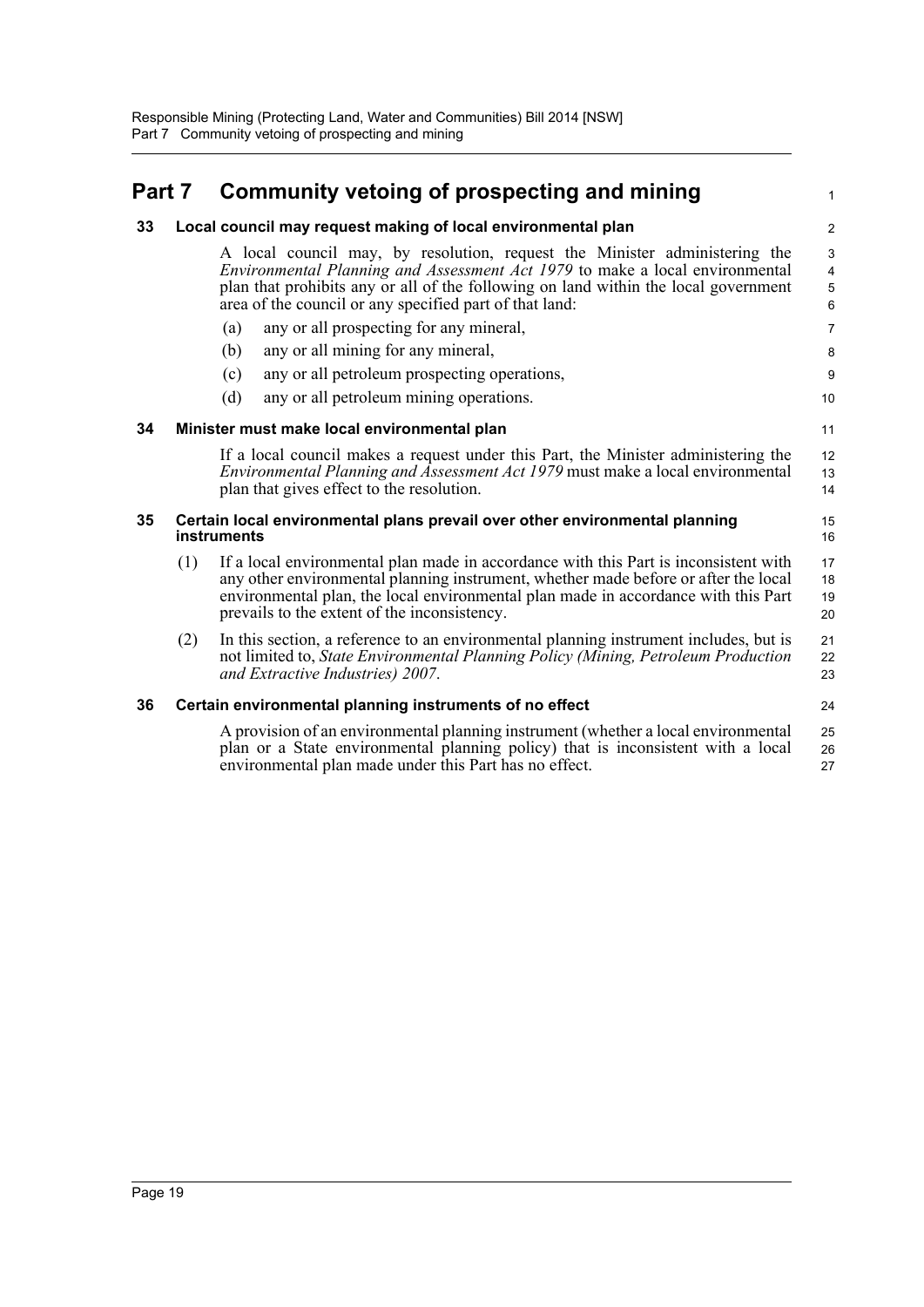## <span id="page-28-0"></span>**Part 8 Miscellaneous**

<span id="page-28-1"></span>

| 37 |  | <b>Regulations</b> |
|----|--|--------------------|
|----|--|--------------------|

The Governor may make regulations, not inconsistent with this Act, for or with respect to any matter that by this Act is required or permitted to be prescribed or that is necessary or convenient to be prescribed for carrying out or giving effect to this Act.

1

21

24

### <span id="page-28-2"></span>**38 Savings and transitional regulations**

- (1) The regulations may contain provisions of a savings or transitional nature consequent on the enactment of this Act or any Act that amends this Act.
- (2) Any such provision may, if the regulations so provide, take effect from the date of assent to the Act concerned or a later date.
- (3) To the extent to which any such provision takes effect from a date that is earlier than the date of its publication on the NSW legislation website, the provision does not operate so as:
	- (a) to affect, in a manner prejudicial to any person (other than the State or an authority of the State), the rights of that person existing before the date of its publication, or 15 16 17
	- (b) to impose liabilities on any person (other than the State or an authority of the State) in respect of anything done or omitted to be done before the date of its publication. 18 19  $20$

### <span id="page-28-3"></span>**39 Nature of proceedings for offences**

Proceedings for an offence under this Act may be dealt with summarily before the Local Court. 22 23

### <span id="page-28-4"></span>**40 Delegation**

The Secretary may delegate the exercise of any function of the Secretary under this Act (other than this power of delegation) to: (a) any member of staff of the Department, or 25 26 27

(b) any person, or any class of persons, authorised for the purposes of this section by the regulations. 28 29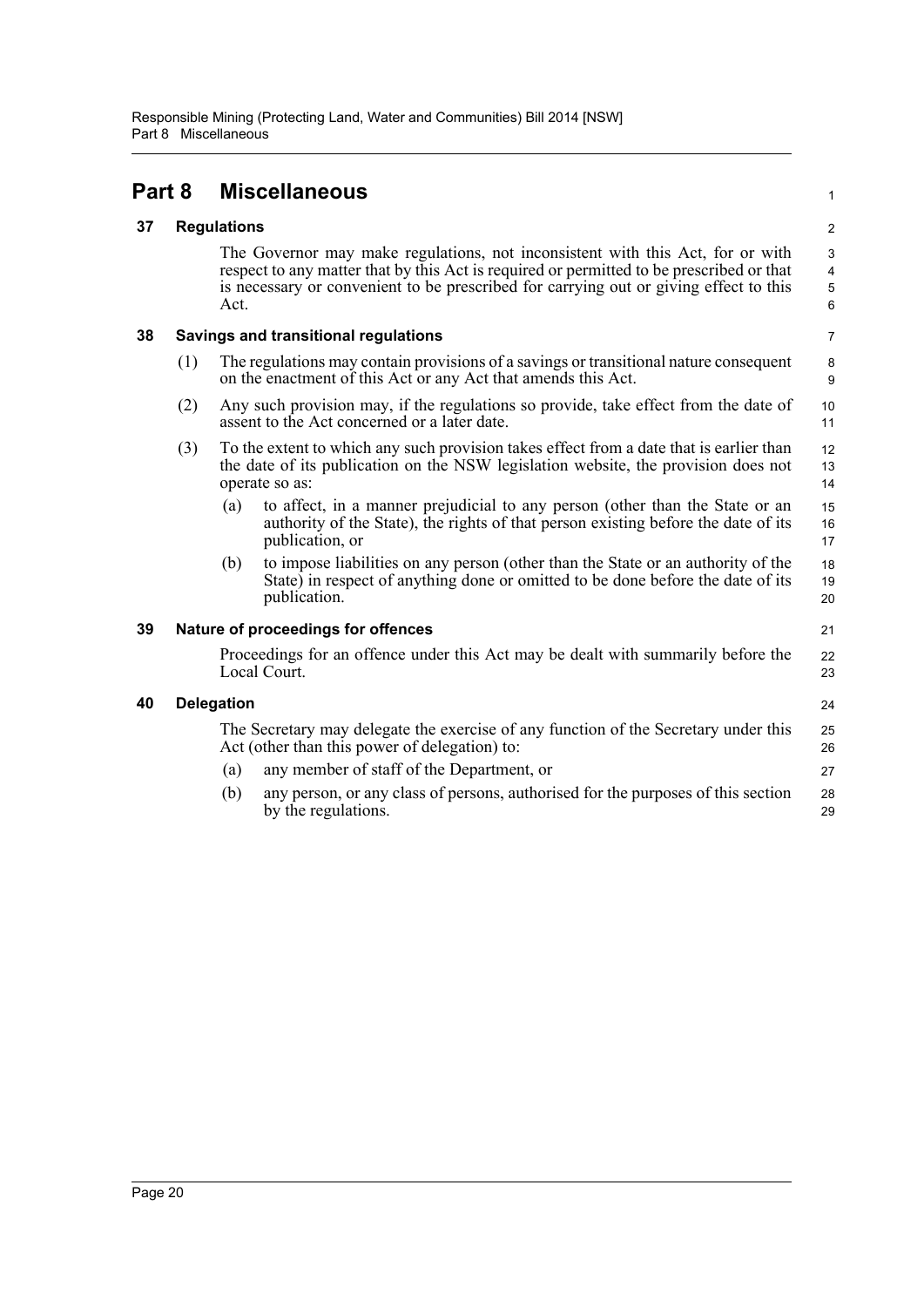<span id="page-29-0"></span>

|       | <b>Schedule 1</b>                |          | <b>Amendment of Mining Act 1992 No 29</b>                                                                                                                                                                                                                                                                                   | 1                    |  |
|-------|----------------------------------|----------|-----------------------------------------------------------------------------------------------------------------------------------------------------------------------------------------------------------------------------------------------------------------------------------------------------------------------------|----------------------|--|
| [1]   | low-impact licences              |          | Section 32F Access arrangement required for prospecting operations under                                                                                                                                                                                                                                                    | $\sqrt{2}$<br>3      |  |
|       | from section $32F(2)(a)$ .       |          | Omit ", or that is determined for them by an arbitrator in accordance with that Division"                                                                                                                                                                                                                                   | 4<br>5               |  |
| [2]   |                                  |          | <b>Section 139 Arbitration Panel</b>                                                                                                                                                                                                                                                                                        | 6                    |  |
|       | Omit the section.                |          |                                                                                                                                                                                                                                                                                                                             | 7                    |  |
| $[3]$ | access arrangement               |          | Section 140 Prospecting to be carried out with consent and in accordance with                                                                                                                                                                                                                                               | 8<br>9               |  |
|       |                                  |          | Omit section 140 (1). Insert instead:                                                                                                                                                                                                                                                                                       | 10                   |  |
|       | (1)                              | of land. | The holder of a prospecting title must not carry out prospecting operations on<br>any particular area of land without the consent of each landholder of that area                                                                                                                                                           | 11<br>12<br>13       |  |
|       | (1A)                             |          | The holder of a prospecting title must not carry out prospecting operations on<br>any particular area of land except in accordance with an access arrangement or<br>arrangements applying to that area of land agreed (in writing) between the<br>holder of the prospecting title and each landholder of that area of land. | 14<br>15<br>16<br>17 |  |
| [4]   | <b>Section 140 (2)</b>           |          |                                                                                                                                                                                                                                                                                                                             | 18                   |  |
|       | Omit "or determined".<br>19      |          |                                                                                                                                                                                                                                                                                                                             |                      |  |
| [5]   |                                  |          | Section 141 Matters for which access arrangement to provide                                                                                                                                                                                                                                                                 | 20                   |  |
|       |                                  |          | Omit section 141 $(2)$ and $(2A)$ .                                                                                                                                                                                                                                                                                         | 21                   |  |
| [6]   | <b>Section 141 (2B)</b>          |          |                                                                                                                                                                                                                                                                                                                             | 22                   |  |
|       | Insert before section $141$ (3): |          |                                                                                                                                                                                                                                                                                                                             |                      |  |
|       | (2B)                             |          | The overall principles to be observed by the holder of a prospecting title in<br>negotiating an access arrangement are:                                                                                                                                                                                                     | 24<br>25             |  |
|       |                                  | (a)      | that the landholder should not be in an overall worse position financially<br>as a consequence of the holder of the prospecting title exercising the<br>holder's rights under this Act, and                                                                                                                                 | 26<br>27<br>28       |  |
|       |                                  | (b)      | that the landholder's land should not be in an overall worse condition<br>environmentally as a consequence of the holder of the prospecting title<br>exercising the holder's rights under this Act.                                                                                                                         | 29<br>30<br>31       |  |
| $[7]$ | <b>Section 141 (4)</b>           |          |                                                                                                                                                                                                                                                                                                                             | 32                   |  |
|       |                                  |          | Omit the subsection. Insert instead:                                                                                                                                                                                                                                                                                        | 33                   |  |
|       | (4)                              |          | If the holder of a prospecting title contravenes an access arrangement, a<br>landholder of the land concerned may deny the holder access to the land until<br>the holder ceases the contravention or the contravention is remedied to the<br>reasonable satisfaction of the landholder.                                     | 34<br>35<br>36<br>37 |  |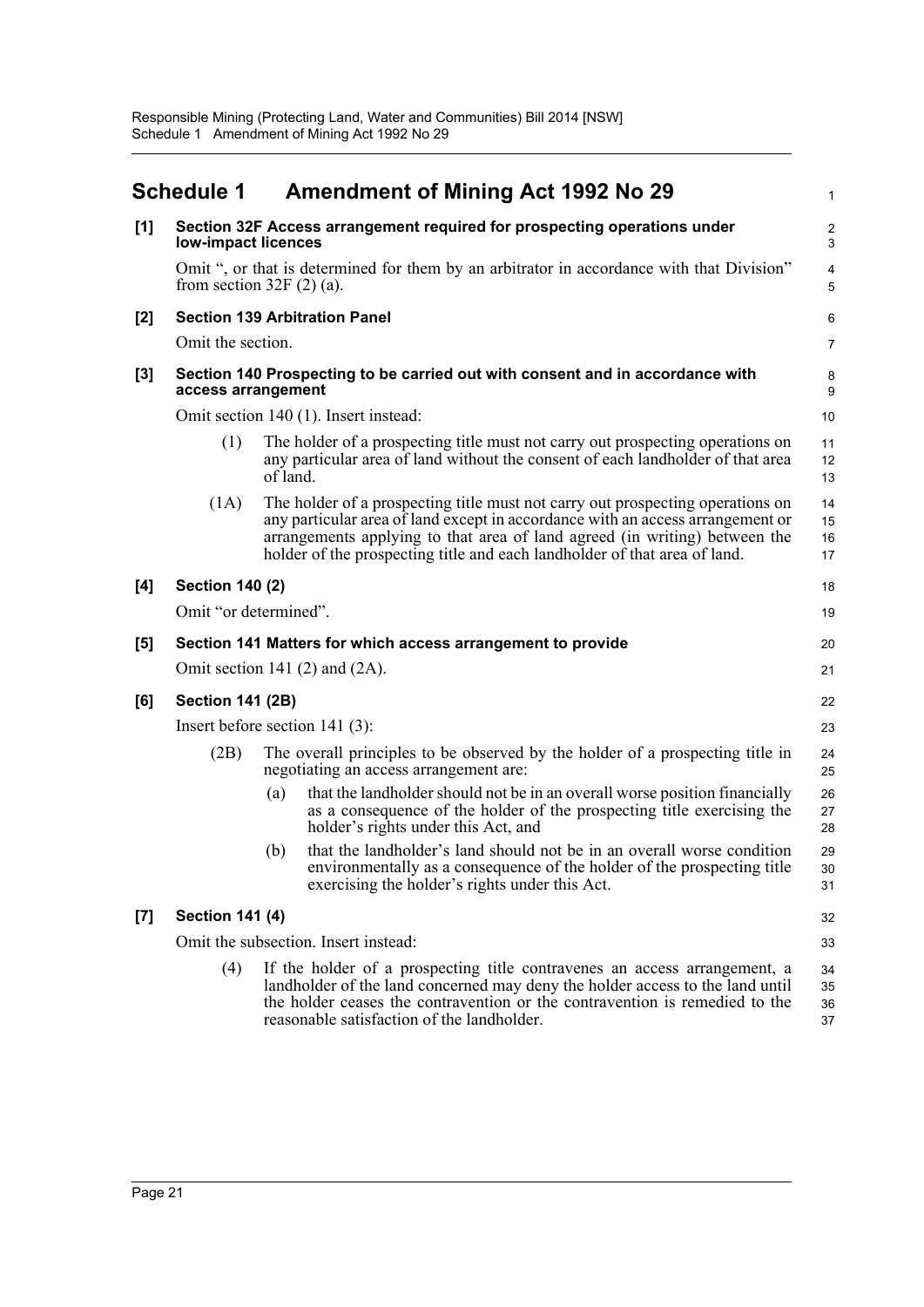Responsible Mining (Protecting Land, Water and Communities) Bill 2014 [NSW] Schedule 1 Amendment of Mining Act 1992 No 29

| [8]    | <b>Section 141A</b>    |                                                                                                                                                                                                                                                                                                                                                                 | 1                          |
|--------|------------------------|-----------------------------------------------------------------------------------------------------------------------------------------------------------------------------------------------------------------------------------------------------------------------------------------------------------------------------------------------------------------|----------------------------|
|        |                        | Insert after section 141:                                                                                                                                                                                                                                                                                                                                       | $\overline{\mathbf{c}}$    |
|        | 141A                   | <b>Legal costs</b>                                                                                                                                                                                                                                                                                                                                              | 3                          |
|        |                        | The holder of the prospecting title must pay the legal costs of the landholder<br>incurred in connection with the holder of the prospecting title seeking access<br>to land, including, but not limited to, the negotiation and making of an access<br>arrangement.                                                                                             | 4<br>5<br>6<br>7           |
| [9]    |                        | Section 142 Holder of prospecting title to seek access arrangement                                                                                                                                                                                                                                                                                              | 8                          |
|        | Omit section 142 (4).  |                                                                                                                                                                                                                                                                                                                                                                 | 9                          |
| $[10]$ |                        | Sections 143–156 and 276 (3) (a) and (5) (b)                                                                                                                                                                                                                                                                                                                    | 10                         |
|        |                        | Omit the sections and paragraphs.                                                                                                                                                                                                                                                                                                                               | 11                         |
| $[11]$ |                        | <b>Section 157 Variation of access arrangements</b>                                                                                                                                                                                                                                                                                                             | 12                         |
|        |                        | Omit section 157 (2). Insert instead:                                                                                                                                                                                                                                                                                                                           | 13                         |
|        | (2)                    | An access arrangement may also be varied by the agreement of the parties to<br>the arrangement.                                                                                                                                                                                                                                                                 | 14<br>15                   |
| $[12]$ |                        | Section 158 Change in landholders                                                                                                                                                                                                                                                                                                                               | 16                         |
|        |                        | Omit "or determined" wherever occurring in section 158 $(2)$ , $(3)$ , $(4)$ and $(6)$ .                                                                                                                                                                                                                                                                        | 17                         |
| $[13]$ | <b>Section 158 (5)</b> |                                                                                                                                                                                                                                                                                                                                                                 | 18                         |
|        |                        | Omit the subsection. Insert instead:                                                                                                                                                                                                                                                                                                                            | 19                         |
|        | (5)                    | If the new landholder objects to the access arrangement within 28 days after<br>being given a copy of the arrangement, the access arrangement ceases to apply<br>to the new landholder unless the new landholder agrees to an access<br>arrangement with the holder of the prospecting title concerned in accordance<br>with this Division.                     | 20<br>21<br>22<br>23<br>24 |
| $[14]$ |                        | <b>Section 291 Payment of royalty</b>                                                                                                                                                                                                                                                                                                                           | 25                         |
|        |                        | Insert after section 291 $(2)$ :<br>Note. The Taxation Administration Act 1996 makes provision for the payment of<br>interest and penalty tax in respect of certain tax defaults.                                                                                                                                                                               | 26<br>27<br>28             |
| $[15]$ |                        | Section 293 Jurisdiction of Land and Environment Court                                                                                                                                                                                                                                                                                                          | 29                         |
|        | section 293 $(1)$ (u). | Omit "an arbitrator's determination under Division 2 of Part 8 or of" from                                                                                                                                                                                                                                                                                      | 30<br>31                   |
| $[16]$ | prospecting licence    | Section 364 Minister or officer not to be interested in authority, mineral claim or opal                                                                                                                                                                                                                                                                        | 32<br>33                   |
|        |                        | Omit section 364 (1). Insert instead:                                                                                                                                                                                                                                                                                                                           | 34                         |
|        | (1)                    | A person must not, while holding office in an official capacity for the purposes<br>of this Act and while exercising functions in that capacity, hold either directly<br>or indirectly a beneficial interest in an authority, a mineral claim or an opal<br>prospecting licence.<br>Maximum penalty: 10,000 penalty units or imprisonment for 5 years, or both. | 35<br>36<br>37<br>38<br>39 |
|        |                        |                                                                                                                                                                                                                                                                                                                                                                 |                            |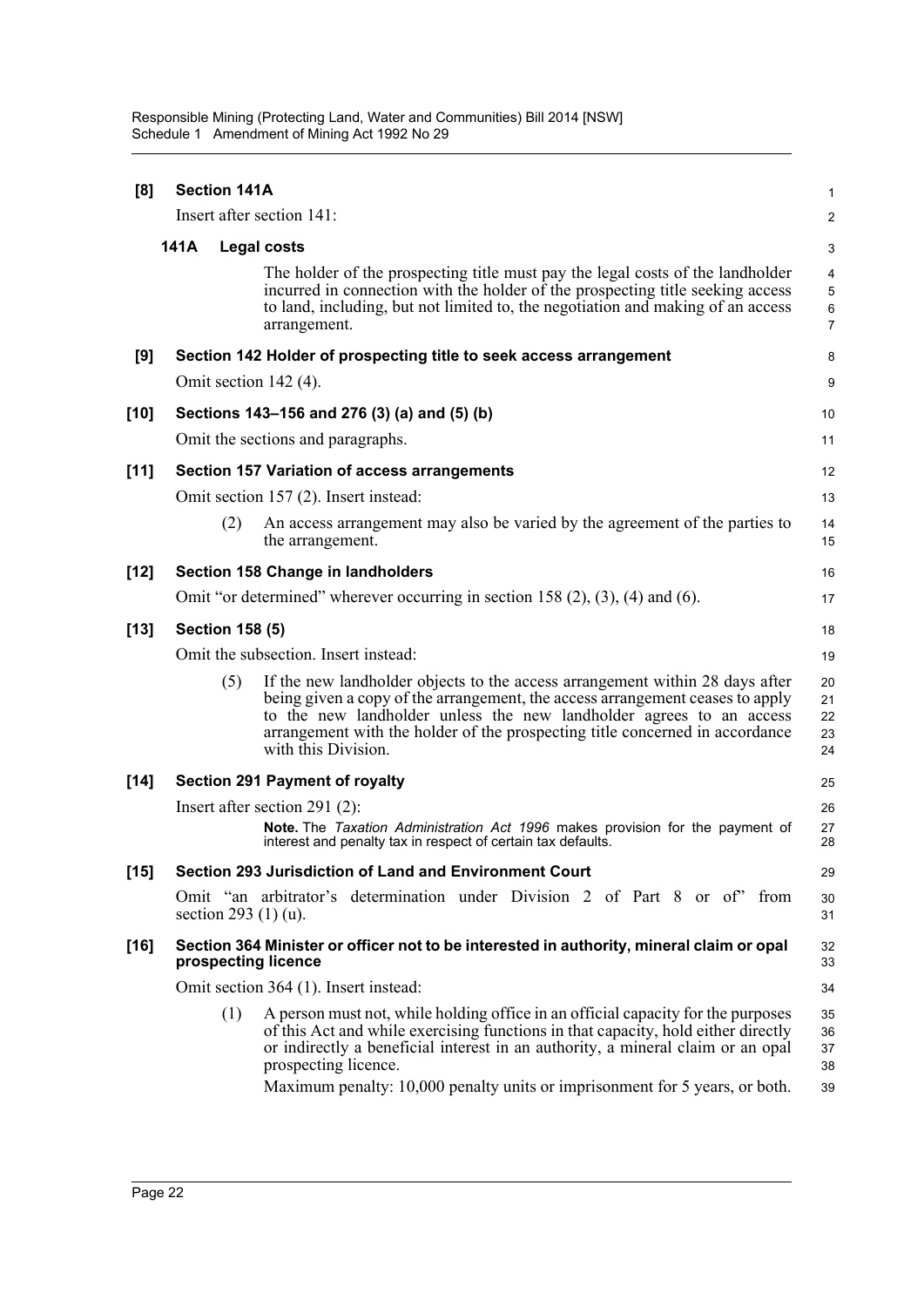|        |      | (1A)                   |     | The following are persons who hold office in an <i>official capacity</i> for the<br>purposes of this Act:                                                  | 1<br>$\overline{\mathbf{c}}$ |
|--------|------|------------------------|-----|------------------------------------------------------------------------------------------------------------------------------------------------------------|------------------------------|
|        |      |                        | (a) | the Minister,                                                                                                                                              | 3                            |
|        |      |                        | (b) | an inspector,                                                                                                                                              | 4                            |
|        |      |                        | (c) | a member of staff of the Department who exercises functions under this<br>Act or the <i>Petroleum (Onshore) Act 1991</i> ,                                 | 5<br>6                       |
|        |      |                        | (d) | any other person who exercises any judicial or official functions under<br>this Act or the <i>Petroleum (Onshore) Act 1991</i> .                           | 7<br>8                       |
| $[17]$ |      | <b>Section 380A</b>    |     |                                                                                                                                                            | 9                            |
|        |      |                        |     | Omit the section. Insert instead:                                                                                                                          | 10                           |
|        | 380A | rights                 |     | Public interest relevant ground for making certain decisions about mining                                                                                  | 11<br>12                     |
|        |      | (1)                    |     | In this section, <i>mining right</i> means an exploration licence, an assessment<br>lease, a mining lease, a mineral claim or an opal prospecting licence. | 13<br>14                     |
|        |      | (2)                    |     | The public interest is a ground (in addition to any other available ground) on<br>which any of the following decisions may be made under this Act:         | 15<br>16                     |
|        |      |                        | (a) | a decision to refuse to grant, renew or transfer a mining right,                                                                                           | 17                           |
|        |      |                        | (b) | a decision to refuse a tender for a mining right,                                                                                                          | 18                           |
|        |      |                        | (c) | a decision to cancel a mining right or to suspend operations under a<br>mining right (in whole or in part),                                                | 19<br>20                     |
|        |      |                        | (d) | a decision to restrict operations under a mining right by the imposition<br>or variation of conditions of a mining right.                                  | 21<br>22                     |
|        |      | (3)                    |     | To avoid doubt, sections $127$ (1) and $205$ (1) extend to the cancellation of a<br>mining right under this section.                                       | 23<br>24                     |
|        |      | (4)                    |     | This section has effect despite anything to the contrary in this Act.                                                                                      | 25                           |
|        |      | (5)                    |     | This section applies to any decision made after the commencement of this<br>section, including:                                                            | 26<br>27                     |
|        |      |                        | (a) | a decision with respect to an application or other matter that was<br>pending on that commencement, and                                                    | 28<br>29                     |
|        |      |                        | (b) | a decision that is based on conduct that occurred, or on a matter that<br>arose, before that commencement.                                                 | 30<br>31                     |
| [18]   |      |                        |     | Section 383B Consent of landholders and others                                                                                                             | 32                           |
|        |      | section $383B(1)$ (c). |     | Omit "or determined by an arbitrator as referred to in section $140$ (1) (b)" from                                                                         | 33<br>34                     |
| [19]   |      |                        |     | Section 383C General immunity of landholders                                                                                                               | 35                           |
|        |      |                        |     | Insert at the end of section $383C(1)$ (b):                                                                                                                | 36                           |
|        |      |                        |     | or                                                                                                                                                         | 37                           |
|        |      |                        | (c) | by or under any other Act, in connection with a power or right exercised<br>under this Act or an authority under this Act,                                 | 38<br>39                     |
| [20]   |      |                        |     | <b>Schedule 4 Regulation making powers</b>                                                                                                                 | 40                           |
|        |      | Omit clause 10.        |     |                                                                                                                                                            | 41                           |
|        |      |                        |     |                                                                                                                                                            |                              |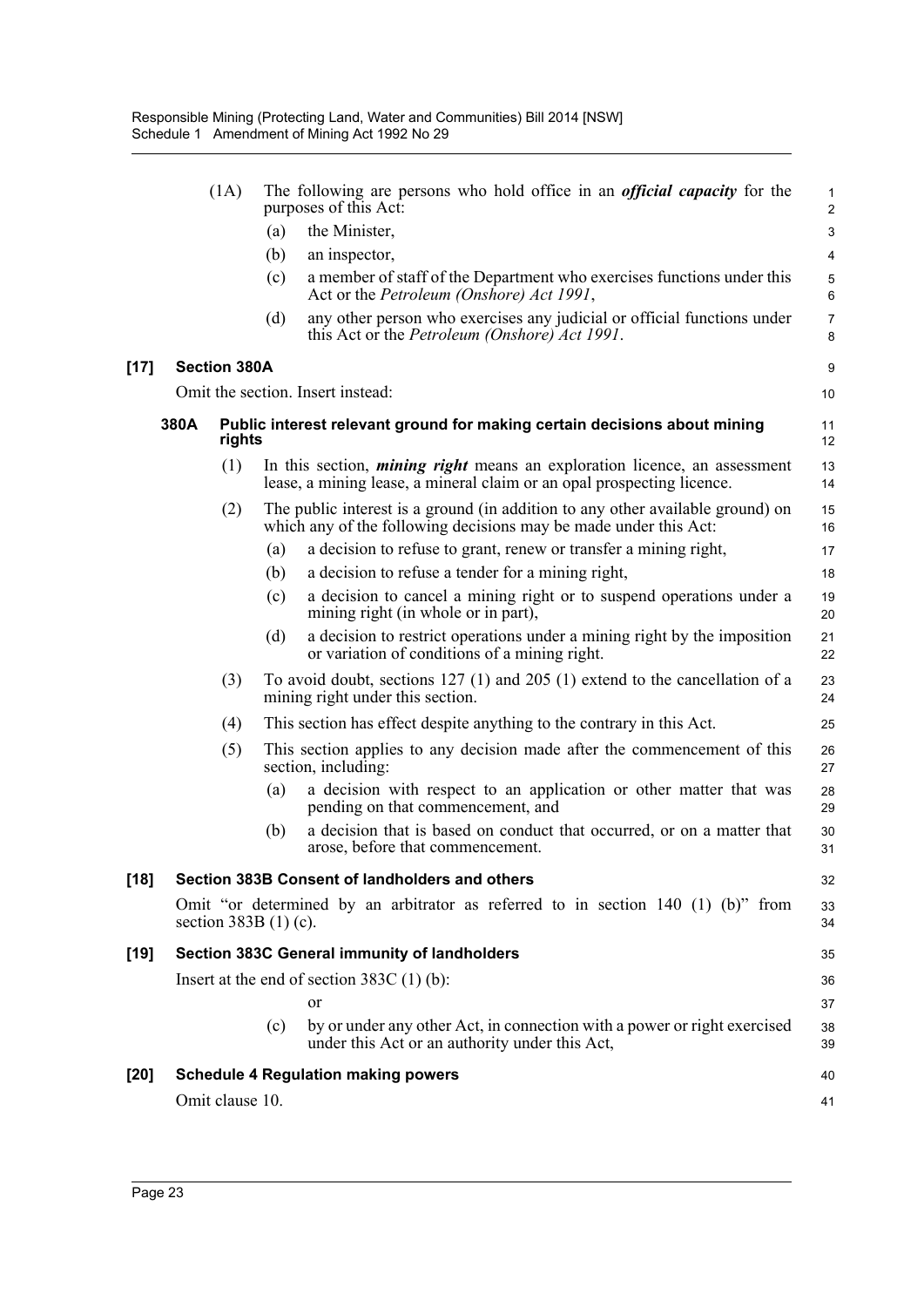| $[21]$ | Schedule 6 Savings, transitional and other provisions                                         |                                                                               |                                                                                                                                                                                                                                                                                                                                  |                            |  |  |  |
|--------|-----------------------------------------------------------------------------------------------|-------------------------------------------------------------------------------|----------------------------------------------------------------------------------------------------------------------------------------------------------------------------------------------------------------------------------------------------------------------------------------------------------------------------------|----------------------------|--|--|--|
|        |                                                                                               | Insert at the end of the Schedule with appropriate Part and clause numbering: |                                                                                                                                                                                                                                                                                                                                  |                            |  |  |  |
|        | <b>Part</b>                                                                                   |                                                                               | Provisions consequent on enactment of<br><b>Responsible Mining (Protecting Land, Water and</b>                                                                                                                                                                                                                                   | 3<br>4                     |  |  |  |
|        |                                                                                               |                                                                               | <b>Communities) Act 2014</b>                                                                                                                                                                                                                                                                                                     | 5                          |  |  |  |
|        |                                                                                               | <b>Definition</b>                                                             |                                                                                                                                                                                                                                                                                                                                  | 6                          |  |  |  |
|        |                                                                                               |                                                                               | In this Part:<br><b>amending Act</b> means the Responsible Mining (Protecting Land, Water and<br>Communities) Act 2014.                                                                                                                                                                                                          | $\overline{7}$<br>8<br>9   |  |  |  |
|        |                                                                                               | arbitrator                                                                    | Application of amendments to existing access arrangements determined by                                                                                                                                                                                                                                                          | 10<br>11                   |  |  |  |
|        |                                                                                               |                                                                               | The amendments made by the amending Act to the provisions of this Act<br>relating to the negotiation of access arrangements do not apply to prospecting<br>operations in relation to which:                                                                                                                                      | 12<br>13<br>14             |  |  |  |
|        |                                                                                               | (a)                                                                           | an access arrangement determined by an arbitrator was in force<br>immediately before the commencement of the amending Act, or                                                                                                                                                                                                    | 15<br>16                   |  |  |  |
|        |                                                                                               | (b)                                                                           | an arbitrator had been appointed (by agreement or in default of an<br>agreement) and had begun to conduct a hearing but in relation to which<br>no final determination had been made by the arbitrator before the<br>commencement of the amending Act.                                                                           | 17<br>18<br>19<br>20       |  |  |  |
|        | Legal costs of access arrangements                                                            |                                                                               |                                                                                                                                                                                                                                                                                                                                  |                            |  |  |  |
|        |                                                                                               |                                                                               | Section 141A, as inserted by the amending Act, does not apply in respect of<br>legal costs relating to an access arrangement for which notice was given under<br>section 142 before the commencement of that amendment. Section 141 (2A),<br>as in force before that commencement, continues to apply to such an<br>arrangement. | 22<br>23<br>24<br>25<br>26 |  |  |  |
| $[22]$ | <b>Schedule 7 Offences</b>                                                                    |                                                                               |                                                                                                                                                                                                                                                                                                                                  | 27                         |  |  |  |
|        |                                                                                               |                                                                               | Insert "or 364" after "section 291" in Part 2.                                                                                                                                                                                                                                                                                   | 28                         |  |  |  |
| $[23]$ | <b>Dictionary</b>                                                                             |                                                                               |                                                                                                                                                                                                                                                                                                                                  | 29                         |  |  |  |
|        | Omit the definitions of <i>Arbitration Panel</i> , <i>arbitrator</i> and <i>party</i> .<br>30 |                                                                               |                                                                                                                                                                                                                                                                                                                                  |                            |  |  |  |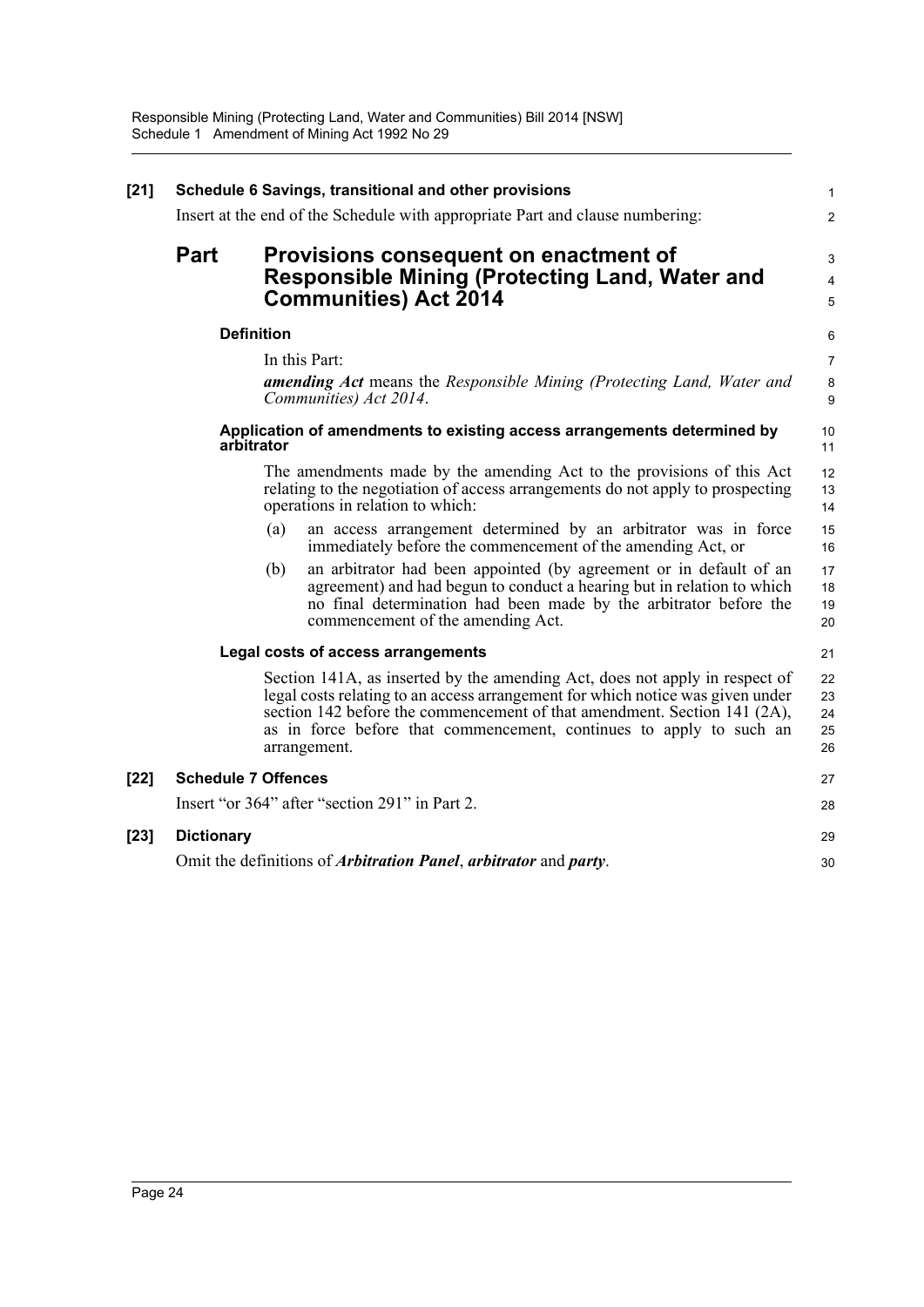<span id="page-33-0"></span>

|       | <b>Schedule 2</b>              |          | <b>Amendment of Petroleum (Onshore) Act 1991</b><br><b>No 84</b>                                                                                                                                                                                                                                                            |                                     |  |  |
|-------|--------------------------------|----------|-----------------------------------------------------------------------------------------------------------------------------------------------------------------------------------------------------------------------------------------------------------------------------------------------------------------------------|-------------------------------------|--|--|
| [1]   | <b>Section 3 Definitions</b>   |          |                                                                                                                                                                                                                                                                                                                             | 3                                   |  |  |
|       |                                |          | Insert in alphabetical order in section $3(1)$ :                                                                                                                                                                                                                                                                            | 4                                   |  |  |
|       |                                |          | <i>rehabilitation</i> means the treatment or management of land, or of water, that<br>may have been damaged or adversely affected by activities under a petroleum<br>title, so that it is returned to its original condition or to an improved condition,<br>including (but not limited to) the following:                  | 5<br>$\,6\,$<br>$\overline{7}$<br>8 |  |  |
|       |                                | (a)      | the levelling, regrassing, reforesting or contouring of any part of the<br>land the subject of the title,                                                                                                                                                                                                                   | 9<br>10                             |  |  |
|       |                                | (b)      | the filling in or sealing of excavation and drill holes.                                                                                                                                                                                                                                                                    | 11                                  |  |  |
| $[2]$ |                                |          | Section 24 Suspension of non-environmental conditions of petroleum title                                                                                                                                                                                                                                                    | 12                                  |  |  |
|       | Insert after section $24$ (1): |          |                                                                                                                                                                                                                                                                                                                             | 13                                  |  |  |
|       | (1A)                           |          | However, a condition may not be suspended if it is a condition:                                                                                                                                                                                                                                                             | 14                                  |  |  |
|       |                                | (a)      | identified in the title, in any approval given under the title or in any<br>notice of the imposition or variation of the condition given to the holder<br>of the petroleum title as a condition relating to environmental<br>management, or                                                                                 | 15<br>16<br>17<br>18                |  |  |
|       |                                | (b)      | relating to the conservation or protection of flora, fauna, fish, fisheries<br>or scenic attractions or otherwise to the conservation or protection of the<br>environment, or                                                                                                                                               | 19<br>20<br>21                      |  |  |
|       |                                | (c)      | relating to the rehabilitation of any land or water.                                                                                                                                                                                                                                                                        | 22                                  |  |  |
| $[3]$ |                                |          | Section 45F Access arrangement required for prospecting operations under<br>low-impact prospecting titles                                                                                                                                                                                                                   | 23<br>24                            |  |  |
|       | section 45F $(2)$ (a).         |          | Omit ", or that is determined for them by an arbitrator in accordance with that Part" from                                                                                                                                                                                                                                  | 25<br>26                            |  |  |
| [4]   | Part 4A, heading               |          |                                                                                                                                                                                                                                                                                                                             | 27                                  |  |  |
|       |                                |          | Insert "and production leases" after "titles".                                                                                                                                                                                                                                                                              | 28                                  |  |  |
| [5]   |                                |          | <b>Section 69A Application of Part</b>                                                                                                                                                                                                                                                                                      | 29                                  |  |  |
|       |                                |          | Insert "and to the carrying out of petroleum mining operations under production leases"<br>after " <i>titles</i> )" in section 69A $(1)$ .                                                                                                                                                                                  | 30<br>31                            |  |  |
| [6]   |                                |          | <b>Section 69B Arbitration Panel</b>                                                                                                                                                                                                                                                                                        | 32                                  |  |  |
|       | Omit the section.              |          |                                                                                                                                                                                                                                                                                                                             | 33                                  |  |  |
| $[7]$ | access arrangement             |          | Section 69C Prospecting to be carried out with consent and in accordance with                                                                                                                                                                                                                                               | 34<br>35                            |  |  |
|       |                                |          | Omit section 69C (1). Insert instead:                                                                                                                                                                                                                                                                                       | 36                                  |  |  |
|       | (1)                            | of land. | The holder of a prospecting title must not carry out prospecting operations on<br>any particular area of land without the consent of each landholder of that area                                                                                                                                                           | 37<br>38<br>39                      |  |  |
|       | (1A)                           |          | The holder of a prospecting title must not carry out prospecting operations on<br>any particular area of land except in accordance with an access arrangement or<br>arrangements applying to that area of land agreed (in writing) between the<br>holder of the prospecting title and each landholder of that area of land. | 40<br>41<br>42<br>43                |  |  |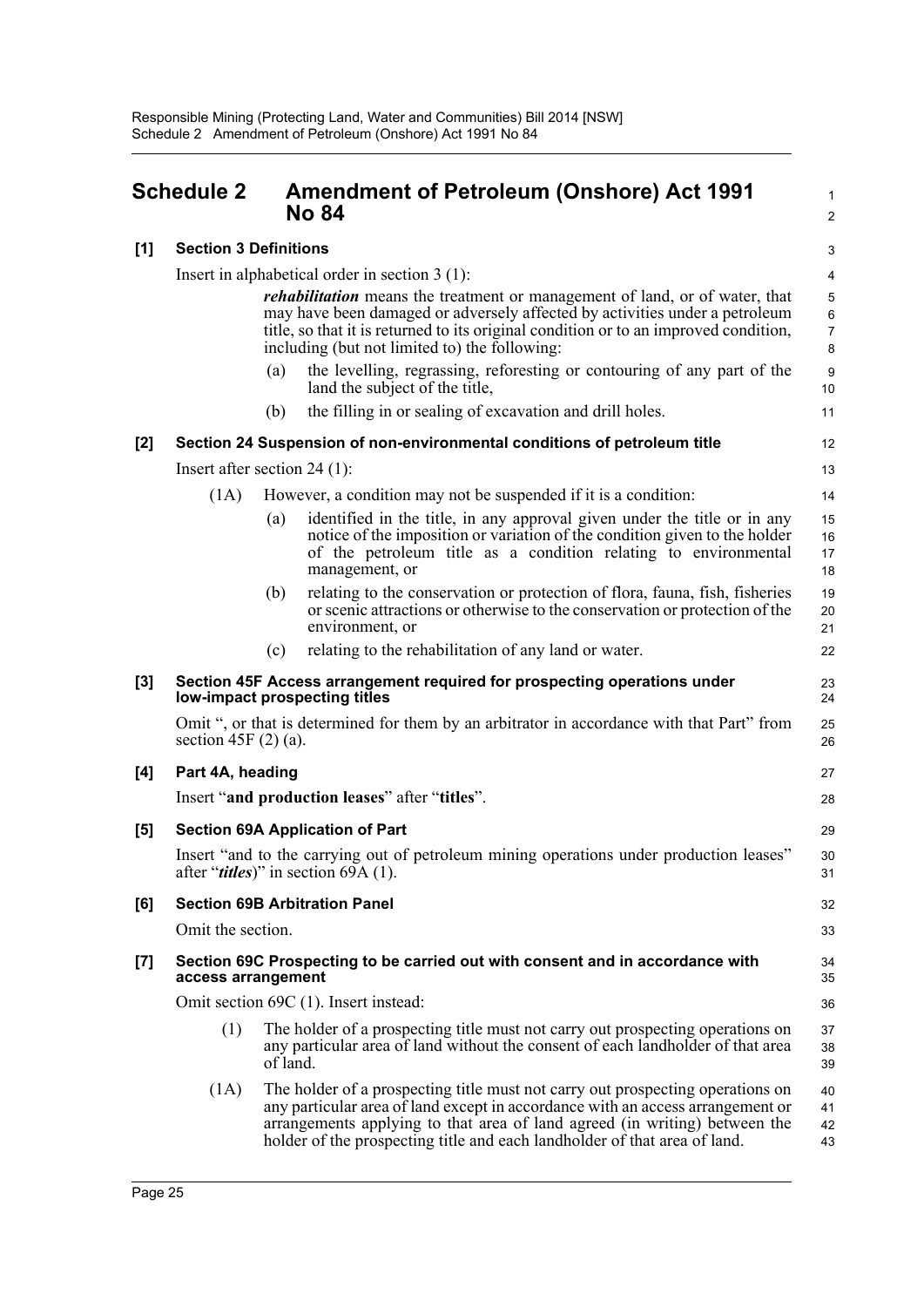| [8]                                                                                                   |                           | Section 69C (2)<br>1 |                       |                                                                                                                                                                                                                                                                                           |                         |  |  |
|-------------------------------------------------------------------------------------------------------|---------------------------|----------------------|-----------------------|-------------------------------------------------------------------------------------------------------------------------------------------------------------------------------------------------------------------------------------------------------------------------------------------|-------------------------|--|--|
|                                                                                                       |                           |                      | Omit "or determined". |                                                                                                                                                                                                                                                                                           | $\overline{\mathbf{c}}$ |  |  |
| [9]                                                                                                   | <b>Section 69CA</b>       |                      |                       |                                                                                                                                                                                                                                                                                           |                         |  |  |
|                                                                                                       | Insert after section 69C: |                      |                       |                                                                                                                                                                                                                                                                                           |                         |  |  |
| <b>69CA</b><br>Petroleum mining operations to be carried out in accordance with access<br>arrangement |                           |                      |                       |                                                                                                                                                                                                                                                                                           | 5<br>6                  |  |  |
|                                                                                                       |                           | (1)                  |                       | The holder of a production lease must not carry out petroleum mining<br>operations on any land except in accordance with an access arrangement or<br>arrangements applying to the land agreed (in writing) between the holder of<br>the production lease and each landholder of the land. | 7<br>8<br>9<br>10       |  |  |
|                                                                                                       |                           | (2)                  |                       | Separate access arrangements may (but need not) be agreed with different<br>landholders of the same area of land, for different areas of the same<br>landholding or with respect to the different matters to which access<br>arrangements relate.                                         | 11<br>12<br>13<br>14    |  |  |
|                                                                                                       |                           | (3)                  |                       | Separate access arrangements may be made to preserve the confidentiality of<br>provisions of the arrangements, to deal with persons becoming landholders at<br>different times or for any other reason.                                                                                   | 15<br>16<br>17          |  |  |
| $[10]$                                                                                                |                           | $(4)$ and 69U $(4)$  |                       | Sections 69D (1) (a), (e), (f) and (i), (3) (b) and (5), 69E (1), (3) and (5), 69EA (1), (3) and                                                                                                                                                                                          | 18<br>19                |  |  |
|                                                                                                       |                           |                      |                       | Insert "or production lease" after "title" wherever occurring.                                                                                                                                                                                                                            | 20                      |  |  |
| $[11]$                                                                                                |                           |                      | Section 69D (1) (b)   |                                                                                                                                                                                                                                                                                           | 21                      |  |  |
|                                                                                                       |                           | after "prospect".    |                       | Insert ", or the holder of a production lease may carry out petroleum mining operations,"                                                                                                                                                                                                 | 22<br>23                |  |  |
| $[12]$                                                                                                |                           |                      | Section 69D (1) (d)   |                                                                                                                                                                                                                                                                                           | 24                      |  |  |
|                                                                                                       |                           |                      |                       | Insert "or by the holder of a production lease when carrying out petroleum mining<br>operations" after "land".                                                                                                                                                                            | 25<br>26                |  |  |
| $[13]$                                                                                                |                           |                      |                       | Section 69D (1) (e) and (f)                                                                                                                                                                                                                                                               | 27                      |  |  |
|                                                                                                       |                           |                      |                       | Insert "or petroleum mining operations" after "operations" wherever occurring.                                                                                                                                                                                                            | 28                      |  |  |
| $[14]$                                                                                                |                           |                      |                       | Section 69D (2) and (2A)                                                                                                                                                                                                                                                                  | 29                      |  |  |
|                                                                                                       |                           |                      | Omit the subsections. |                                                                                                                                                                                                                                                                                           | 30                      |  |  |
| $[15]$                                                                                                |                           |                      | Section 69D (2B)      |                                                                                                                                                                                                                                                                                           | 31                      |  |  |
|                                                                                                       |                           |                      |                       | Insert before section $69D(3)$ :                                                                                                                                                                                                                                                          | 32                      |  |  |
|                                                                                                       |                           | (2B)                 |                       | The overall principles to be observed by the holder of a prospecting title or<br>production lease in negotiating an access arrangement must be that:                                                                                                                                      | 33<br>34                |  |  |
|                                                                                                       |                           |                      | (a)                   | the landholder should not be in an overall worse position financially as<br>a consequence of the holder of the prospecting title or production lease<br>exercising the holder's rights under this Act, and                                                                                | 35<br>36<br>37          |  |  |
|                                                                                                       |                           |                      | (b)                   | the landholder's land should not be in an overall worse condition<br>environmentally as a consequence of the holder of the prospecting title<br>or production lease exercising the holder's rights under this Act.                                                                        | 38<br>39<br>40          |  |  |
|                                                                                                       |                           |                      |                       |                                                                                                                                                                                                                                                                                           |                         |  |  |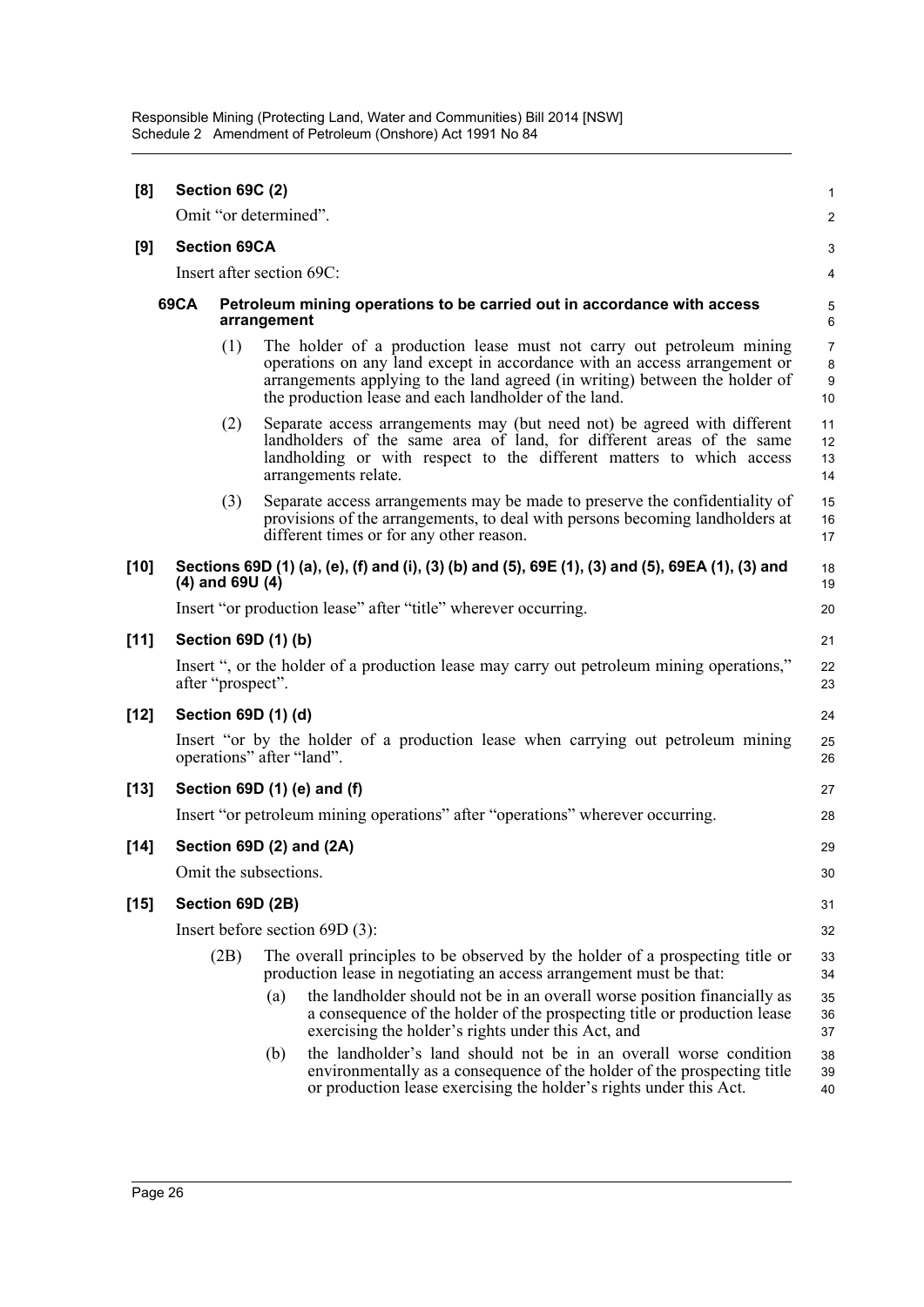Responsible Mining (Protecting Land, Water and Communities) Bill 2014 [NSW] Schedule 2 Amendment of Petroleum (Onshore) Act 1991 No 84

| $[16]$ | Section 69D (4)        |                                                                                                                                                                                                                                                                                                                                                             | 1                          |
|--------|------------------------|-------------------------------------------------------------------------------------------------------------------------------------------------------------------------------------------------------------------------------------------------------------------------------------------------------------------------------------------------------------|----------------------------|
|        |                        | Omit the subsection. Insert instead:                                                                                                                                                                                                                                                                                                                        | $\overline{c}$             |
|        | (4)                    | If the holder of a prospecting title or production lease contravenes an access<br>arrangement, a landholder of the land concerned may deny the holder access<br>to the land until the holder ceases the contravention or the contravention is<br>remedied to the reasonable satisfaction of the landholder.                                                 | 3<br>4<br>5<br>6           |
| $[17]$ | <b>Section 69DA</b>    |                                                                                                                                                                                                                                                                                                                                                             | 7                          |
|        |                        | Insert after section 69D:                                                                                                                                                                                                                                                                                                                                   | 8                          |
|        | 69DA                   | <b>Legal costs</b>                                                                                                                                                                                                                                                                                                                                          | 9                          |
|        |                        | The holder of the prospecting title or production lease must pay the legal costs<br>of the landholder incurred in connection with the holder of the prospecting title<br>or production lease seeking access, including, but not limited to, the<br>negotiation and making of an access arrangement.                                                         | 10<br>11<br>12<br>13       |
| $[18]$ |                        | Section 69E Holder of prospecting title to seek access arrangement                                                                                                                                                                                                                                                                                          | 14                         |
|        |                        | Omit section 69E (4).                                                                                                                                                                                                                                                                                                                                       | 15                         |
| $[19]$ |                        | Section 69EA Notice to mortgagees of access arrangements                                                                                                                                                                                                                                                                                                    | 16                         |
|        |                        | Insert "or 69CA" after "section 69C" in the note to the section.                                                                                                                                                                                                                                                                                            | 17                         |
| $[20]$ |                        | Section 69EA, note                                                                                                                                                                                                                                                                                                                                          | 18                         |
|        |                        | Insert "or petroleum mining operations" after "operations".                                                                                                                                                                                                                                                                                                 | 19                         |
| $[21]$ |                        | Sections 69F-69S                                                                                                                                                                                                                                                                                                                                            | 20                         |
|        |                        | Omit the sections.                                                                                                                                                                                                                                                                                                                                          | 21                         |
| $[22]$ |                        | <b>Section 69T Variation of access arrangements</b>                                                                                                                                                                                                                                                                                                         | 22                         |
|        |                        | Omit section 69T (2). Insert instead:                                                                                                                                                                                                                                                                                                                       | 23                         |
|        | (2)                    | An access arrangement may also be varied by the agreement of the parties to<br>the arrangement.                                                                                                                                                                                                                                                             | 24<br>25                   |
| $[23]$ |                        | <b>Section 69U Change in landholders</b>                                                                                                                                                                                                                                                                                                                    | 26                         |
|        |                        | Omit "or determined" wherever occurring in section $69U(2)$ , $(3)$ , $(4)$ and $(6)$ .                                                                                                                                                                                                                                                                     | 27                         |
| $[24]$ | <b>Section 69U (5)</b> |                                                                                                                                                                                                                                                                                                                                                             | 28                         |
|        |                        | Omit the subsection. Insert instead:                                                                                                                                                                                                                                                                                                                        | 29                         |
|        | (5)                    | If the new landholder objects to the access arrangement within 28 days after<br>being given a copy of the arrangement, the access arrangement ceases to apply<br>to the new landholder unless the new landholder agrees to an access<br>arrangement with the holder of the prospecting title or production lease<br>concerned in accordance with this Part. | 30<br>31<br>32<br>33<br>34 |
| $[25]$ |                        | Section 71 Restrictions on rights of holders of leases over agricultural land                                                                                                                                                                                                                                                                               | 35                         |
|        |                        | Omit "which is under cultivation" from section 71 (1).                                                                                                                                                                                                                                                                                                      | 36                         |
|        | section".              | Insert instead "that has been determined to be agricultural land in accordance with this                                                                                                                                                                                                                                                                    | 37<br>38                   |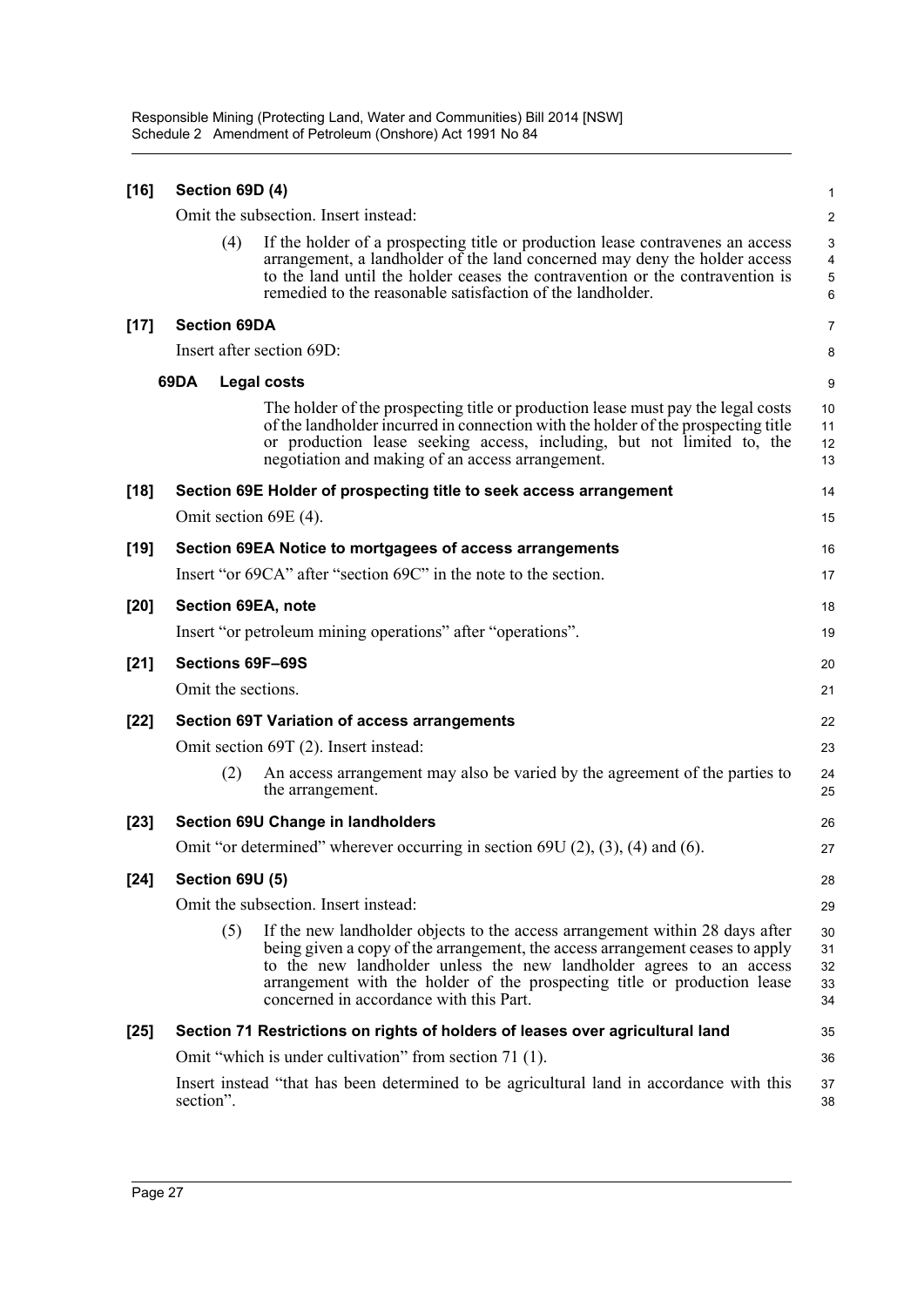| $[26]$ | <b>Section 71 (2)</b> |                    |                  |                                                                                                                                                                                                                                                                                                                                | $\mathbf{1}$         |  |  |
|--------|-----------------------|--------------------|------------------|--------------------------------------------------------------------------------------------------------------------------------------------------------------------------------------------------------------------------------------------------------------------------------------------------------------------------------|----------------------|--|--|
|        |                       |                    |                  | Omit "cultivated land". Insert instead "agricultural land".                                                                                                                                                                                                                                                                    | 2                    |  |  |
| $[27]$ |                       | Section 71 (3)-(5) |                  |                                                                                                                                                                                                                                                                                                                                |                      |  |  |
|        |                       |                    |                  | Omit section 71 (3) and (4). Insert instead:                                                                                                                                                                                                                                                                                   | 4                    |  |  |
|        | (3)                   |                    | In this section: |                                                                                                                                                                                                                                                                                                                                | 5                    |  |  |
|        |                       |                    |                  | <i>agricultural land</i> means land:                                                                                                                                                                                                                                                                                           | 6                    |  |  |
|        |                       | (a)                |                  | that has been sown with not less than 2 crops of an annual species during<br>the period of 10 years immediately preceding the relevant date, or                                                                                                                                                                                | $\overline{7}$<br>8  |  |  |
|        |                       | (b)                |                  | that has been sown with 1 crop of an annual species during the period<br>of 10 years immediately preceding the relevant date if the<br>Director-General is satisfied that:                                                                                                                                                     | 9<br>10<br>11        |  |  |
|        |                       |                    | (i)              | having regard to the date on which the land was brought under<br>cultivation, it would not be reasonable to expect more than one<br>such crop to have been sown, and                                                                                                                                                           | 12<br>13<br>14       |  |  |
|        |                       |                    | (11)             | there was a sufficient reason for not having brought the land<br>under cultivation at an earlier date, or                                                                                                                                                                                                                      | 15<br>16             |  |  |
|        |                       | (c)                |                  | on which, at the relevant date, shade, shelter or windbreak trees are<br>growing, or                                                                                                                                                                                                                                           | 17<br>18             |  |  |
|        |                       | (d)                |                  | on which, at any time during the period of 10 years immediately<br>preceding the relevant date, edible fruit or nut bearing trees, vines or any<br>other perennial crop approved by the Director-General have or has been<br>growing, or                                                                                       | 19<br>20<br>21<br>22 |  |  |
|        |                       | (e)                |                  | comprising pastures:                                                                                                                                                                                                                                                                                                           | 23                   |  |  |
|        |                       |                    | (i)              | that are sown with seed of a species and at a rate of application,<br>or treated with fertiliser of a composition and at a rate of<br>application, satisfactory to the Director-General, and                                                                                                                                   | 24<br>25<br>26       |  |  |
|        |                       |                    | (11)             | that have, as a result of that sowing or treatment, maintained a<br>level of pasture production that is substantially above that which<br>might be expected of natural pastures, or                                                                                                                                            | 27<br>28<br>29       |  |  |
|        |                       | (f)                |                  | that is used, to an extent acceptable to the Director-General, for the<br>production of grass seed, pasture legume seed, hay or silage, or                                                                                                                                                                                     | 30<br>31             |  |  |
|        |                       | (g)                |                  | that has a preponderance of improved species of pasture grasses.<br><i>the relevant date</i> means the date on which the application for the production<br>lease or any renewal of that lease was lodged.                                                                                                                      | 32<br>33<br>34       |  |  |
|        | (4)                   |                    |                  | For the purposes of paragraphs (a) and (b) of the definition of <i>agricultural</i><br><i>land</i> in subsection $(3)$ , land is not to be treated as having been sown with a crop<br>of an annual species unless, in the opinion of the Land and Environment Court,<br>the crop sown was carried through to a successful use. | 35<br>36<br>37<br>38 |  |  |
|        | (5)                   |                    |                  | If the Land and Environment Court is required to decide whether or not any<br>land is agricultural land, nothing in this Act operates so as to prevent the<br>Minister from deciding that a part only of the land is agricultural land.                                                                                        | 39<br>40<br>41       |  |  |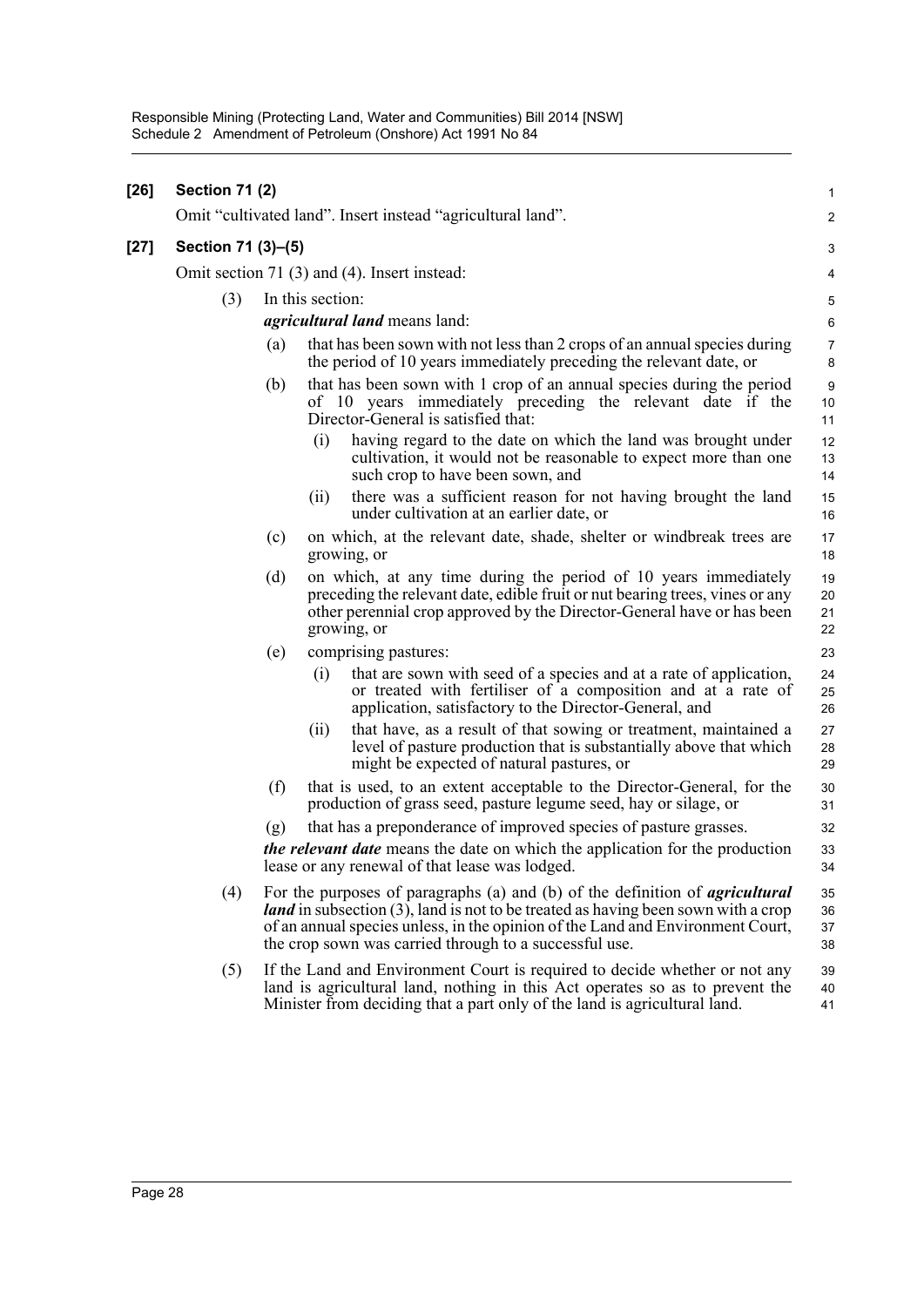| $[28]$ | Part 6, Division 5<br>Insert after Division 4: |                        |     |                                                                                                                                                                                                                                                                                                                                   |                            |  |  |
|--------|------------------------------------------------|------------------------|-----|-----------------------------------------------------------------------------------------------------------------------------------------------------------------------------------------------------------------------------------------------------------------------------------------------------------------------------------|----------------------------|--|--|
|        |                                                | <b>Division 5</b>      |     | <b>Audits</b>                                                                                                                                                                                                                                                                                                                     |                            |  |  |
|        | 83A                                            |                        |     | Relationship of this Division to other provisions                                                                                                                                                                                                                                                                                 |                            |  |  |
|        |                                                |                        |     | This Division does not affect any other provision of this Act that:                                                                                                                                                                                                                                                               | 5                          |  |  |
|        |                                                |                        | (a) | enables a petroleum title to be subject to a condition requiring<br>monitoring or reporting, or                                                                                                                                                                                                                                   | 6<br>$\overline{7}$        |  |  |
|        |                                                |                        | (b) | relates to functions exercisable by persons for the purpose of auditing<br>compliance with this Act, the regulations or conditions of petroleum<br>titles.                                                                                                                                                                        | 8<br>9<br>10               |  |  |
|        | 83B                                            | <b>Nature of audit</b> |     |                                                                                                                                                                                                                                                                                                                                   | 11                         |  |  |
|        |                                                |                        |     | An audit under this Division is a periodic or particular documented evaluation<br>of prospecting or mining for petroleum (including management practices,<br>systems and plant) for any one or more of the following purposes:                                                                                                    | 12<br>13<br>14             |  |  |
|        |                                                |                        | (a) | to provide information on compliance or otherwise with obligations<br>under the petroleum title or other related legal requirements under this<br>or any other law (including in relation to the protection of the<br>environment from the impacts of, or the rehabilitation of land affected<br>by, activities under the title), | 15<br>16<br>17<br>18<br>19 |  |  |
|        |                                                |                        | (b) | to provide information on compliance or otherwise with codes of<br>practice or policies relevant to the petroleum title,                                                                                                                                                                                                          | 20<br>21                   |  |  |
|        |                                                |                        | (c) | to enable a determination of whether the way activities are being carried<br>out under the petroleum title can be improved in order to protect the<br>environment,                                                                                                                                                                | 22<br>23<br>24             |  |  |
|        |                                                |                        | (d) | to determine whether the Department has satisfactorily administered<br>this Act, including by monitoring the implementation of this Act and<br>enforcing the conditions of petroleum titles.                                                                                                                                      | 25<br>26<br>27             |  |  |
|        | 83C                                            |                        |     | Accreditation and regulation of auditors                                                                                                                                                                                                                                                                                          | 28                         |  |  |
|        |                                                |                        |     | The Minister must ensure that, not later than 3 months after the<br>commencement of this section, regulations are made that make provision for<br>or with respect to either or both of the following:                                                                                                                             | 29<br>30<br>31             |  |  |
|        |                                                |                        | (a) | the accreditation of auditors for the purposes of this Division,                                                                                                                                                                                                                                                                  | 32                         |  |  |
|        |                                                |                        | (b) | the carrying out of audits by auditors.                                                                                                                                                                                                                                                                                           | 33                         |  |  |
|        | 83D                                            |                        |     | <b>Conditions for mandatory audits</b>                                                                                                                                                                                                                                                                                            | 34                         |  |  |
|        |                                                | (1)                    |     | A condition that requires one or more mandatory audits to be undertaken, to<br>the satisfaction of the Director-General, for any one or more of the purposes<br>referred to in section 83B (a <i>mandatory audit condition</i> ) must be imposed by<br>the Minister on a petroleum title under section 23.                        | 35<br>36<br>37<br>38       |  |  |
|        |                                                | (2)                    |     | A mandatory audit condition must specify the purpose or purposes of the audit.                                                                                                                                                                                                                                                    | 39                         |  |  |
|        |                                                | (3)                    |     | A mandatory audit condition may require any one or more of the following:                                                                                                                                                                                                                                                         | 40                         |  |  |
|        |                                                |                        | (a) | appointment of an auditor to undertake the audit,                                                                                                                                                                                                                                                                                 | 41                         |  |  |
|        |                                                |                        | (b) | approval by the Director-General of the auditor before being appointed,                                                                                                                                                                                                                                                           | 42                         |  |  |
|        |                                                |                        | (c) | preparation of particular written documentation during the course of the<br>audit,                                                                                                                                                                                                                                                | 43<br>44                   |  |  |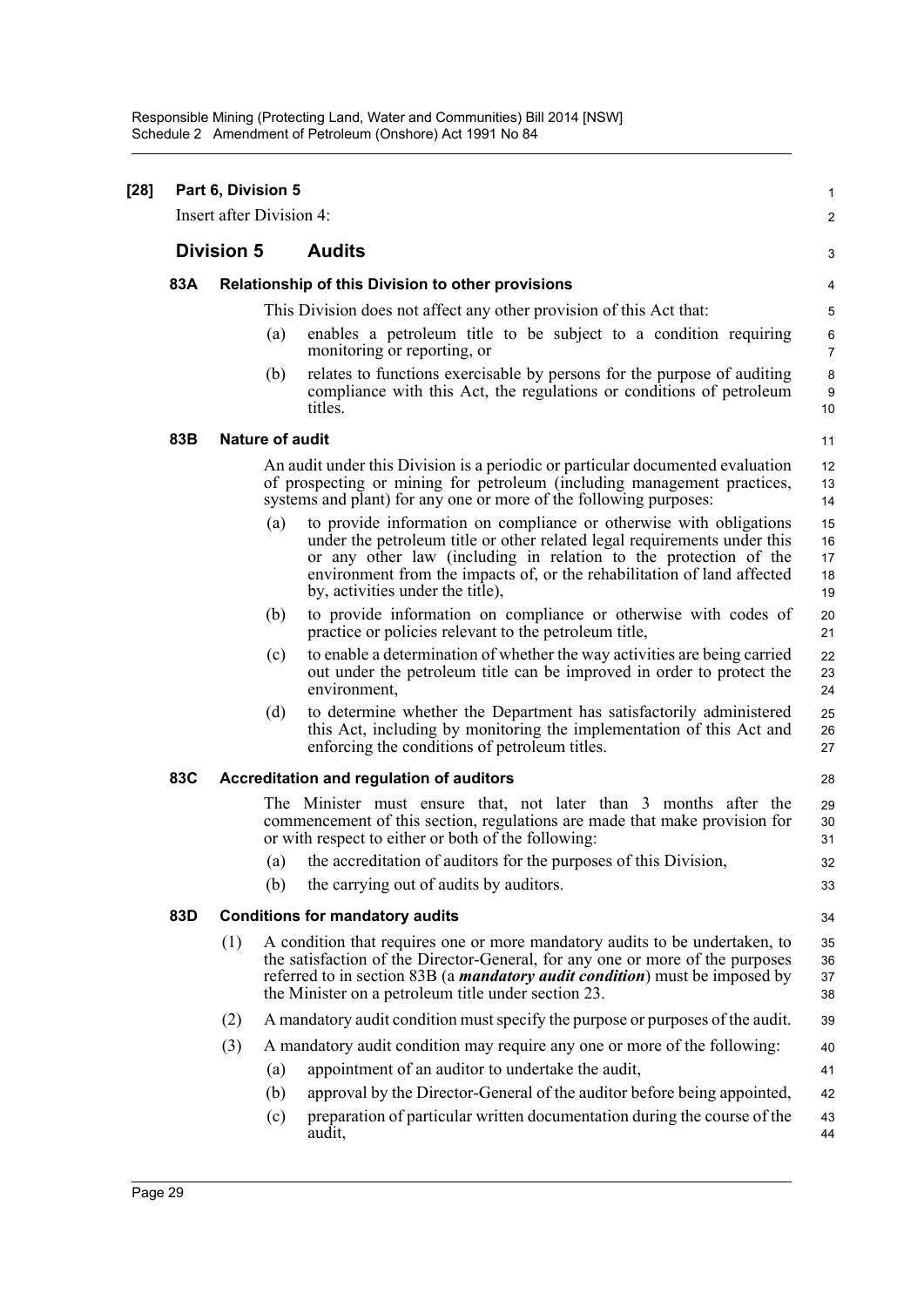|     |     | (d)<br>(e) | preparation of an audit report,<br>production to the Director-General of the audit report.                                                                                                                                                                                  | $\mathbf{1}$<br>$\overline{2}$ |
|-----|-----|------------|-----------------------------------------------------------------------------------------------------------------------------------------------------------------------------------------------------------------------------------------------------------------------------|--------------------------------|
|     | (4) |            | A mandatory audit condition may also:                                                                                                                                                                                                                                       |                                |
|     |     | (a)        | specify the format and level of detail required for the audit, or                                                                                                                                                                                                           | 3<br>$\overline{4}$            |
|     |     | (b)        | require the auditor to submit the proposed format and level of detail to                                                                                                                                                                                                    | 5                              |
|     |     |            | the Director-General for approval.                                                                                                                                                                                                                                          | 6                              |
|     | (5) |            | A mandatory audit condition may be varied or revoked by written notice<br>served on the holder of the petroleum title.                                                                                                                                                      | $\overline{7}$<br>8            |
|     | (6) |            | A condition imposed under this section takes effect on the date on which<br>written notice of the condition is served on the holder of the petroleum title or<br>on any later date specified in the notice.                                                                 | 9<br>10 <sup>10</sup><br>11    |
|     | (7) |            | This section does not affect the operation of the following provisions of the<br><b>Environmental Planning and Assessment Act 1979:</b>                                                                                                                                     | 12<br>13                       |
|     |     | (a)        | section 89K (Approvals etc legislation that must be applied<br>consistently),                                                                                                                                                                                               | 14<br>15                       |
|     |     | (b)        | section 93 (Granting and modification of approval by approval body),                                                                                                                                                                                                        | 16                             |
|     |     | (c)        | section 115ZH (Approvals etc legislation that must be applied<br>consistently),                                                                                                                                                                                             | 17<br>18                       |
|     |     | (d)        | section 75V (Approvals etc legislation that must be applied<br>consistently) as continued in force by Schedule 6A to that Act.                                                                                                                                              | 19<br>20                       |
| 83E |     |            | <b>Certification of audit report</b>                                                                                                                                                                                                                                        | 21                             |
|     |     |            | The audit report for a mandatory audit is taken not to have been duly produced<br>to the Director-General unless it is accompanied by:                                                                                                                                      | 22<br>23                       |
|     |     | (a)        | a declaration signed by the holder of the petroleum title certifying that<br>the holder has not knowingly provided any false or misleading<br>information to the auditor and has provided all relevant information to<br>the auditor, and                                   | 24<br>25<br>26<br>27           |
|     |     | (b)        | a declaration signed by the auditor:                                                                                                                                                                                                                                        | 28                             |
|     |     |            | setting out the auditor's qualifications, and<br>(i)                                                                                                                                                                                                                        | 29                             |
|     |     |            | certifying that the report is accurate, and that the auditor has not<br>(ii)<br>knowingly included any false or misleading information in it or<br>failed to include any relevant information in it.                                                                        | 30<br>31<br>32                 |
| 83F |     |            | Offences relating to audit information                                                                                                                                                                                                                                      | 33                             |
|     | (1) |            | A person must not provide information that is false or misleading in a material<br>particular to an auditor in connection with a mandatory audit.                                                                                                                           | 34<br>35                       |
|     | (2) |            | The holder of a petroleum title who fails to provide information to an auditor<br>in connection with a mandatory audit being carried out in relation to the<br>petroleum title, knowing the information to be materially relevant to the audit,<br>is guilty of an offence. | 36<br>37<br>38<br>39           |
|     | (3) |            | An auditor must not include information in an audit report produced to the<br>Director-General that is false or misleading in a material respect.                                                                                                                           | 40<br>41                       |
|     | (4) |            | An auditor who fails to provide information in an audit report produced to the<br>Director-General in connection with a mandatory audit, knowing the<br>information to be materially relevant to the audit, is guilty of an offence.                                        | 42<br>43<br>44                 |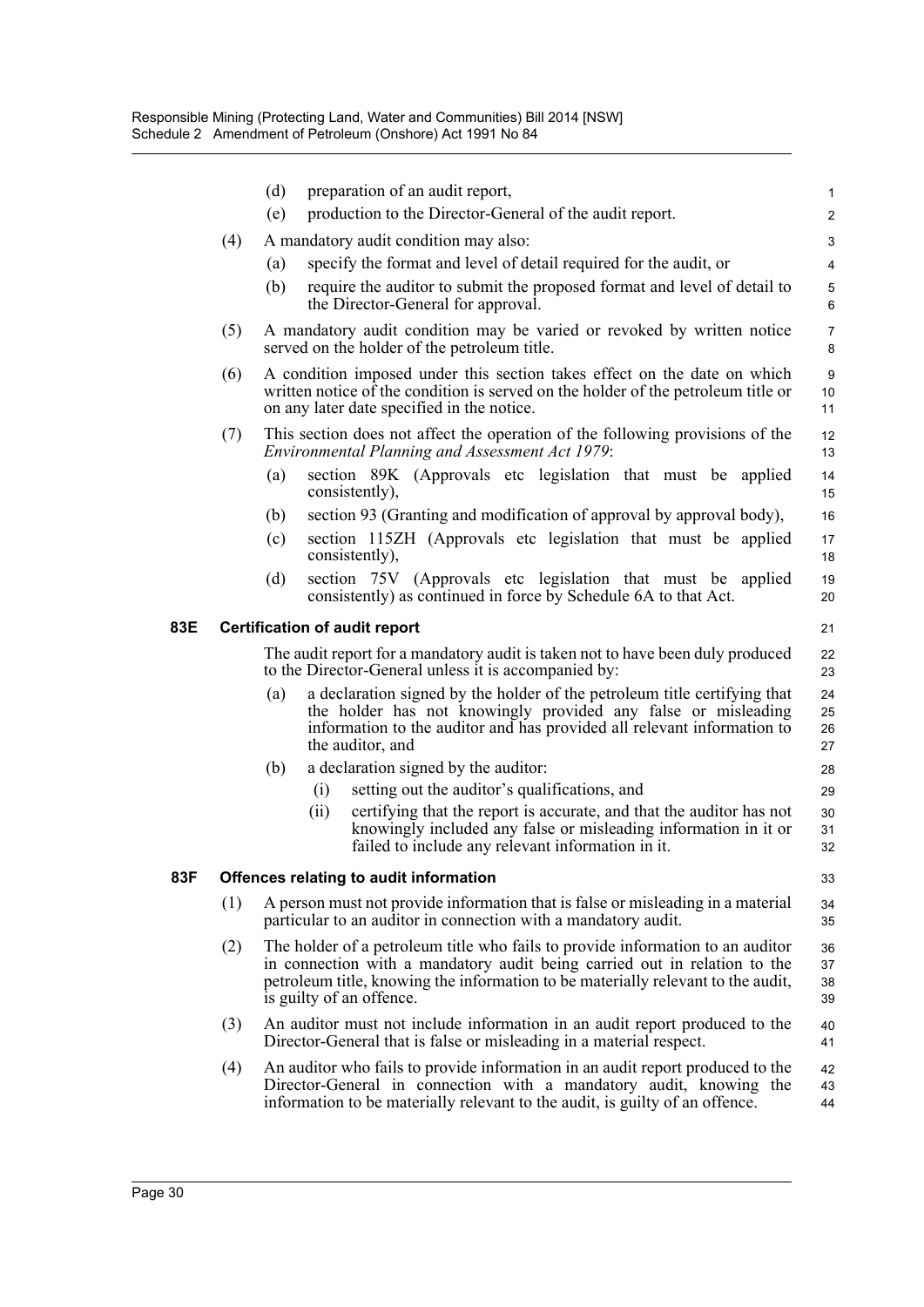|     | (5) |     | The holder of a petroleum title who:                                                                                                                                                                                                                                                                                                                                                                                                        | $\mathbf{1}$                                              |
|-----|-----|-----|---------------------------------------------------------------------------------------------------------------------------------------------------------------------------------------------------------------------------------------------------------------------------------------------------------------------------------------------------------------------------------------------------------------------------------------------|-----------------------------------------------------------|
|     |     | (a) | fails to retain any written documentation required to be prepared by the<br>holder in connection with a mandatory audit for a period of at least<br>5 years after the audit report concerned was produced to the<br>Director-General (or such other period as is prescribed by the<br>regulations), or                                                                                                                                      | $\overline{2}$<br>3<br>$\overline{4}$<br>$\,$ 5 $\,$<br>6 |
|     |     | (b) | fails to produce during that period any such documentation to the<br>Director-General on request,<br>is guilty of an offence.                                                                                                                                                                                                                                                                                                               | $\overline{7}$<br>8<br>$\boldsymbol{9}$                   |
|     | (6) |     | The offences under subsections $(1)$ and $(3)$ are offences of strict liability and<br>the defence of honest and reasonable mistake of fact applies.                                                                                                                                                                                                                                                                                        | 10<br>11                                                  |
|     |     |     | Maximum penalty:                                                                                                                                                                                                                                                                                                                                                                                                                            | 12                                                        |
|     |     | (a) | in the case of a corporation— $1,000$ penalty units, or                                                                                                                                                                                                                                                                                                                                                                                     | 13                                                        |
|     |     | (b) | in the case of a natural person—500 penalty units.                                                                                                                                                                                                                                                                                                                                                                                          | 14                                                        |
| 83G |     |     | Self-incriminatory information not exempt                                                                                                                                                                                                                                                                                                                                                                                                   | 15                                                        |
|     |     |     | Information must be supplied by a person in connection with a mandatory<br>audit, and this Division applies to any such information that is supplied,<br>whether or not the information might incriminate the person.                                                                                                                                                                                                                       | 16<br>17<br>18                                            |
| 83H |     |     | Use of information                                                                                                                                                                                                                                                                                                                                                                                                                          | 19                                                        |
|     | (1) |     | Any information in an audit report or other documentation supplied to the<br>Director-General in connection with a mandatory audit may be supplied by the<br>Director-General to, and taken into consideration by, any person who has<br>functions under this Act, the <i>Environmental Planning and Assessment Act</i><br>1979 or the environment protection legislation and may be used by that person<br>for the purposes of those laws. | 20<br>21<br>22<br>23<br>24<br>25                          |
|     | (2) |     | Without limiting subsection (1):                                                                                                                                                                                                                                                                                                                                                                                                            | 26                                                        |
|     |     | (a) | the Director-General is authorised, despite any other Act or law, to<br>provide a relevant agency with any such information, and                                                                                                                                                                                                                                                                                                            | 27<br>28                                                  |
|     |     | (b) | any such information is admissible in evidence in any prosecution of the<br>holder of a petroleum title for any offence (whether under this Act or<br>otherwise).                                                                                                                                                                                                                                                                           | 29<br>30<br>31                                            |
|     | (3) |     | In this section, <i>relevant agency</i> means the Department, or a public authority<br>engaged in administering or executing the environment protection legislation,<br>the Environmental Planning and Assessment Act 1979 or such other<br>legislation, if any, as may be prescribed by the regulations.                                                                                                                                   | 32<br>33<br>34<br>35                                      |
| 831 |     |     | <b>Mandatory audit of Department's performance</b>                                                                                                                                                                                                                                                                                                                                                                                          | 36                                                        |
|     |     |     | The Independent Mining and Petroleum Authority established under the<br>Responsible Mining (Protecting Land, Water and Communities) Act 2014<br>must, at least once every 5 years, appoint an auditor to undertake an audit of<br>whether the Department:                                                                                                                                                                                   | 37<br>38<br>39<br>40                                      |
|     |     | (a) | has satisfactorily administered this Act, monitored the implementation<br>of this Act and enforced the conditions of petroleum titles, and                                                                                                                                                                                                                                                                                                  | 41<br>42                                                  |
|     |     | (b) | has satisfactorily administered the Mining Act 1992, monitored the<br>implementation of that Act and enforced the conditions of authorities<br>(within the meaning of that Act), and                                                                                                                                                                                                                                                        | 43<br>44<br>45                                            |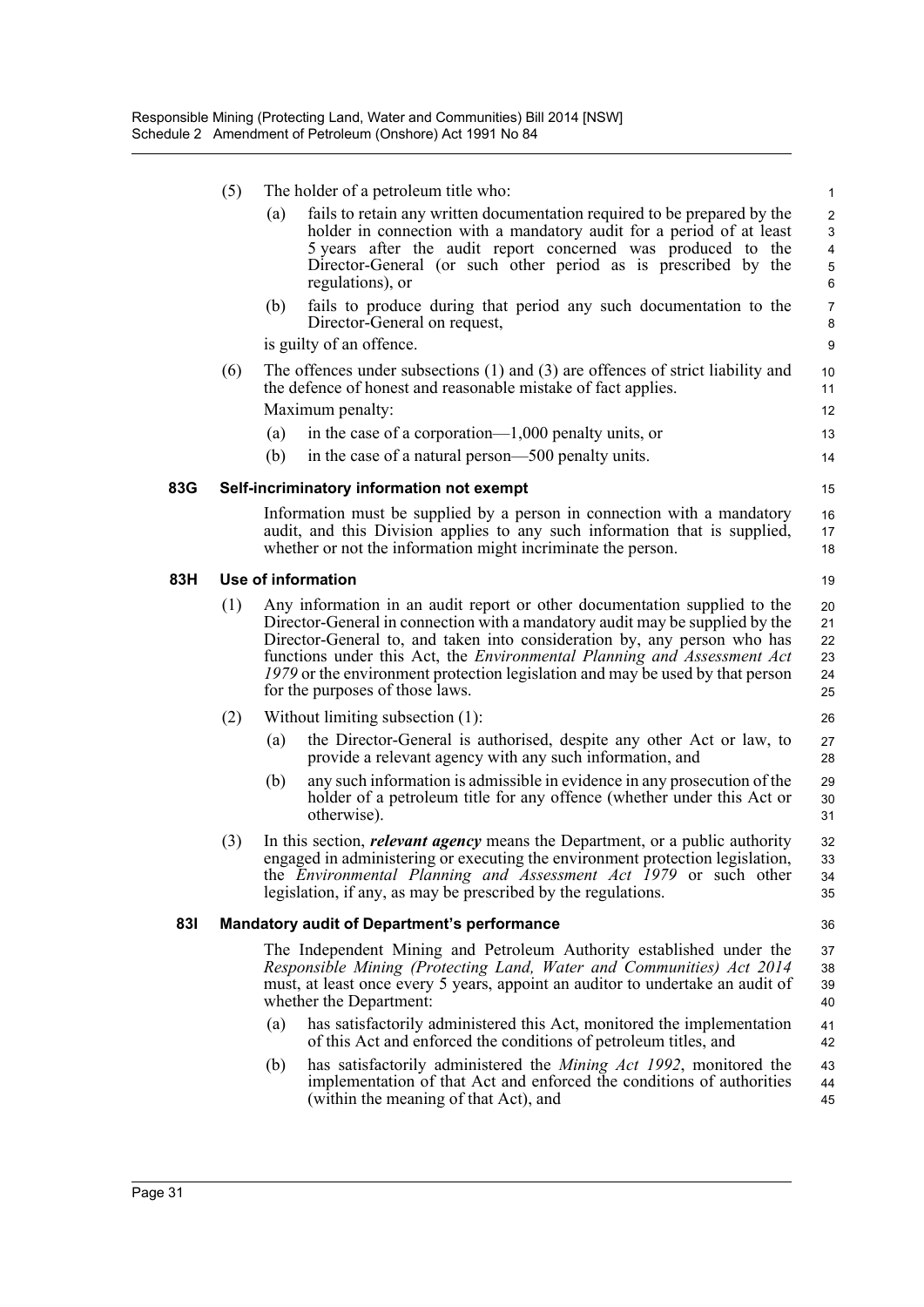|        |     |                   | has satisfactorily administered the Responsible Mining (Protecting<br>(c)<br>Land, Water and Communities) Act 2014 and monitored the<br>implementation of that Act.                                                                                                                                                               | 1<br>$\overline{\mathbf{c}}$<br>3 |
|--------|-----|-------------------|-----------------------------------------------------------------------------------------------------------------------------------------------------------------------------------------------------------------------------------------------------------------------------------------------------------------------------------|-----------------------------------|
| $[29]$ |     | <b>Section 92</b> |                                                                                                                                                                                                                                                                                                                                   | 4                                 |
|        |     |                   | Omit the section. Insert instead:                                                                                                                                                                                                                                                                                                 | 5                                 |
|        | 92  |                   | Failure to pay royalty as required                                                                                                                                                                                                                                                                                                | 6                                 |
|        |     | (1)               | A person who is liable to pay royalty and who fails to pay royalty as required<br>by section 91 is guilty of an offence.<br>Maximum penalty:                                                                                                                                                                                      | 7<br>8<br>9                       |
|        |     |                   | in the case of a corporation—10,000 penalty units, and, in the case of a<br>(a)<br>continuing offence, a further penalty of 1,000 penalty units for each day<br>that the offence continues, or                                                                                                                                    | 10<br>11<br>12                    |
|        |     |                   | in the case of a natural person—2,000 penalty units or imprisonment for<br>(b)<br>12 months, or both, and, in the case of a continuing offence, a further<br>penalty of 200 penalty units for each day that the offence continues.                                                                                                | 13<br>14<br>15                    |
|        |     | (2)               | If an amount of royalty payable to the Minister is not paid by the time that it<br>becomes payable in accordance with section 91, interest is to be added to the<br>amount due at a rate that is 2 percentage points above the cash rate last<br>published by the Reserve Bank of Australia before the royalty became<br>payable. | 16<br>17<br>18<br>19<br>20        |
| $[30]$ |     |                   | Part 13, Divisions 1 and 2                                                                                                                                                                                                                                                                                                        | 21                                |
|        |     |                   | Insert before section 117:                                                                                                                                                                                                                                                                                                        | 22                                |
|        |     |                   |                                                                                                                                                                                                                                                                                                                                   |                                   |
|        |     | <b>Division 1</b> | <b>Environmental information</b>                                                                                                                                                                                                                                                                                                  | 23                                |
|        | 116 |                   | <b>Application of Division</b>                                                                                                                                                                                                                                                                                                    | 24                                |
|        |     | (1)               | This Division applies to environmental information obtained by the<br>Director-General in connection with or for the purposes of monitoring,<br>recording or assessing the environmental impacts of prospecting or mining for<br>petroleum, or proposed prospecting or mining for petroleum, or related<br>activities.            | 25<br>26<br>27<br>28<br>29        |
|        |     | (2)               | In this Division, <i>environmental information</i> means<br>environmental<br>information obtained by the Director-General as a result of any of the<br>following:                                                                                                                                                                 | 30<br>31<br>32                    |
|        |     |                   | an application for a petroleum title,<br>(a)                                                                                                                                                                                                                                                                                      | 33                                |
|        |     |                   | an audit under this Act,<br>(b)                                                                                                                                                                                                                                                                                                   | 34                                |
|        |     |                   | compliance with a condition of a petroleum title,<br>(c)                                                                                                                                                                                                                                                                          | 35                                |
|        |     |                   | (d)<br>compliance with a direction under this Act,                                                                                                                                                                                                                                                                                | 36                                |
|        |     |                   | monitoring, an inspection or a survey carried out under this Act.<br>(e)                                                                                                                                                                                                                                                          | 37                                |
|        |     | (3)               | This Division also applies to environmental information:                                                                                                                                                                                                                                                                          | 38                                |
|        |     |                   | obtained by the Minister or the Director-General otherwise in the<br>(a)<br>administration of this Act, or                                                                                                                                                                                                                        | 39<br>40                          |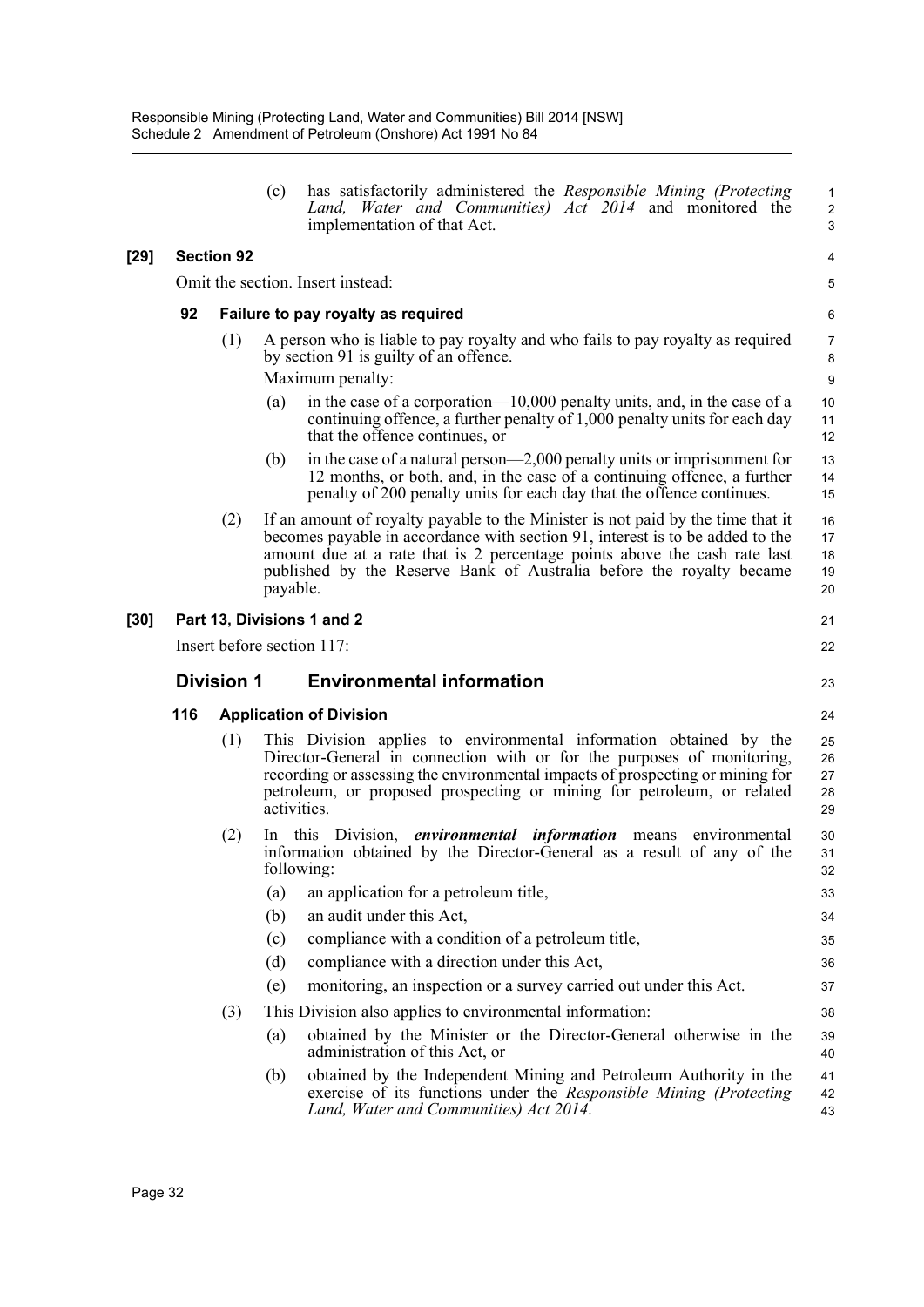|      |      | (4)                | Accordingly, in this Division, <i>environmental information</i> also includes<br>detailed particulars of the following:                                                                                                                                                         | $\mathbf{1}$<br>$\overline{2}$ |
|------|------|--------------------|---------------------------------------------------------------------------------------------------------------------------------------------------------------------------------------------------------------------------------------------------------------------------------|--------------------------------|
|      |      |                    | all applications for suspension of conditions of a petroleum title,<br>(a)                                                                                                                                                                                                      | 3                              |
|      |      |                    | (b)<br>all notice of the suspension of conditions of a petroleum title,                                                                                                                                                                                                         | 4                              |
|      |      |                    | all land access arrangements where the landholder is the Crown and<br>(c)<br>where mandatory provisions of a land access code have been excluded<br>or varied.                                                                                                                  | 5<br>$\,6\,$<br>$\overline{7}$ |
|      |      | (5)                | This Division does not apply to information relating to the value of petroleum<br>recovered or other financial information or to any protected document.                                                                                                                        | 8<br>$\boldsymbol{9}$          |
|      |      | (6)                | The restrictions on disclosure of information in Division 2 do not apply to<br>information to which this Division applies.                                                                                                                                                      | 10<br>11                       |
|      |      | (7)                | The regulations may prescribe information as environmental information for<br>the purposes of this Division and may exclude information as environmental<br>information for those purposes.                                                                                     | 12<br>13<br>14                 |
|      | 116A |                    | Release of environmental information                                                                                                                                                                                                                                            | 15                             |
|      |      | (1)                | The Director-General must publish on the website of the Department, or in any<br>other manner the Director-General thinks fit, environmental information to<br>which this Division applies.                                                                                     | 16<br>17<br>18                 |
|      |      | (2)                | Subsection (1) does not apply in respect of anything done by a landholder or<br>any other person in relation to a person prospecting on the landholder's land if<br>there is no access arrangement in force for the carrying out of the prospecting<br>operations on that land. | 19<br>20<br>21<br>22           |
|      |      | <b>Division 2</b>  | <b>Petroleum information</b>                                                                                                                                                                                                                                                    | 23                             |
| [31] |      | <b>Section 127</b> |                                                                                                                                                                                                                                                                                 | 24                             |
|      |      |                    | Omit the section. Insert instead:                                                                                                                                                                                                                                               | 25                             |
|      | 127  |                    | Minister or other officer not to be interested in petroleum title                                                                                                                                                                                                               | 26                             |
|      |      | (1)                | A person must not, while holding office in an official capacity for the purposes<br>of this Act and while exercising functions in that capacity, hold either directly<br>or indirectly a beneficial interest in a petroleum title.                                              | 27<br>28<br>29                 |
|      |      |                    | Maximum penalty: 10,000 penalty units or imprisonment for 5 years, or both.                                                                                                                                                                                                     | 30                             |
|      |      | (2)                | The following are persons who hold office in an <i>official capacity</i> for the<br>purposes of this Act:                                                                                                                                                                       | 31<br>32                       |
|      |      |                    | (a)<br>the Minister,                                                                                                                                                                                                                                                            | 33                             |
|      |      |                    | (b)<br>an inspector,                                                                                                                                                                                                                                                            | 34                             |
|      |      |                    | a member of staff of the Department who exercises functions under this<br>(c)<br>Act or the <i>Mining Act 1992</i> ,                                                                                                                                                            | 35<br>36                       |
|      |      |                    | any other person who exercises any judicial or official functions under<br>(d)<br>this Act or the <i>Mining Act 1992</i> .                                                                                                                                                      | 37<br>38                       |
|      |      | (3)                | This section does not prevent the Director-General from being the holder, on<br>behalf of the Crown, of an exploration licence.                                                                                                                                                 | 39<br>40                       |
| [32] |      |                    | <b>Section 137 Proceedings for offences</b>                                                                                                                                                                                                                                     | 41                             |
|      |      |                    | Insert "or $92$ " after "section 7" in section 137 (3).                                                                                                                                                                                                                         | 42                             |

[31]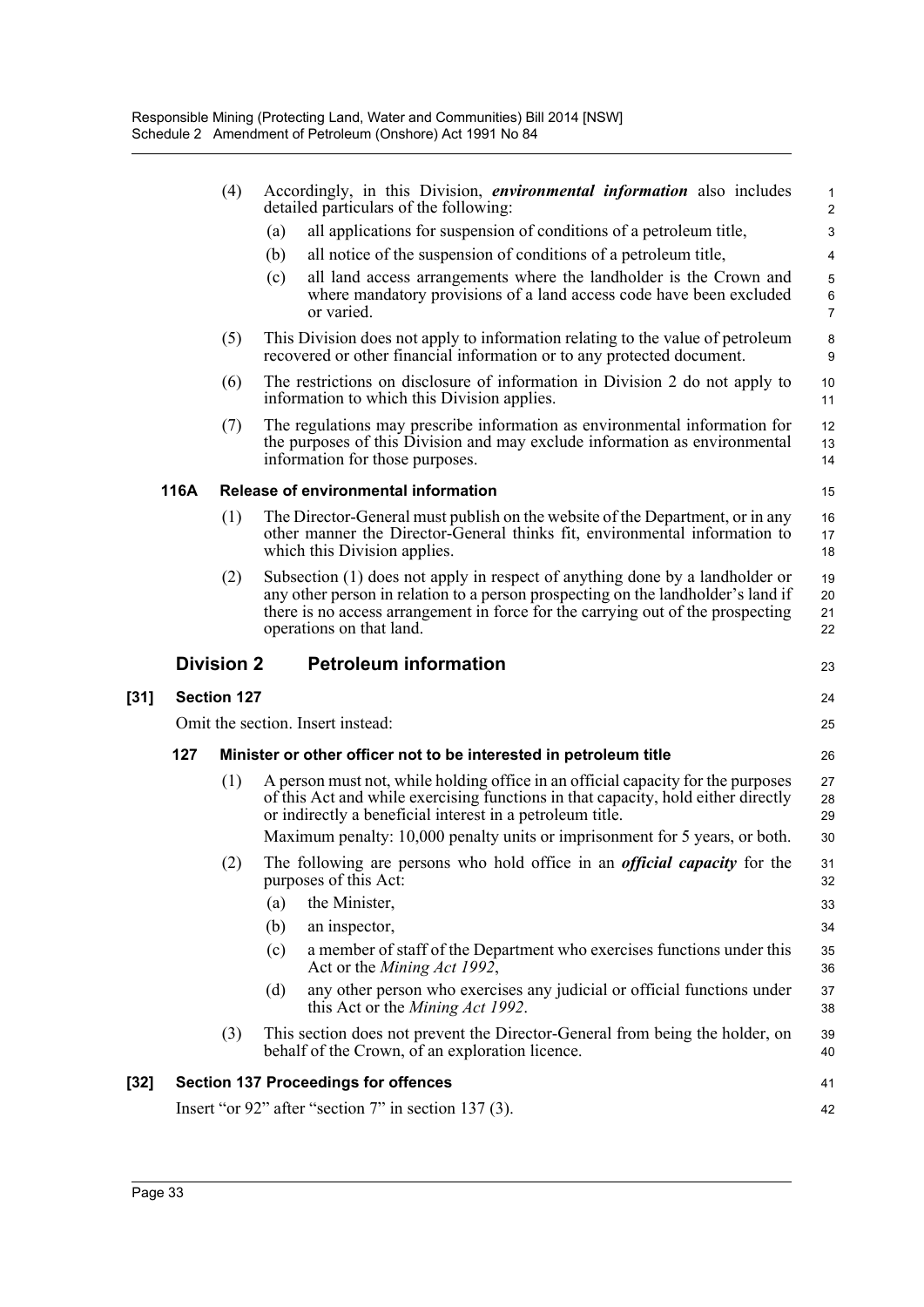| $[33]$ | <b>Section 138 Regulations</b> |                   |                                                                                                                                                                                                                                                                                                                                     | $\mathbf{1}$               |
|--------|--------------------------------|-------------------|-------------------------------------------------------------------------------------------------------------------------------------------------------------------------------------------------------------------------------------------------------------------------------------------------------------------------------------|----------------------------|
|        | Omit section 138 $(1)$ (q).    |                   |                                                                                                                                                                                                                                                                                                                                     | $\overline{2}$             |
| $[34]$ |                                |                   | Section 141 General immunity of landholders                                                                                                                                                                                                                                                                                         | 3                          |
|        |                                |                   | Insert at the end of section 141 $(1)$ $(b)$ :                                                                                                                                                                                                                                                                                      | 4                          |
|        |                                |                   | <sub>or</sub>                                                                                                                                                                                                                                                                                                                       | 5                          |
|        |                                | (c)               | by or under any other Act in connection with a power or right exercised<br>under this Act or a petroleum title under this Act,                                                                                                                                                                                                      | 6<br>$\overline{7}$        |
| $[35]$ |                                |                   | <b>Schedule 1 Savings and transitional provisions</b>                                                                                                                                                                                                                                                                               | 8                          |
|        |                                |                   | Insert at the end of the Schedule with appropriate Part and clause numbering:                                                                                                                                                                                                                                                       | 9                          |
|        | <b>Part</b>                    |                   | Provisions consequent on enactment of                                                                                                                                                                                                                                                                                               | 10                         |
|        |                                |                   | Responsible Mining (Protecting Land, Water and                                                                                                                                                                                                                                                                                      | 11                         |
|        |                                |                   | <b>Communities) Act 2014</b>                                                                                                                                                                                                                                                                                                        | 12                         |
|        |                                | <b>Definition</b> |                                                                                                                                                                                                                                                                                                                                     | 13                         |
|        |                                |                   | In this Part:                                                                                                                                                                                                                                                                                                                       | 14                         |
|        |                                |                   | <b>amending Act</b> means the Responsible Mining (Protecting Land, Water and<br>Communities) Act 2014.                                                                                                                                                                                                                              | 15<br>16                   |
|        | arbitrator                     |                   | Application of amendments to existing access arrangements determined by                                                                                                                                                                                                                                                             | 17<br>18                   |
|        |                                |                   | The amendments made by the amending Act to the provisions of this Act<br>relating to access arrangements do not apply to prospecting operations in<br>relation to which:                                                                                                                                                            | 19<br>20<br>21             |
|        |                                | (a)               | an access arrangement determined by an arbitrator was in force<br>immediately before the commencement of the amending Act, or                                                                                                                                                                                                       | 22<br>23                   |
|        |                                | (b)               | an arbitrator had been appointed (by agreement or in default of an<br>agreement) and had begun to conduct a hearing but in relation to which<br>no final determination had been made by the arbitrator before the<br>commencement of the amending Act.                                                                              | 24<br>25<br>26<br>27       |
|        |                                |                   | Legal costs of access arrangements                                                                                                                                                                                                                                                                                                  | 28                         |
|        |                                |                   | Section 69DA, as inserted by the amending Act, does not apply in respect of<br>legal costs relating to an access arrangement for which notice was given under<br>section 69E (4) before the commencement of that amendment.<br>Section 69E (4), as in force before that commencement, continues to apply to<br>such an arrangement. | 29<br>30<br>31<br>32<br>33 |
|        |                                |                   |                                                                                                                                                                                                                                                                                                                                     |                            |